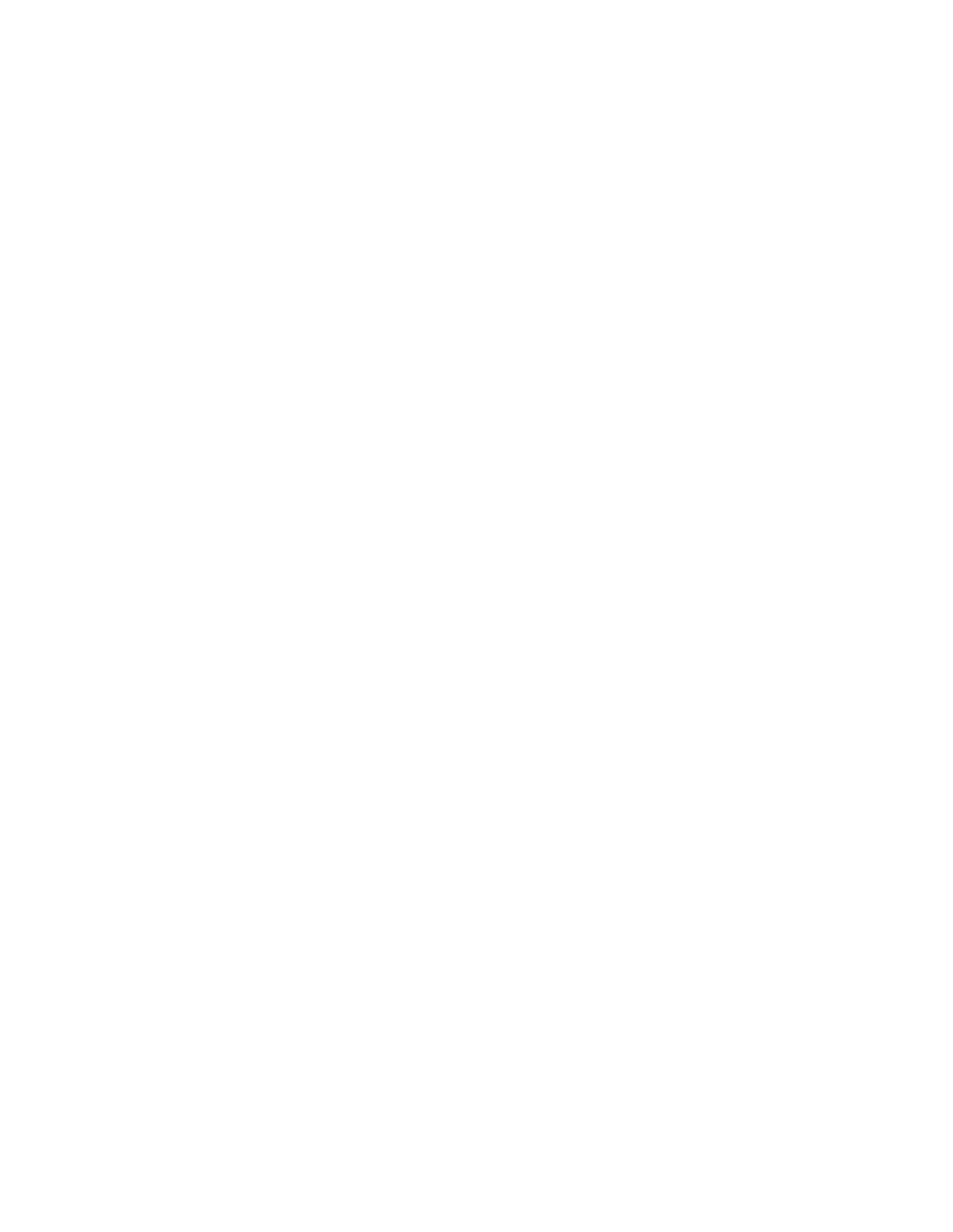## Deliberate Practice Table of Contents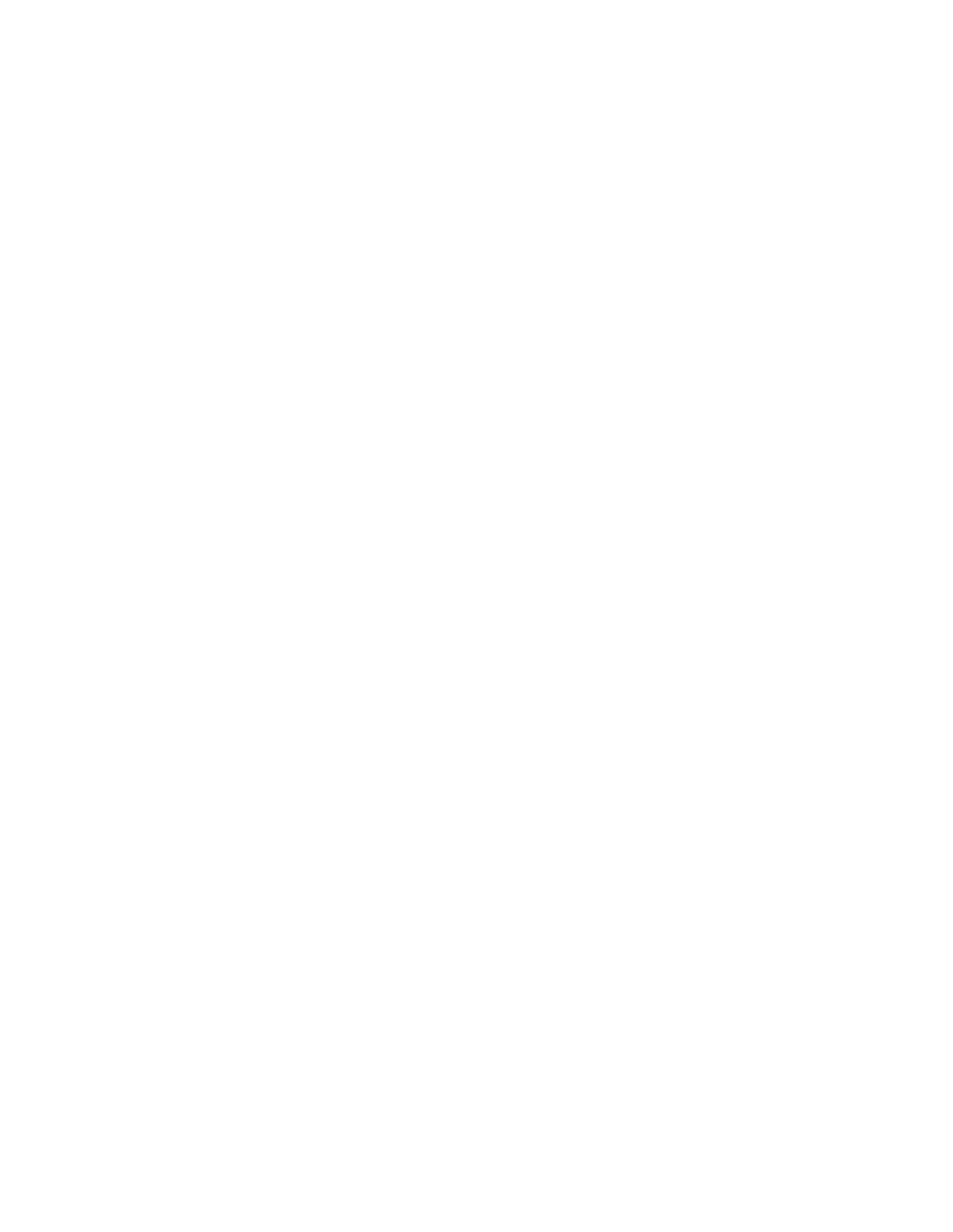## Deliberate Practice 1 DAY<sub>1</sub>

Primary Survey / Secondary Survey

CPR / AED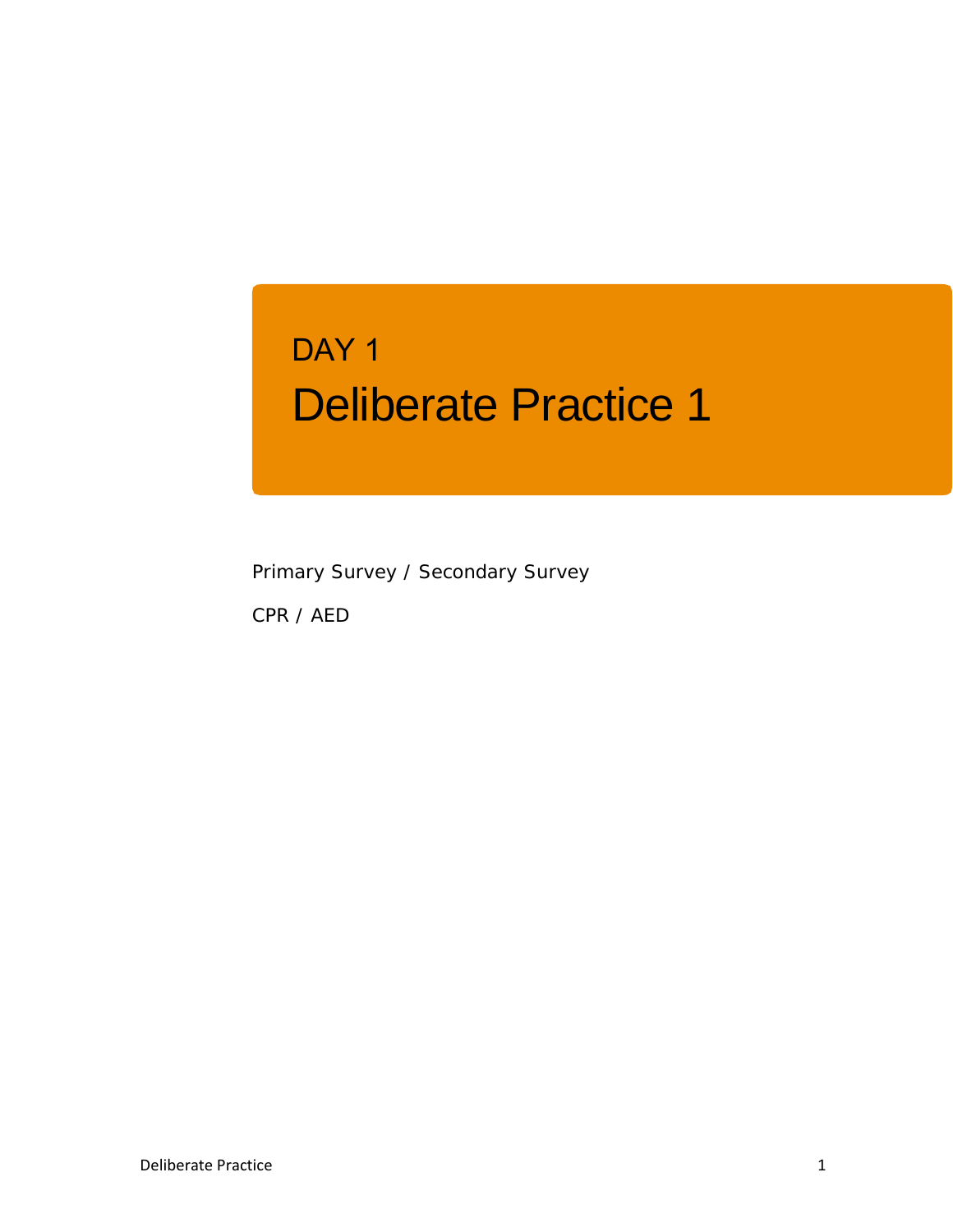## **Instructions**

## **Skills**

In this session, you will practise:



 $\Box$  CPR / AFD

## **Instructions**

Take turns playing the role of OFA attendant and patient:

- The OFA attendant completes the steps listed in the left column.
- The patient responds based on the information in the right column.

Each learner should use a different Scenario if possible.

At the end of each skill, each learner does a **Self-Assessment**. If you have questions, ask the instructor for help.

Do a **Self-Assessment** at the end of each skill.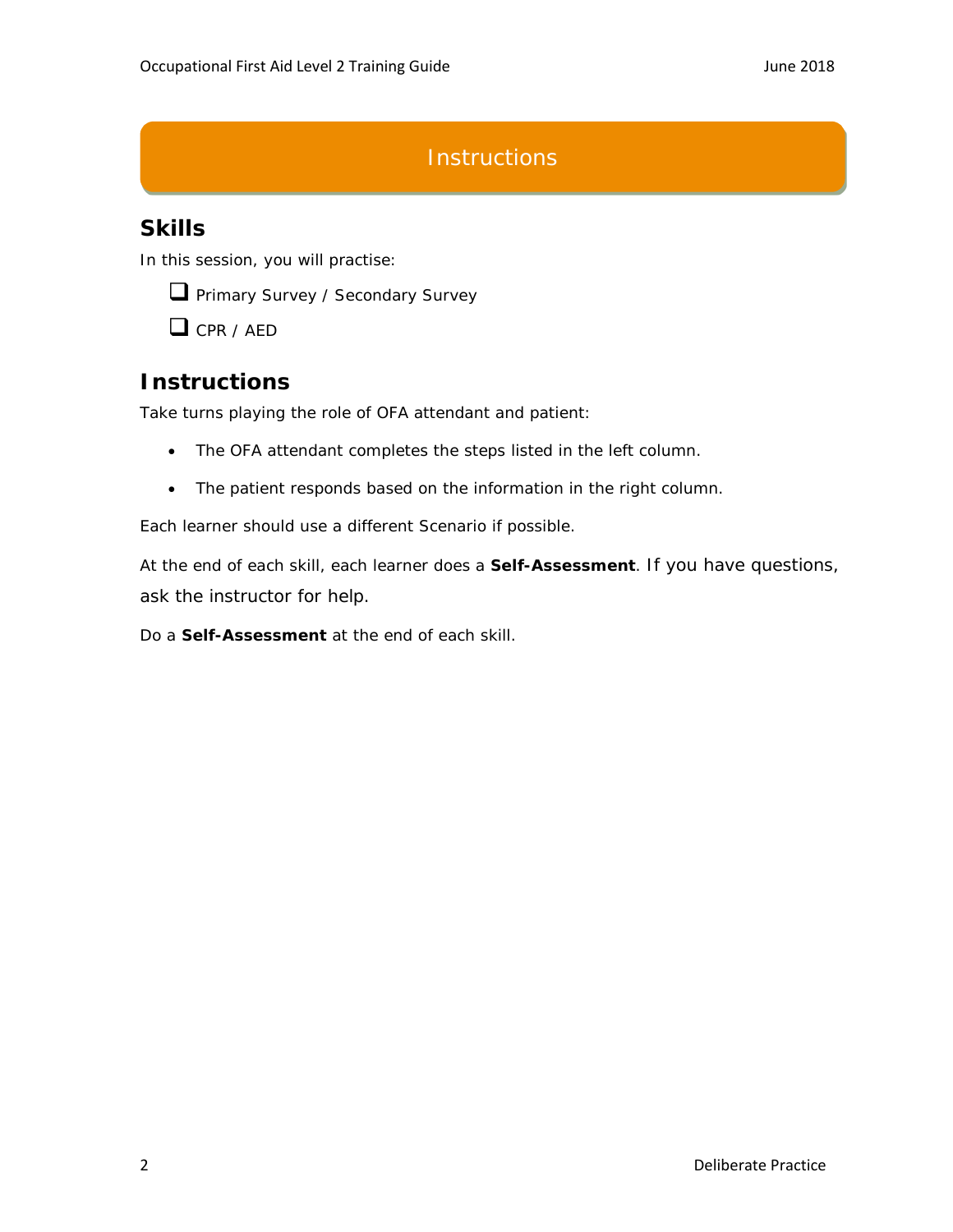## Primary Survey / Secondary Survey

## **Scenario 1** (approx. 7 min/learner)

Work in groups of three.

#### **Read the scenario out loud**

You were called into the warehouse to help a worker. A forklift hit the worker when the operator was unloading a trailer. He says he was hit as the forklift was backing out of the trailer with a pallet of product. He was knocked to the ground, but the forklift was not going very fast. His left leg was injured.

|          | <b>OFA Attendant</b>                                           | <b>Patient</b>                                                                                                                                                         |
|----------|----------------------------------------------------------------|------------------------------------------------------------------------------------------------------------------------------------------------------------------------|
|          | Primary Survey                                                 |                                                                                                                                                                        |
| $\Box$   | Scene Assessment (hazards, MOI,<br>number injured)             | Area where accident happened has been<br>cordoned off<br>Forklift has been secured<br>1 injured<br>Based on mechanism of injury, spinal<br>motion restriction required |
| ❏        | Manually stabilize head and neck if<br>required                |                                                                                                                                                                        |
| $\Box$   | If possible, train helper to take over<br>manual stabilization |                                                                                                                                                                        |
| <b>□</b> | LOC (AVPU)                                                     | Patient is alert                                                                                                                                                       |
| ❏        | Workplace emergency response plan                              |                                                                                                                                                                        |
| ❏        | Airway (if speaking, open)                                     | Speaking clearly, stabilize head and neck                                                                                                                              |
| □        | Breathing (look, listen, feel)                                 | Breathing is effective                                                                                                                                                 |
| ❏        | Circulation (signs of shock, RBS)                              | No signs of shock<br>No blood or other injuries                                                                                                                        |
| ◻        | Critical interventions                                         | Support injured leg in position found<br>Cover with a blanket<br>Protocol for fractures covered later in<br>course                                                     |
| ❏        | Transport decision                                             | Medical aid - transport by BC EHS<br>suspected fracture (unable or unwilling to<br>walk)                                                                               |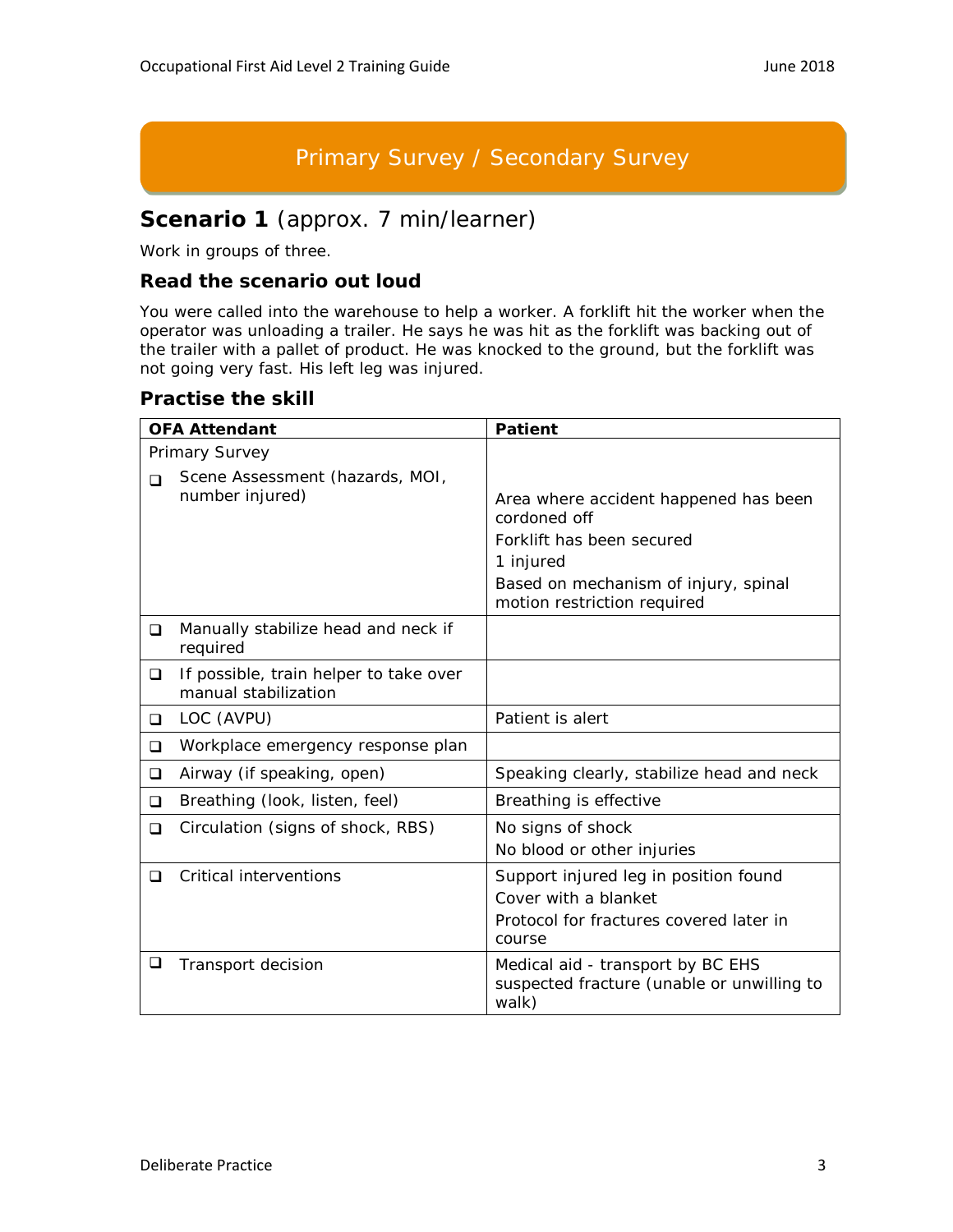|   | <b>OFA Attendant</b>                     | <b>Patient</b>                                   |
|---|------------------------------------------|--------------------------------------------------|
|   | Secondary Survey                         |                                                  |
| ⊔ | Record name, date, time, findings        |                                                  |
| ❏ | Vital signs:                             | Time                                             |
|   | Breathing (rate and quality)             | Breathing 12/min, effective and even             |
|   | LOC (AVPU)                               | Alert, eyes open, speaking                       |
|   | Heart rate and quality                   | Heart rate 88 regular                            |
|   | Skin (colour, temperature,<br>condition) | Skin normal, dry and warm                        |
| ப | Medical history:                         |                                                  |
|   | Where does it hurt? What                 | Leg hurts to move it                             |
|   | happened?                                | No associated problems                           |
|   | Allergies (medical device?)              | No allergies                                     |
|   | <b>Medications</b>                       | No medications                                   |
|   | Past medical history                     | No relevant past medical history                 |
| ◻ | Head-to-toe exam (injuries)              | Pain is in lower leg, above ankle                |
|   |                                          | No other injuries found                          |
|   |                                          | Further treatment: <i>Protocol for fractures</i> |
|   |                                          | covered later in course                          |
| ◻ | Reassess ABCs every 5 min                |                                                  |
| ப | Reassess vitals every 10 min             |                                                  |

Rate your learning progression

- $\Box$  1 Beginning to Learn  $\Box$  2 Gaining Competence  $\Box$  3 Fully Competent
	-
-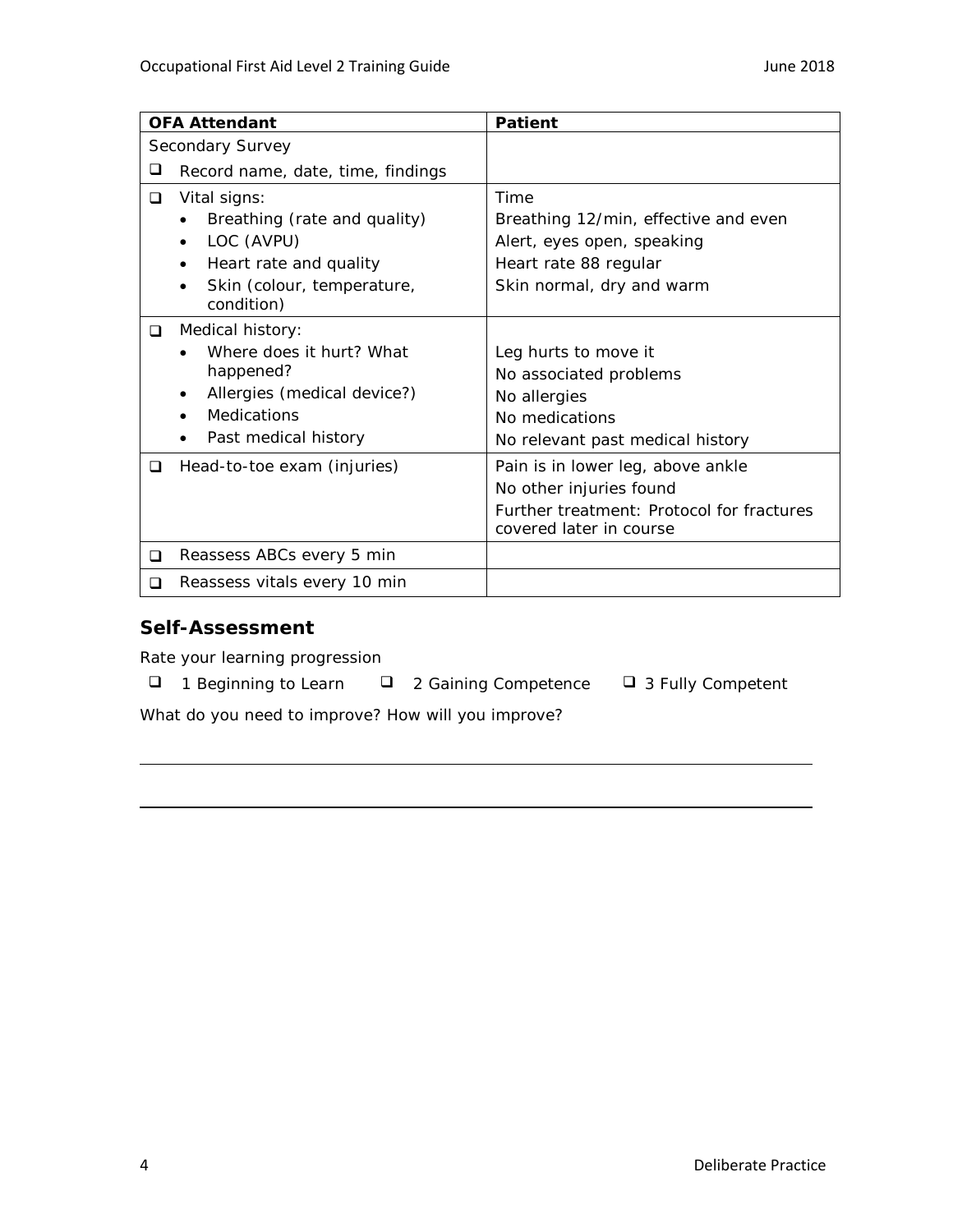## Primary Survey / Secondary Survey

## **Scenario 2** (approx. 7 min/learner)

Work in groups of three.

#### **Read the scenario out loud**

A farm worker was kicked in the leg by a horse when he was loading the horse into a small transport trailer. He tells you that he thinks his leg is broken. When you arrive, the rancher is sitting. He did not fall.

|                       | <b>OFA Attendant</b>                               | <b>Patient</b>                                                                                              |
|-----------------------|----------------------------------------------------|-------------------------------------------------------------------------------------------------------------|
| <b>Primary Survey</b> |                                                    |                                                                                                             |
| ◻                     | Scene Assessment (hazards, MOI,<br>number injured) | No hazards<br>1 injured<br>Based on mechanism of injury, spinal<br>motion restriction is not required       |
| ❏                     | LOC (AVPU)                                         | Patient is alert                                                                                            |
| ◻                     | Workplace emergency response plan                  |                                                                                                             |
| ❏                     | Airway (if speaking, open)                         | Speaking clearly                                                                                            |
| ◻                     | Breathing (look, listen, feel)                     | Normal                                                                                                      |
| ◻                     | Circulation (signs of shock, RBS)                  | No signs of shock<br>Small amount of blood on pantleg<br>Deformity just below the knee<br>No other injuries |
|                       | Critical interventions                             | No interventions needed<br>The patient should be positioned supine<br>and the leg manually stabilized       |
| u                     | Transport decision                                 | Medical aid - transport by BC EHS<br>Suspected fracture (unable or unwilling to<br>walk)                    |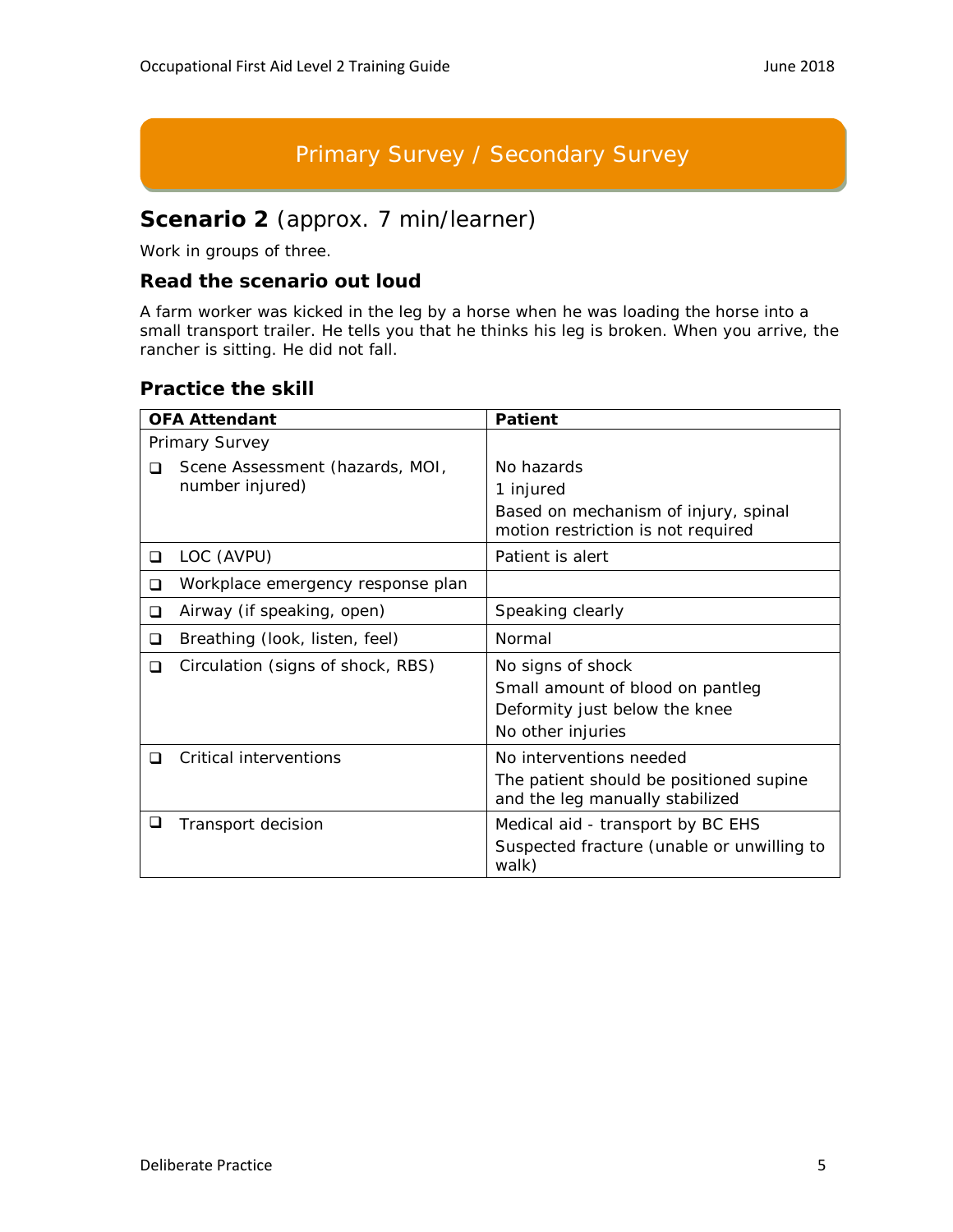|          | <b>OFA Attendant</b>                                                                                                            | <b>Patient</b>                                                                                                                                      |
|----------|---------------------------------------------------------------------------------------------------------------------------------|-----------------------------------------------------------------------------------------------------------------------------------------------------|
|          | Secondary Survey                                                                                                                |                                                                                                                                                     |
| ◻        | Record name, date, time, findings                                                                                               | Time                                                                                                                                                |
| ❏        | Vital signs:<br>Breathing (rate and quality)                                                                                    | Time<br>Breathing 12/min; effective and even                                                                                                        |
|          | LOC (AVPU)<br>Heart rate and quality<br>Skin (colour, temperature,<br>condition)                                                | Alert<br>Heart rate 64/min, easily felt<br>Skin normal, dry and warm                                                                                |
| ❏        | Medical history:<br>Where does it hurt? What<br>happened?<br>Allergies (medical device?)<br>Medications<br>Past medical history | No relevant medical history                                                                                                                         |
| ❏        | Head-to-toe exam (injuries)                                                                                                     | Pain is in lower leg, just below the knee<br>No other injuries found<br>Further treatment: <i>Protocol for fractures</i><br>covered later in course |
| <b>□</b> | Reassess ABCs every 5 min                                                                                                       |                                                                                                                                                     |
| ◻        | Reassess vitals every 10 min                                                                                                    |                                                                                                                                                     |

Rate your learning progression

- $\Box$  1 Beginning to Learn  $\Box$  2 Gaining Competence  $\Box$  3 Fully Competent
	-
-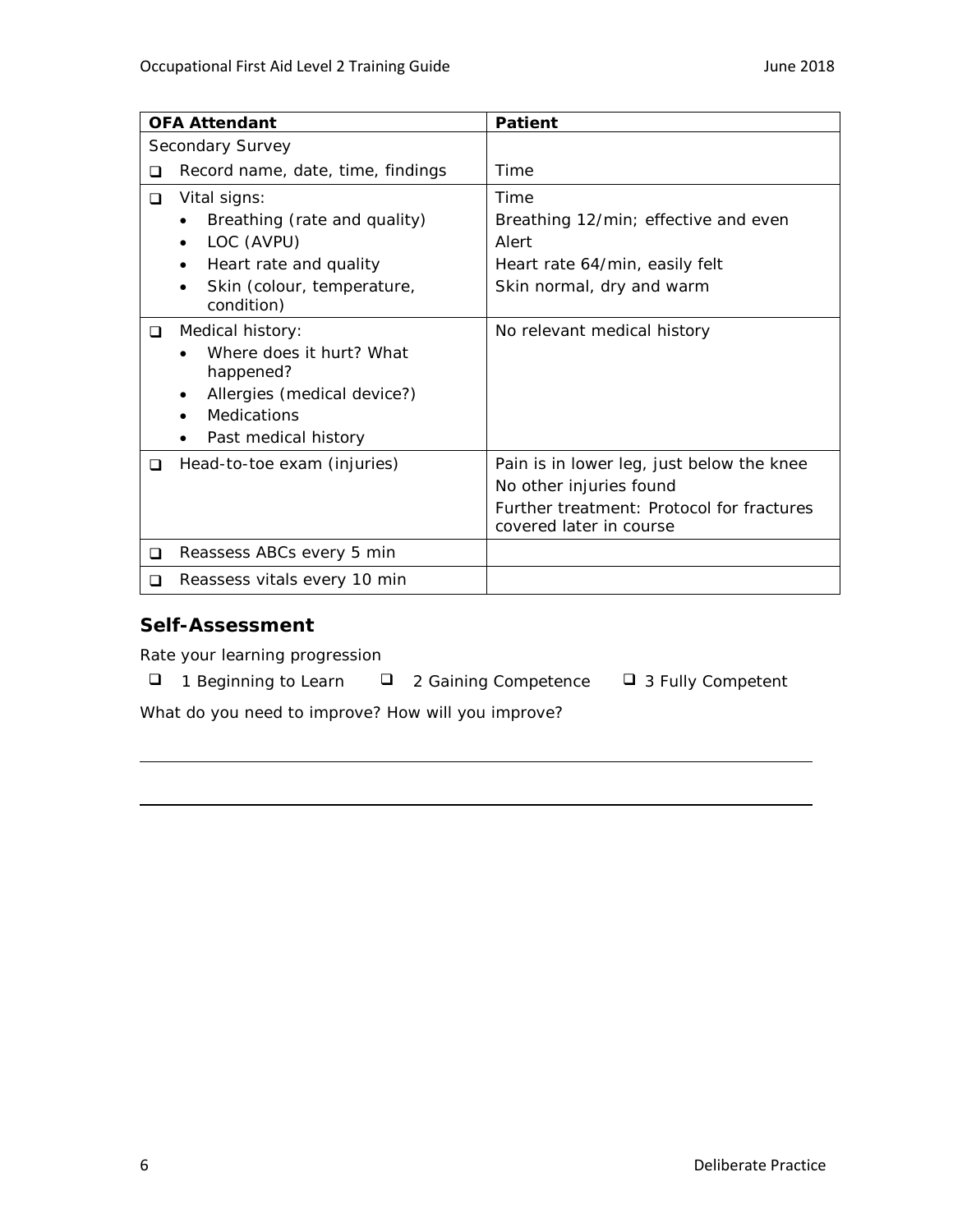## CPR / AED

## **Scenario 1** (approx. 10 min/learner)

Work in groups of two or three. Use a mannequin when practising CPR/AED.

#### **Read the scenario out loud**

A worker who had been complaining of chest pain began to collapse and was helped to the floor. When you arrive, he is lying supine and is not breathing. A helper is available to assist with using the AED.

|                | <b>OFA Attendant</b>                                                                                                                                                                                                                                 | <b>Patient</b>                                                                                                |
|----------------|------------------------------------------------------------------------------------------------------------------------------------------------------------------------------------------------------------------------------------------------------|---------------------------------------------------------------------------------------------------------------|
| Primary Survey |                                                                                                                                                                                                                                                      |                                                                                                               |
| ◻              | Scene Assessment (hazards, MOI,<br>number injured)                                                                                                                                                                                                   | No hazards<br>Co-workers tell you what happened<br>1 person injured<br>Spinal motion restriction not required |
| $\Box$         | LOC (AVPU)                                                                                                                                                                                                                                           | Doesn't respond to verbal or pain stimulus<br>Patient is unresponsive                                         |
| ❏              | Workplace emergency response plan                                                                                                                                                                                                                    |                                                                                                               |
| ❏              | Airway (if speaking, open)                                                                                                                                                                                                                           | Not speaking                                                                                                  |
| ❏              | Breathing (look, listen, feel)                                                                                                                                                                                                                       | When you arrive, patient is not breathing                                                                     |
| $\Box$         | CPR/AED<br>Ask a helper to get an AED.<br>30 chest compressions<br>Hard surface; expose chest<br>٠<br>Kneel with your knees apart<br>Hands between nipples<br>Interlock fingers, arms straight<br>Press straight down (at least 5 cm<br>and 100/min) | 30 chest compressions                                                                                         |
| ❏              | If unresponsive, pocket mask<br>ventilations 2 breaths                                                                                                                                                                                               | Upon ventilation, chest rises with 2<br>breaths; AED arrives                                                  |
| $\Box$         | Continue CPR; attach AED (helper<br>assists):<br>Bare chest<br>Turn on AED; follow prompts<br>Shave hair; remove med patches;<br>chest dry<br>Apply pads at least 1 in from<br>implanted devices                                                     | After 2 min of CPR and AED, patient starts<br>to breathe.                                                     |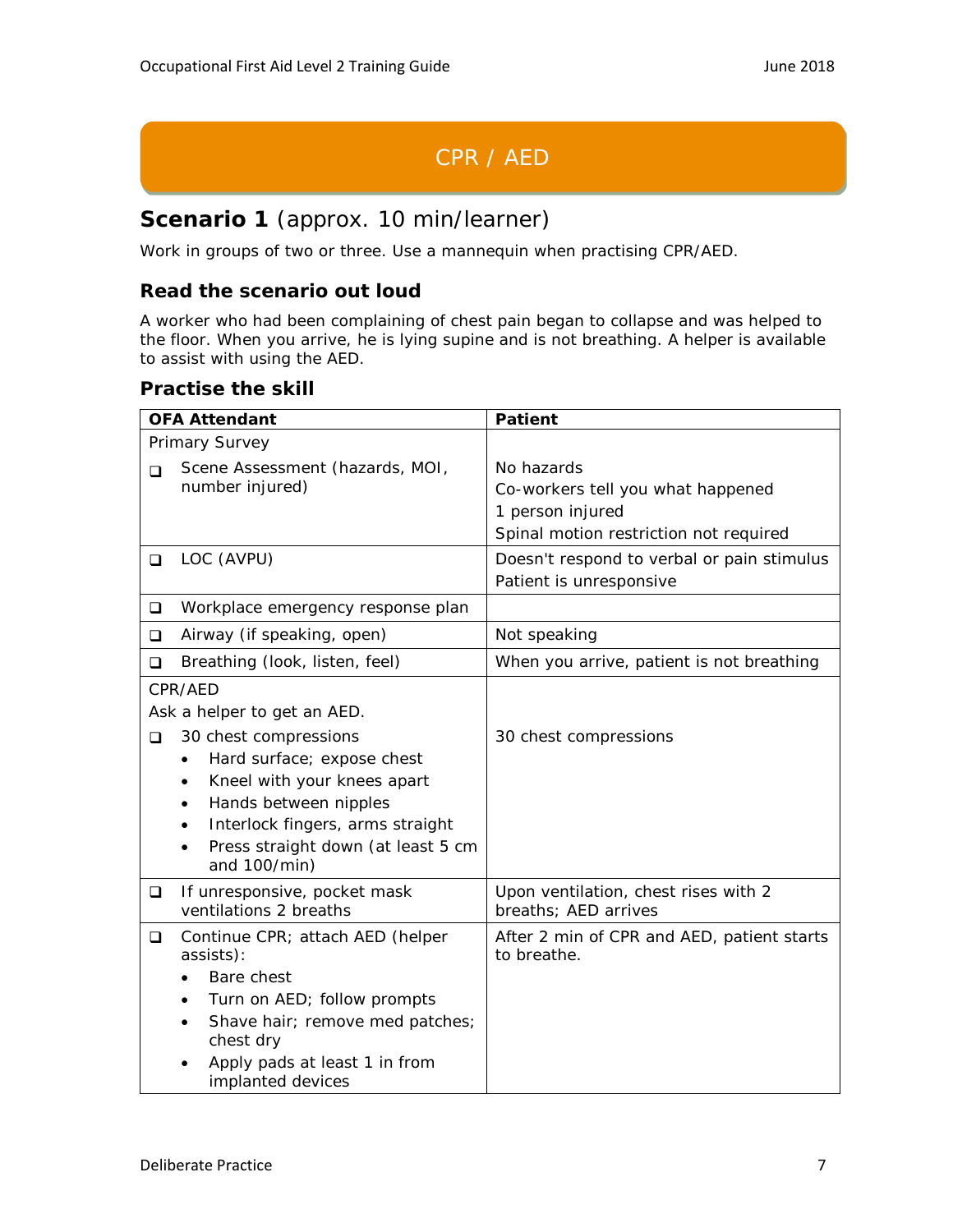|   | <b>OFA Attendant</b>                                         | <b>Patient</b>                                                                                                                               |
|---|--------------------------------------------------------------|----------------------------------------------------------------------------------------------------------------------------------------------|
| □ | Analyze heart rhythm:                                        |                                                                                                                                              |
|   | "Stop compressions and don't<br>touch the patient"           |                                                                                                                                              |
|   | Standing clear                                               |                                                                                                                                              |
|   | Follow voice prompts or press<br>Analyze                     |                                                                                                                                              |
| ❏ | Deliver a shock:                                             |                                                                                                                                              |
|   | "I'm clear. Everyone is clear. Do<br>not touch the patient." |                                                                                                                                              |
|   | If prompted, press Shock                                     |                                                                                                                                              |
|   | Transport decision                                           | Rapid transport                                                                                                                              |
| ❏ | If unresponsive after shock or No<br>Shock prompt:           |                                                                                                                                              |
|   | Continue CPR for 2 min or 5<br>cycles of 30:20               |                                                                                                                                              |
|   | Reanalyze heart rhythm<br>$\bullet$                          |                                                                                                                                              |
|   | Oxygen via pocket mask (if<br>available and you're trained)  |                                                                                                                                              |
| □ | Switch roles every 2 min                                     | If unresponsive and not breathing<br>normally, continue CPR/AED until normal<br>breathing resumes or BC EHS arrives and<br>asks you to stop. |

Rate your learning progression

| 1 Beginning to Learn | □ 2 Gaining Competence | $\Box$ 3 |
|----------------------|------------------------|----------|
|                      |                        |          |

Fully Competent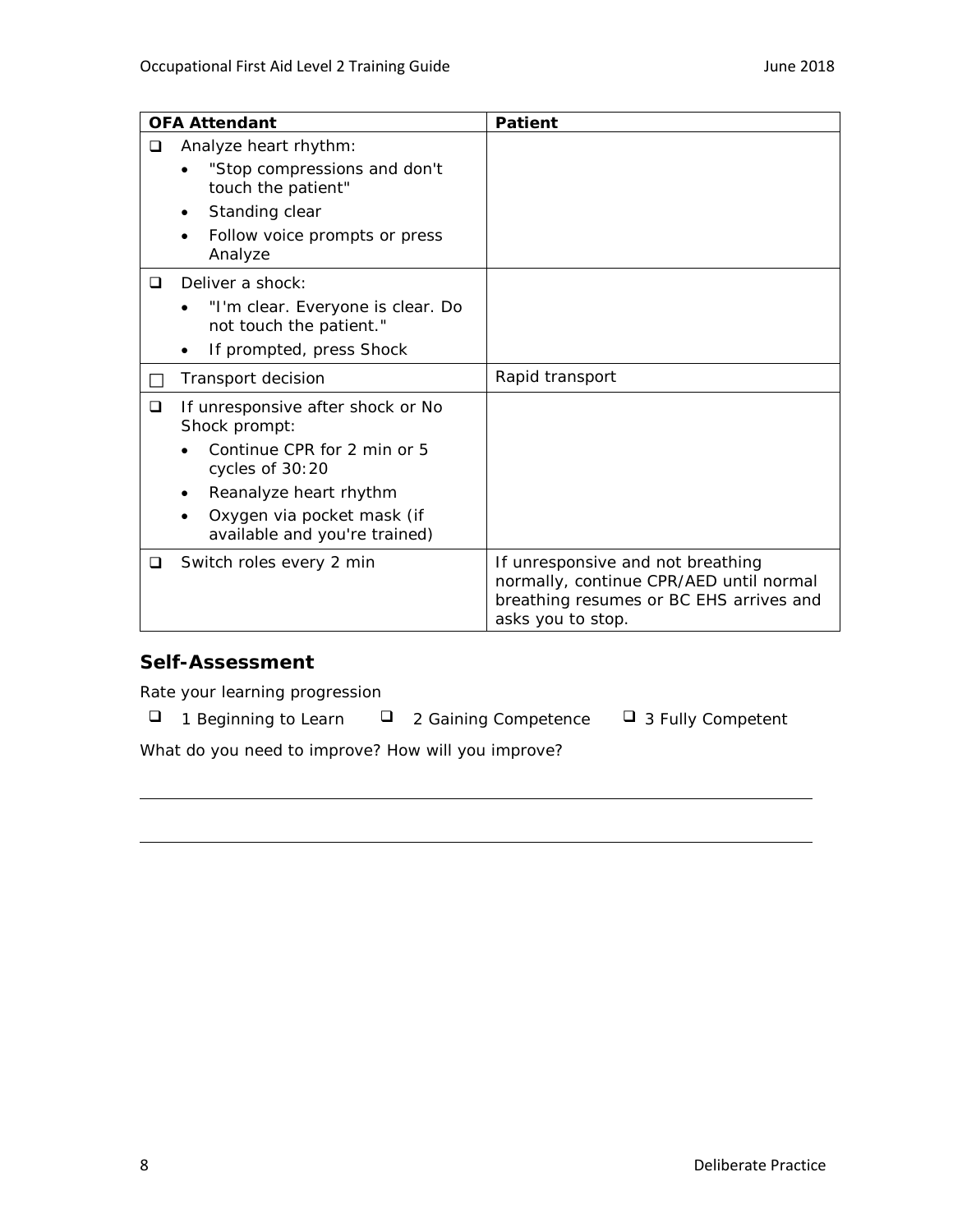## CPR / AED

## **Scenario 2** (approx. 10 min/learner)

Work in groups of two or three. Use a mannequin when practising CPR/AED.

#### **Read the scenario out loud**

You are called to a meeting room where a worker has been having chest pain. By the time that you arrive 6 min later, she is no longer conscious and has been helped to the floor. She is lying supine and not breathing. A helper is available to assist with using the AED.

|        | <b>OFA Attendant</b>                               | <b>Patient</b>                             |
|--------|----------------------------------------------------|--------------------------------------------|
|        | Primary Survey                                     |                                            |
| ◻      | Scene Assessment (hazards, MOI,                    | No hazards                                 |
|        | number injured)                                    | Co-workers tell you what happened          |
|        |                                                    | 1 person injured                           |
|        |                                                    | Spinal motion restriction not required     |
| $\Box$ | LOC (AVPU)                                         | Doesn't respond to verbal stimulus         |
|        |                                                    | Patient is unresponsive                    |
| ⊔      | Workplace emergency response plan                  |                                            |
| ❏      | Airway (if speaking, open)                         | Not speaking                               |
| ❏      | Breathing (look, listen, feel)                     | When you arrive, patient is not breathing  |
|        | CPR/AED                                            |                                            |
|        | Ask helper to get an AED.                          |                                            |
| ❏      | 30 chest compressions                              | 30 chest compressions                      |
|        | Hard surface; expose chest                         |                                            |
|        | Kneel with your knees apart                        |                                            |
|        | Hands between nipples                              |                                            |
|        | Interlock fingers, arms straight                   |                                            |
|        | Press straight down (at least 5 cm<br>and 100/min) |                                            |
| $\Box$ | If unresponsive, pocket mask                       | Upon ventilation, chest rises with 2       |
|        | ventilations 2 breaths                             | breaths; AED arrives                       |
| $\Box$ | Continue CPR; attach AED (helper                   | After 2 min of CPR and AED, patient starts |
|        | assists):                                          | to breathe.                                |
|        | Bare chest                                         |                                            |
|        | Turn on AED; follow prompts                        |                                            |
|        | Shave hair; remove med patches;<br>chest dry       |                                            |
|        | Apply pads at least 1 in from<br>implanted devices |                                            |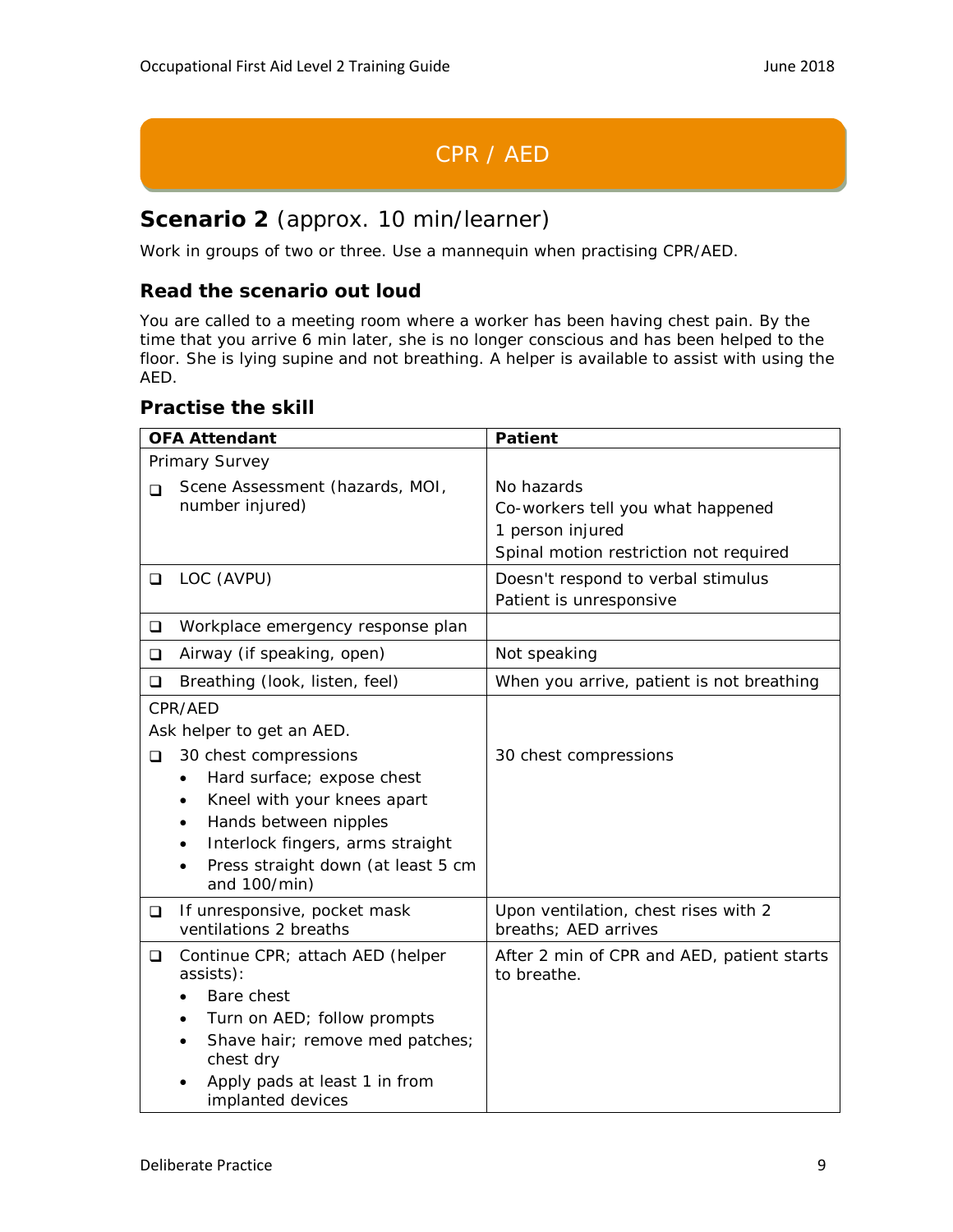|   | <b>OFA Attendant</b>                                         | <b>Patient</b>                                                                                                                               |
|---|--------------------------------------------------------------|----------------------------------------------------------------------------------------------------------------------------------------------|
| ◻ | Analyze heart rhythm:                                        |                                                                                                                                              |
|   | "Stop compressions and don't<br>touch the patient"           |                                                                                                                                              |
|   | Standing clear                                               |                                                                                                                                              |
|   | Follow voice prompts or press<br>Analyze                     |                                                                                                                                              |
| ❏ | Deliver a shock:                                             |                                                                                                                                              |
|   | "I'm clear. Everyone is clear. Do<br>not touch the patient." |                                                                                                                                              |
|   | If prompted, press Shock                                     |                                                                                                                                              |
| ❏ | Transport decision                                           | Rapid transport                                                                                                                              |
| ❏ | If unresponsive after shock or No<br>Shock prompt:           |                                                                                                                                              |
|   | Continue CPR for 2 min or 5<br>cycles of 30:20               |                                                                                                                                              |
|   | Reanalyze heart rhythm                                       |                                                                                                                                              |
|   | Oxygen via pocket mask (if<br>available and you're trained)  |                                                                                                                                              |
| ப | Switch roles every 2 min                                     | If unresponsive and not breathing<br>normally, continue CPR/AED until normal<br>breathing resumes or BC EHS arrives and<br>asks you to stop. |

Rate your learning progression

|  | 1 Beginning to Learn |  | □ 2 Gaining Competence | $\Box$ 3 F |
|--|----------------------|--|------------------------|------------|
|--|----------------------|--|------------------------|------------|

Fully Competent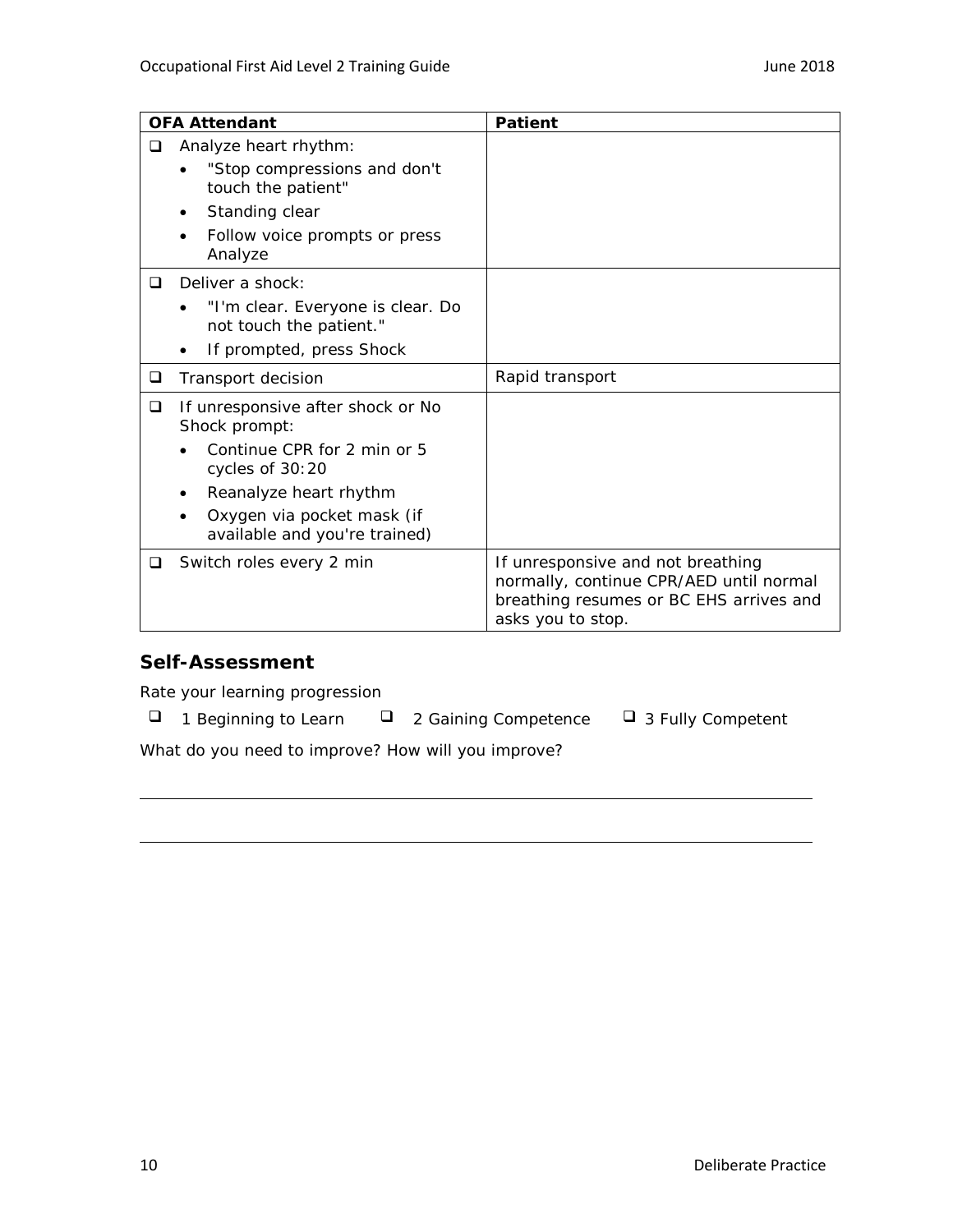## Deliberate Practice 2 DAY<sub>1</sub>

Partial Airway Obstruction Conscious Complete Airway Obstruction Conscious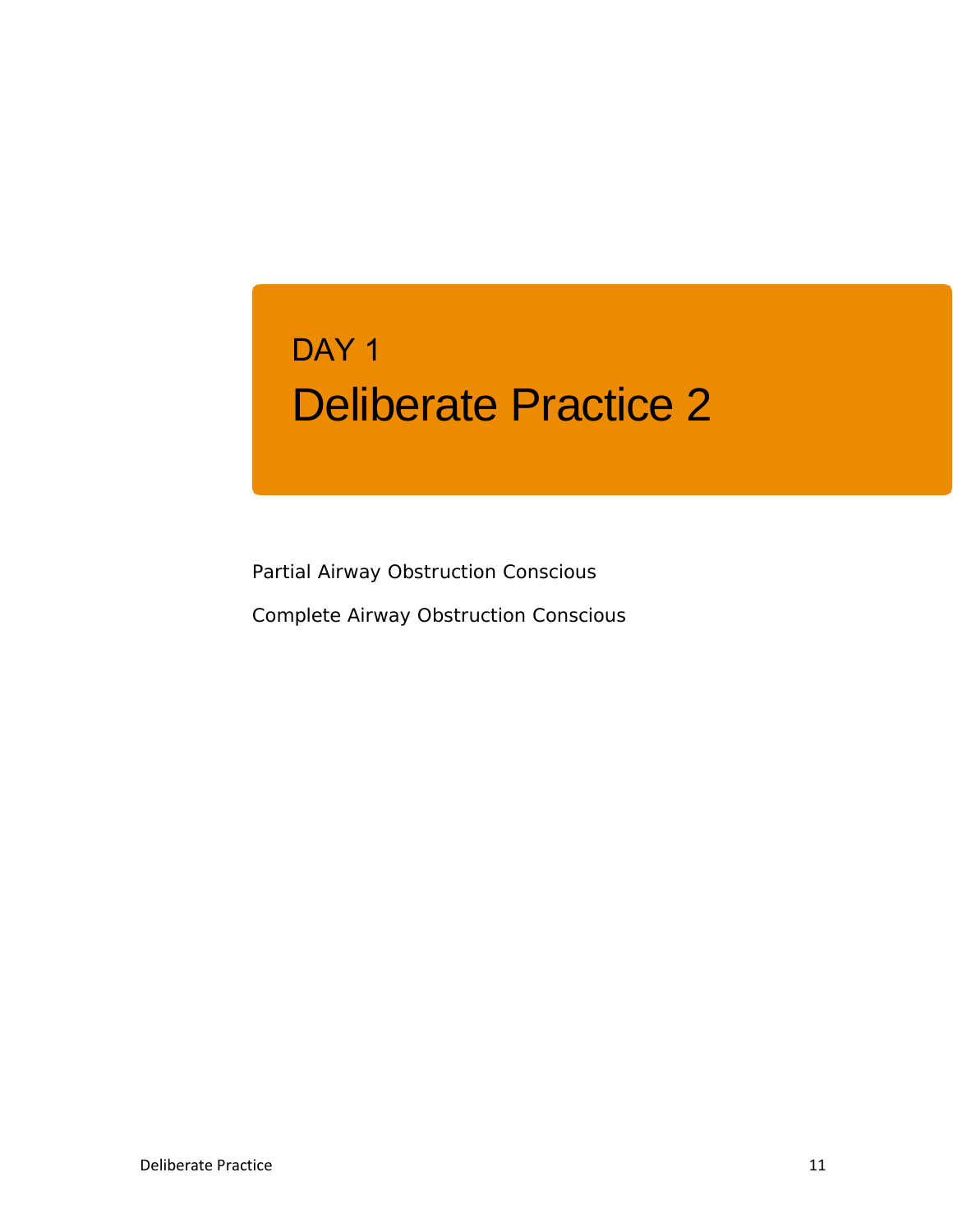## **Instructions**

## **Skills**

In this session, you will practise:



 $\Box$  Partial Airway Obstruction Conscious



**Q** Complete Airway Obstruction Conscious

## **Instructions**

Take turns playing the role of OFA attendant and patient:

- The OFA attendant completes the steps listed in the left column.
- The patient responds based on the information in the right column.

Each learner should use a different Scenario if possible.

At the end of each skill, each learner does a **Self-Assessment**. If you have questions, ask the instructor for help.

Do a **Self-Assessment** at the end of each skill.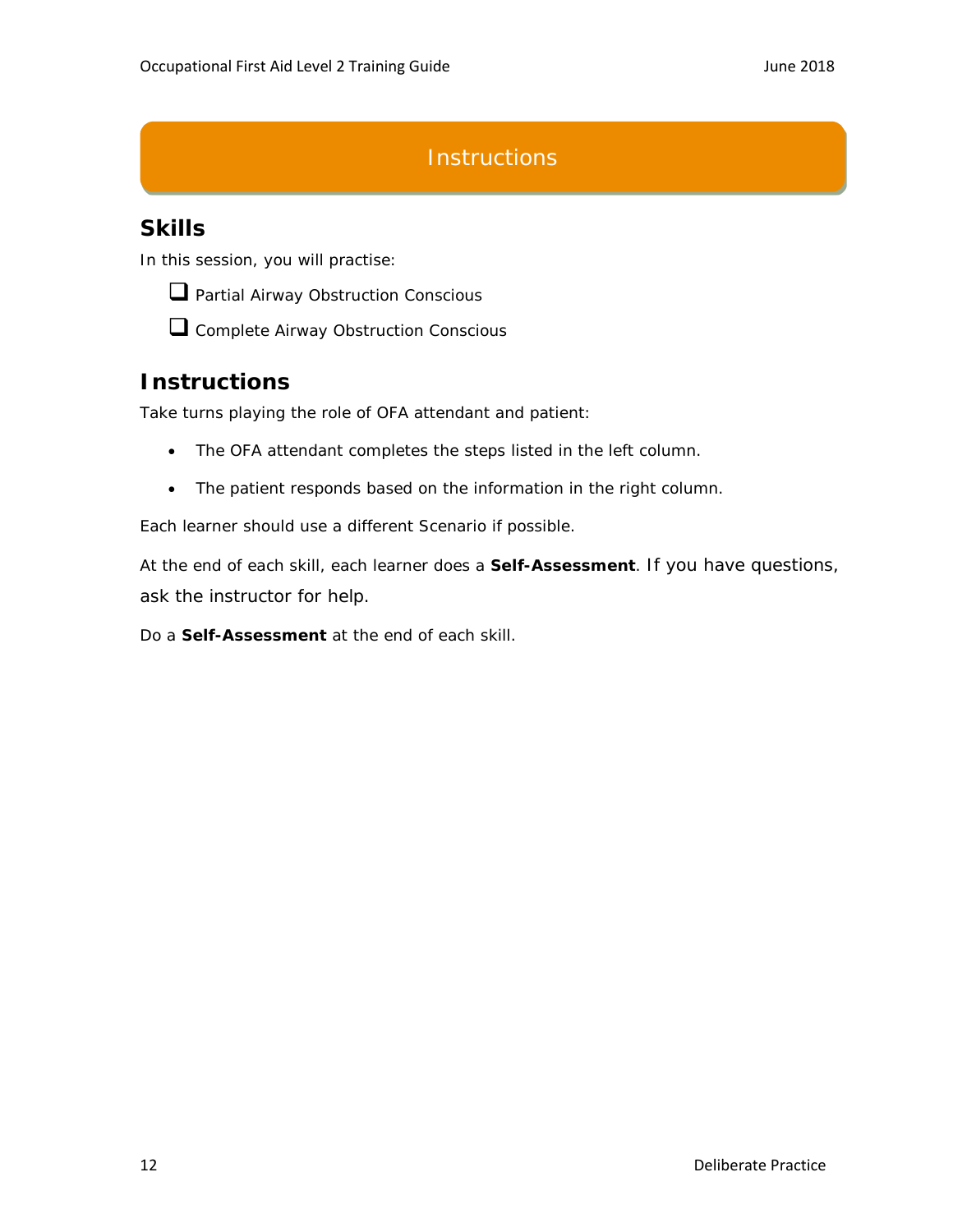## Partial Airway Obstruction Conscious

## **Scenario 1** (approx. 5 min/learner)

Work in pairs.

#### **Read the scenario out loud**

You are called to a meeting room to attend to a fellow worker who is choking. As you approach, she is coughing effectively and asking for help. Her skin is flushed.

| <b>OFA Attendant</b> |                                                                                                                                                                                                                          | <b>Patient</b>                                                                                        |
|----------------------|--------------------------------------------------------------------------------------------------------------------------------------------------------------------------------------------------------------------------|-------------------------------------------------------------------------------------------------------|
| Primary Survey       |                                                                                                                                                                                                                          |                                                                                                       |
| ❏                    | Scene Assessment (hazards,<br>MOI, number injured)                                                                                                                                                                       | No hazards<br>1 injured<br>Based on mechanism of injury, spinal motion<br>restriction is not required |
| ❏                    | LOC (AVPU)                                                                                                                                                                                                               | Eyes are open<br>Patient is alert                                                                     |
| ❏                    | Workplace emergency response<br>plan                                                                                                                                                                                     |                                                                                                       |
| $\Box$               | Airway (if speaking, open)                                                                                                                                                                                               | Coughing and asking for help                                                                          |
| ❏                    | Position for comfort and coughing                                                                                                                                                                                        | After being positioned for comfort, patient<br>stops coughing                                         |
| ❏                    | Breathing (look, listen, feel)                                                                                                                                                                                           | Not breathing<br>BECOMES COMPLETE AIRWAY OBSTRUCTION                                                  |
| ❏                    | Up to 5 back blows:<br>Tell patient what you'll be<br>doing<br>Your arm across patient's<br>upper body<br>Up to 5 back blows                                                                                             |                                                                                                       |
| $\Box$               | Up to 5 ab thrusts:<br>From behind, wrap both arms<br>around patient's waist<br>Hold fist with thumb against<br>$\bullet$<br>abdomen (midline above<br>navel)<br>With other hand, grasp fist<br>and press in and upwards | After back blows and ab thrusts, patient spits<br>out food                                            |
| ❏                    | Repeat back blows and ab thrusts<br>as needed                                                                                                                                                                            |                                                                                                       |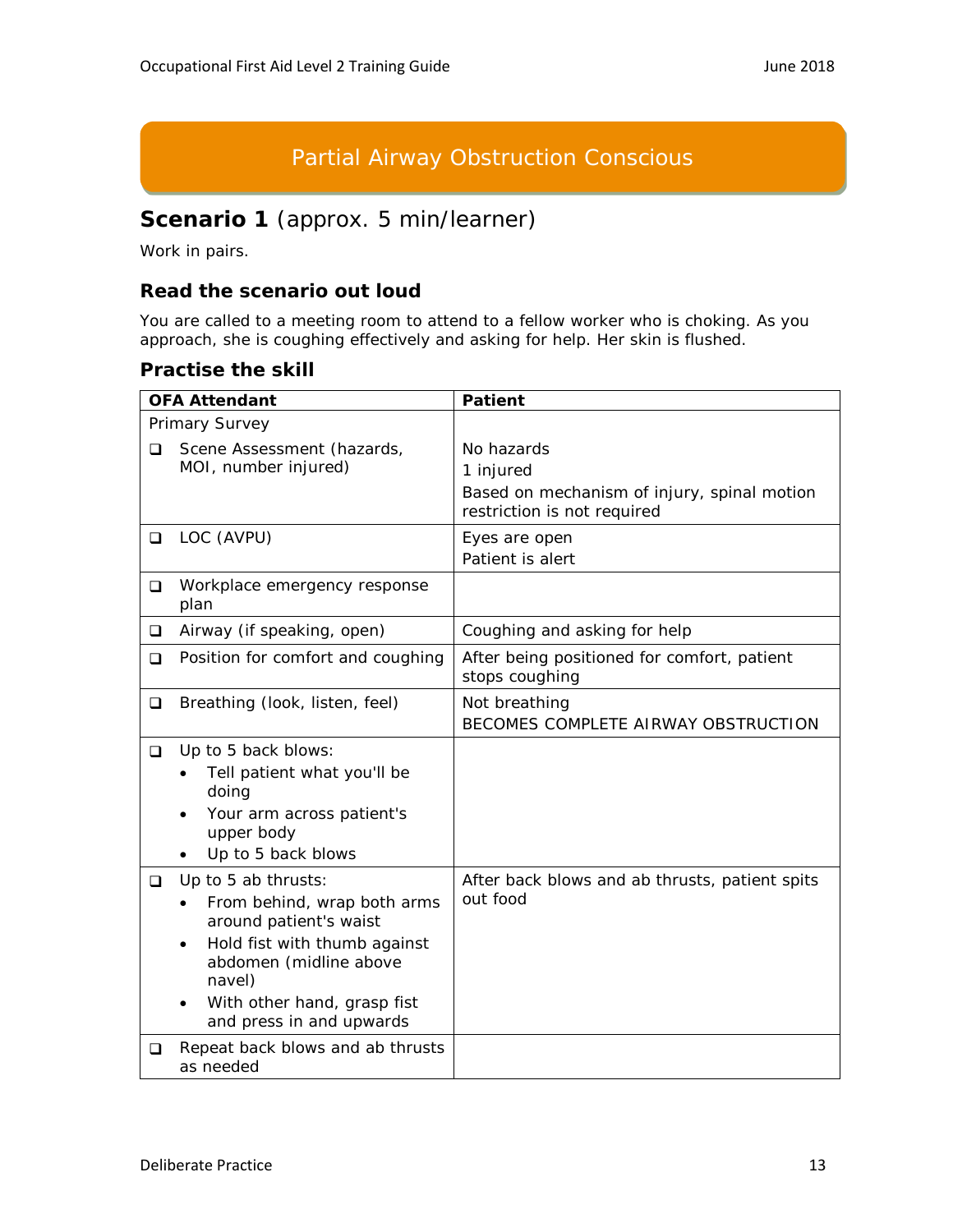| <b>OFA Attendant</b>                                                                                                                   | <b>Patient</b>                          |
|----------------------------------------------------------------------------------------------------------------------------------------|-----------------------------------------|
| Position for comfort; reassess<br>breathing                                                                                            | Breathes normally                       |
| Circulation (signs of shock, RBS)                                                                                                      | Skin colour normal<br>No other injuries |
| Critical interventions:<br><b>Blanket</b><br>Oxygen if available and you're<br>trained                                                 |                                         |
| Transport decision                                                                                                                     | Rapid Transport                         |
| Secondary Survey                                                                                                                       |                                         |
| Record name, date, time,<br>findings                                                                                                   |                                         |
| Vital signs:<br>Breathing (rate and quality)<br>LOC (AVPU)<br>Heart rate and quality<br>Skin (colour, temperature,<br>condition)       | Patient's own                           |
| Medical history:<br>Where does it hurt? What<br>happened?<br>Allergies (medical device?)<br><b>Medications</b><br>Past medical history | Patient's own                           |
| Head-to-toe exam (injuries)                                                                                                            | Sore throat, abdominal pain             |
|                                                                                                                                        |                                         |
| Reassess vitals every 10 min                                                                                                           |                                         |
|                                                                                                                                        | Reassess ABCs every 5 min               |

Rate your learning progression

 $\Box$  1 Beginning to Learn  $\Box$  2 Gaining Competence  $\Box$  3 Fully Competent

- 
-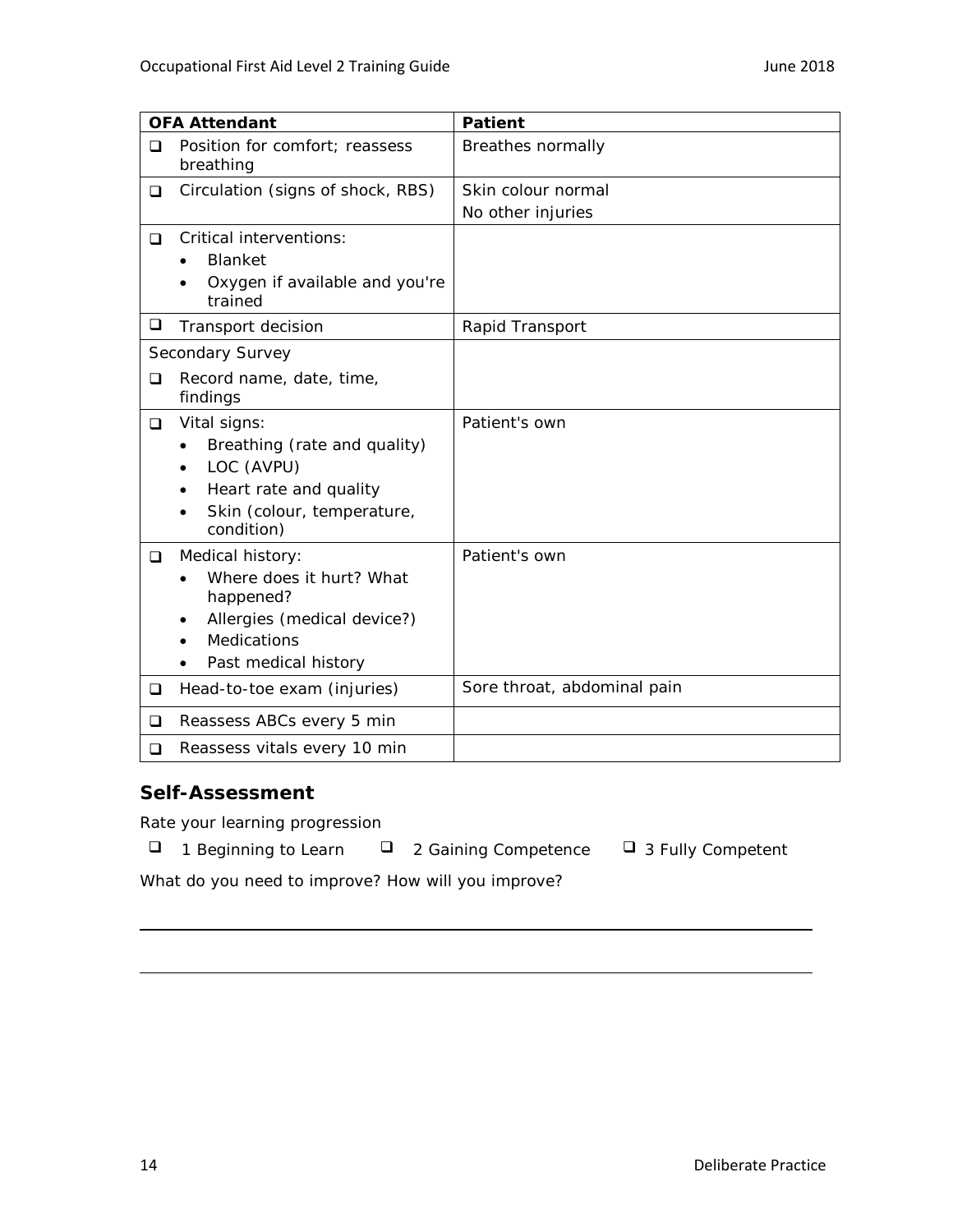## Partial Airway Obstruction Conscious

## **Scenario 2** (approx. 5 min/learner)

Work in pairs.

#### **Read the scenario out loud**

You are out with colleagues having a celebratory lunch when one of your co-workers starts to choke. He is coughing and asking for help.

|        | <b>OFA Attendant</b>                                                                               | <b>Patient</b>                                                                                          |
|--------|----------------------------------------------------------------------------------------------------|---------------------------------------------------------------------------------------------------------|
|        | Primary Survey                                                                                     |                                                                                                         |
| ◻      | Scene Assessment (hazards,<br>MOI, number injured)                                                 | No hazards<br>1 injured<br>Based on mechanism of injury, spinal motion<br>restriction is not required   |
| ❏      | LOC (AVPU)                                                                                         | Eyes are open<br>Patient is alert                                                                       |
| u      | Workplace emergency response<br>plan                                                               |                                                                                                         |
| Q.     | Airway (if speaking, open)                                                                         | Coughing and asking for help                                                                            |
| $\Box$ | Position for comfort and coughing                                                                  | After being positioned for comfort, patient<br>keeps coughing                                           |
| $\Box$ | Breathing (look, listen, feel)                                                                     | He inhales adequately before each cough<br>Can speak in 3 to 4 word sentences                           |
| $\Box$ | Circulation (signs of shock, RBS)                                                                  | 55+Skin colour normal<br>No other injuries                                                              |
| □      | Critical interventions<br><b>Blanket</b><br>$\bullet$<br>Oxygen if available and you're<br>trained |                                                                                                         |
| $\Box$ | Transport decision                                                                                 | Partial airway obstruction is not relieving<br>Showing signs of respiratory distress<br>Rapid Transport |
|        | Secondary Survey                                                                                   |                                                                                                         |
| ◻      | Record name, date, time,<br>findings                                                               |                                                                                                         |
| ❏      | Vital signs:<br>Breathing (rate and quality)<br>LOC (AVPU)<br>Heart rate and quality<br>٠          | Patient's own                                                                                           |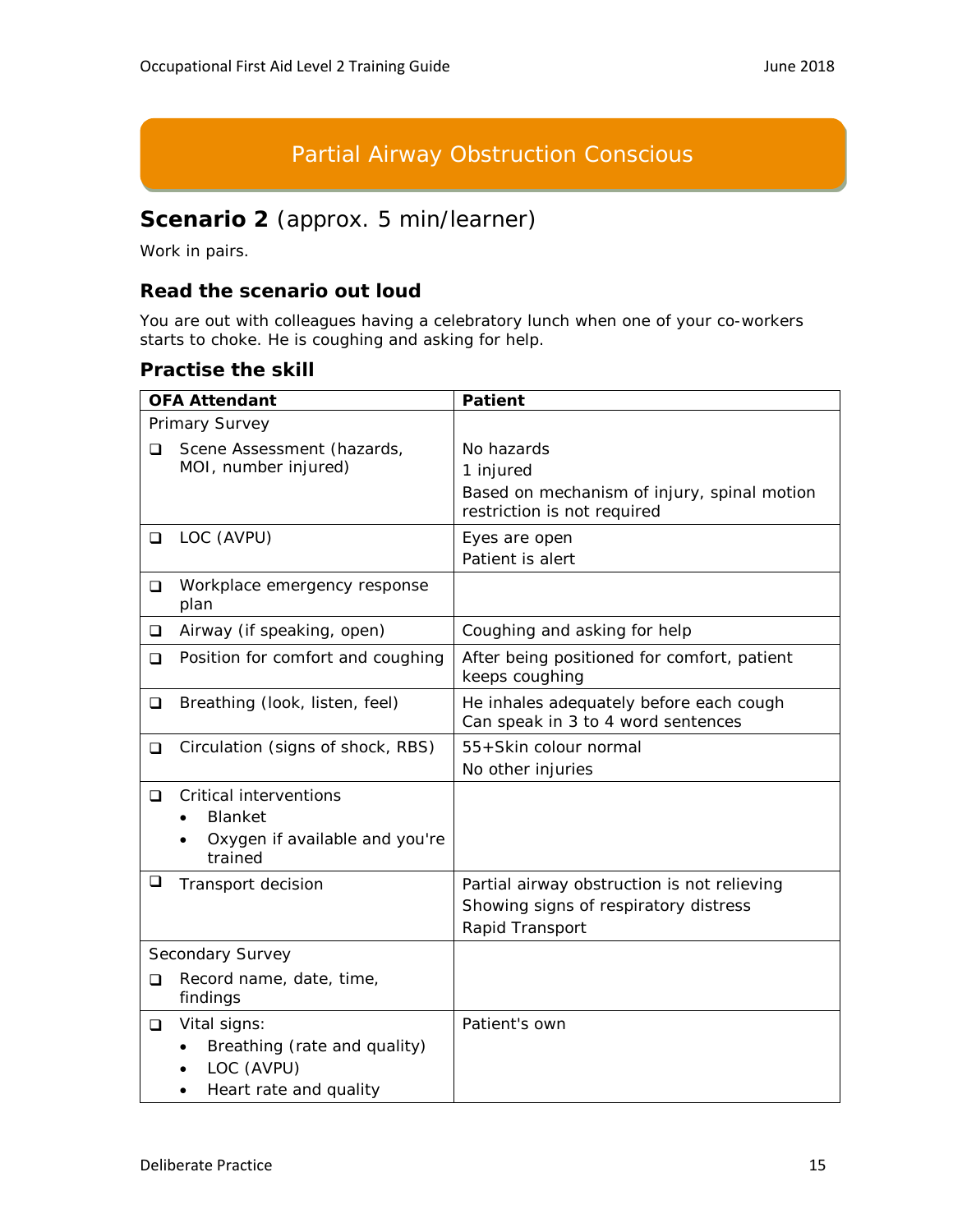| <b>OFA Attendant</b>                                                                                                                                                          | Patient                     |
|-------------------------------------------------------------------------------------------------------------------------------------------------------------------------------|-----------------------------|
| Skin (colour, temperature,<br>$\bullet$<br>condition)                                                                                                                         |                             |
| Medical history:<br>Where does it hurt? What<br>happened?<br>Allergies (medical device?)<br>$\bullet$<br><b>Medications</b><br>$\bullet$<br>Past medical history<br>$\bullet$ | Patient's own               |
| Head-to-toe exam (injuries)                                                                                                                                                   | Sore throat, abdominal pain |
| Reassess ABCs every 5 min                                                                                                                                                     |                             |
| Reassess vitals every 10 min                                                                                                                                                  |                             |

Rate your learning progression

- $\Box$  1 Beginning to Learn  $\Box$  2 Gaining Competence  $\Box$  3 Fully Competent
	-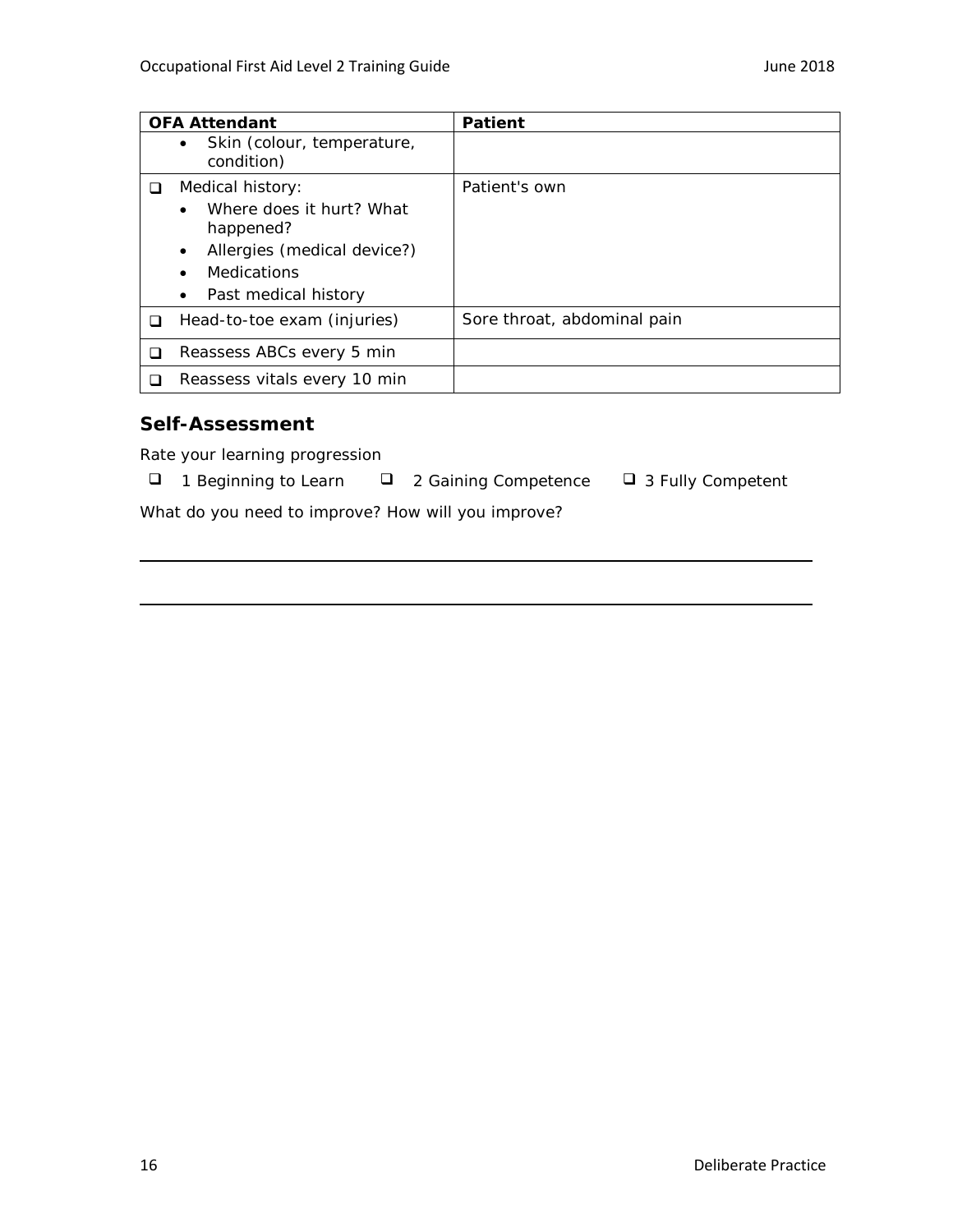## Complete Airway Obstruction Conscious

## **Scenario 1** (approx. 10 min/learner)

Work in pairs.

#### **Read the scenario out loud**

At a health and safety meeting, a worker stands up and clutches his throat. He's unable to speak or cough. His face is red.

|        | <b>OFA Attendant</b>                                                                                                                                                                                                     | <b>Patient</b>                                                                                        |
|--------|--------------------------------------------------------------------------------------------------------------------------------------------------------------------------------------------------------------------------|-------------------------------------------------------------------------------------------------------|
|        | Primary Survey                                                                                                                                                                                                           |                                                                                                       |
| ◻      | Scene Assessment (hazards,<br>MOI, number injured)                                                                                                                                                                       | No hazards<br>1 injured<br>Based on mechanism of injury, spinal motion<br>restriction is not required |
| $\Box$ | LOC (AVPU)                                                                                                                                                                                                               | Eyes are open, but patient is unable to speak<br>Patient is alert                                     |
| ⊔      | Workplace emergency response<br>plan                                                                                                                                                                                     |                                                                                                       |
| $\Box$ | Airway (if speaking, open)                                                                                                                                                                                               | Patient's eyes follow you<br>Patient nods when you ask if he's choking                                |
| $\Box$ | Up to 5 back blows:<br>Tell patient what you'll be<br>doing<br>Your arm across patient's<br>$\bullet$<br>upper body<br>Up to 5 back blows                                                                                |                                                                                                       |
| ◻      | Up to 5 ab thrusts:<br>From behind, wrap both arms<br>around patient's waist<br>Hold fist with thumb against<br>$\bullet$<br>abdomen (midline above<br>navel)<br>With other hand, grasp fist<br>and press in and upwards | After back blows and ab thrusts, airway clears<br>Patient coughs                                      |
| ❏      | Repeat back blows and ab thrusts<br>as needed                                                                                                                                                                            |                                                                                                       |
| ❏      | Position for comfort; reassess<br>breathing                                                                                                                                                                              | Patient takes deep breaths                                                                            |
| ❏      | Circulation (signs of shock, RBS)                                                                                                                                                                                        | Skin is pale<br>Patient complains of abdominal pain where<br>you performed abdominal thrusts          |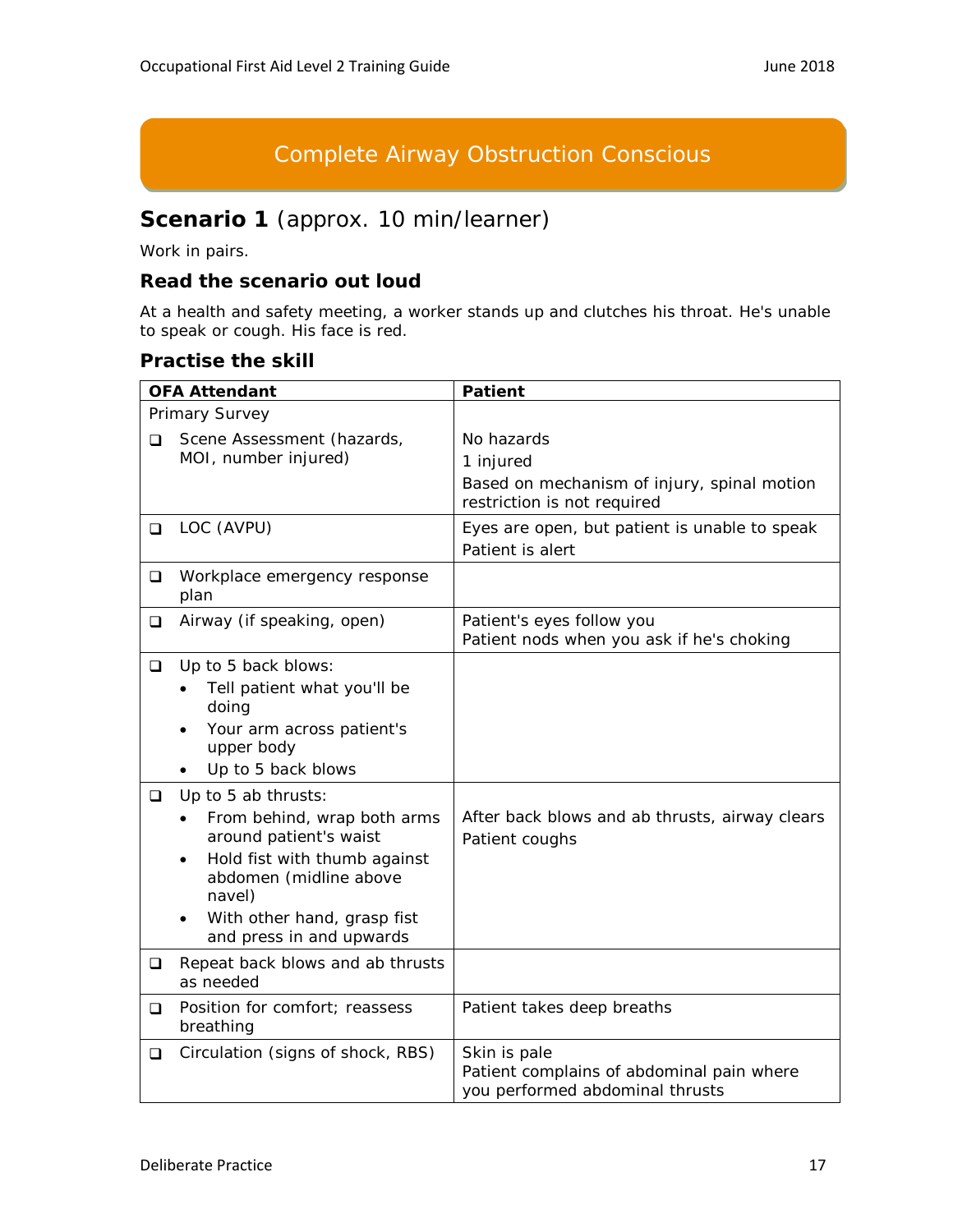|        | <b>OFA Attendant</b>                                                                                                                   | <b>Patient</b>                                        |
|--------|----------------------------------------------------------------------------------------------------------------------------------------|-------------------------------------------------------|
| □      | <b>Critical Interventions:</b><br><b>Blanket</b><br>$\bullet$<br>Oxygen if available and you're<br>trained                             |                                                       |
| $\Box$ | Transport decision                                                                                                                     | Rapid Transport                                       |
|        | Secondary Survey                                                                                                                       |                                                       |
| □      | Record name, date, time,<br>findings                                                                                                   |                                                       |
| $\Box$ | Vital signs:<br>Breathing (rate and quality)<br>LOC (AVPU)<br>Heart rate and quality<br>Skin (colour, temperature,<br>condition)       | Patient's own                                         |
| ❏      | Medical history:<br>Where does it hurt? What<br>happened?<br>Allergies (medical device?)<br><b>Medications</b><br>Past medical history | Patient's own                                         |
| ❏      | Head-to-toe exam (injuries)                                                                                                            | Sore throat, burning nasal passages<br>abdominal pain |
| □      | Reassess ABCs every 5 min                                                                                                              |                                                       |
| ❏      | Reassess vitals every 10 min                                                                                                           |                                                       |

Rate your learning progression

 $\Box$  1 Beginning to Learn  $\Box$  2 Gaining Competence  $\Box$  3 Fully Competent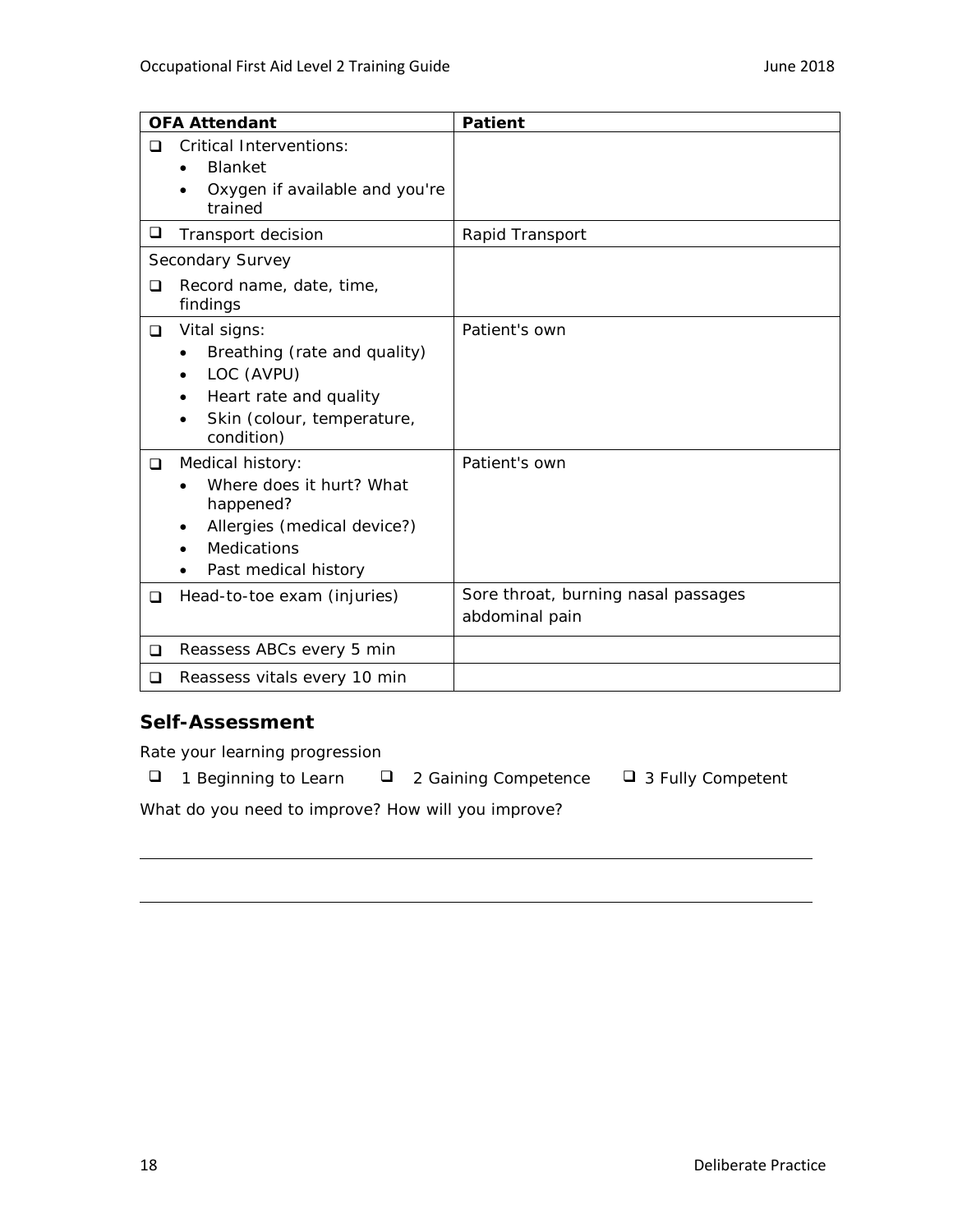## Complete Airway Obstruction Conscious

## **Scenario 2** (approx. 10 min/learner)

Work in pairs.

#### **Read the scenario out loud**

You are meeting with a colleague in her office. She is snacking on a cookie. Suddenly, she starts to choke. She's unable to speak or cough. Her face is red.

|        | <b>OFA Attendant</b>                                                                                                                                                                                                     | <b>Patient</b>                                                                                        |
|--------|--------------------------------------------------------------------------------------------------------------------------------------------------------------------------------------------------------------------------|-------------------------------------------------------------------------------------------------------|
|        | Primary Survey                                                                                                                                                                                                           |                                                                                                       |
| o.     | Scene Assessment (hazards,<br>MOI, number injured)                                                                                                                                                                       | No hazards<br>1 injured<br>Based on mechanism of injury, spinal motion<br>restriction is not required |
| $\Box$ | LOC (AVPU)                                                                                                                                                                                                               | Eyes are open, but patient is unable to speak<br>Patient is alert                                     |
| Q      | Workplace emergency response<br>plan                                                                                                                                                                                     |                                                                                                       |
| o.     | Airway (if speaking, open)                                                                                                                                                                                               | Patient's eyes follow you<br>Patient nods when you ask if she's choking                               |
| Q.     | Up to 5 back blows:<br>Tell patient what you'll be<br>doing<br>Your arm across patient's<br>upper body<br>Up to 5 back blows                                                                                             |                                                                                                       |
| □      | Up to 5 ab thrusts:<br>From behind, wrap both arms<br>around patient's waist<br>Hold fist with thumb against<br>$\bullet$<br>abdomen (midline above<br>navel)<br>With other hand, grasp fist<br>and press in and upwards | After back blows and ab thrusts, airway clears<br>Patient coughs                                      |
| ❏      | Repeat back blows and ab thrusts<br>as needed                                                                                                                                                                            |                                                                                                       |
| ◻      | Position for comfort; reassess<br>breathing                                                                                                                                                                              | Patient takes deep breaths                                                                            |
| $\Box$ | Circulation (signs of shock, RBS)                                                                                                                                                                                        | Skin is pale<br>Patient complains of abdominal pain where<br>you performed abdominal thrusts          |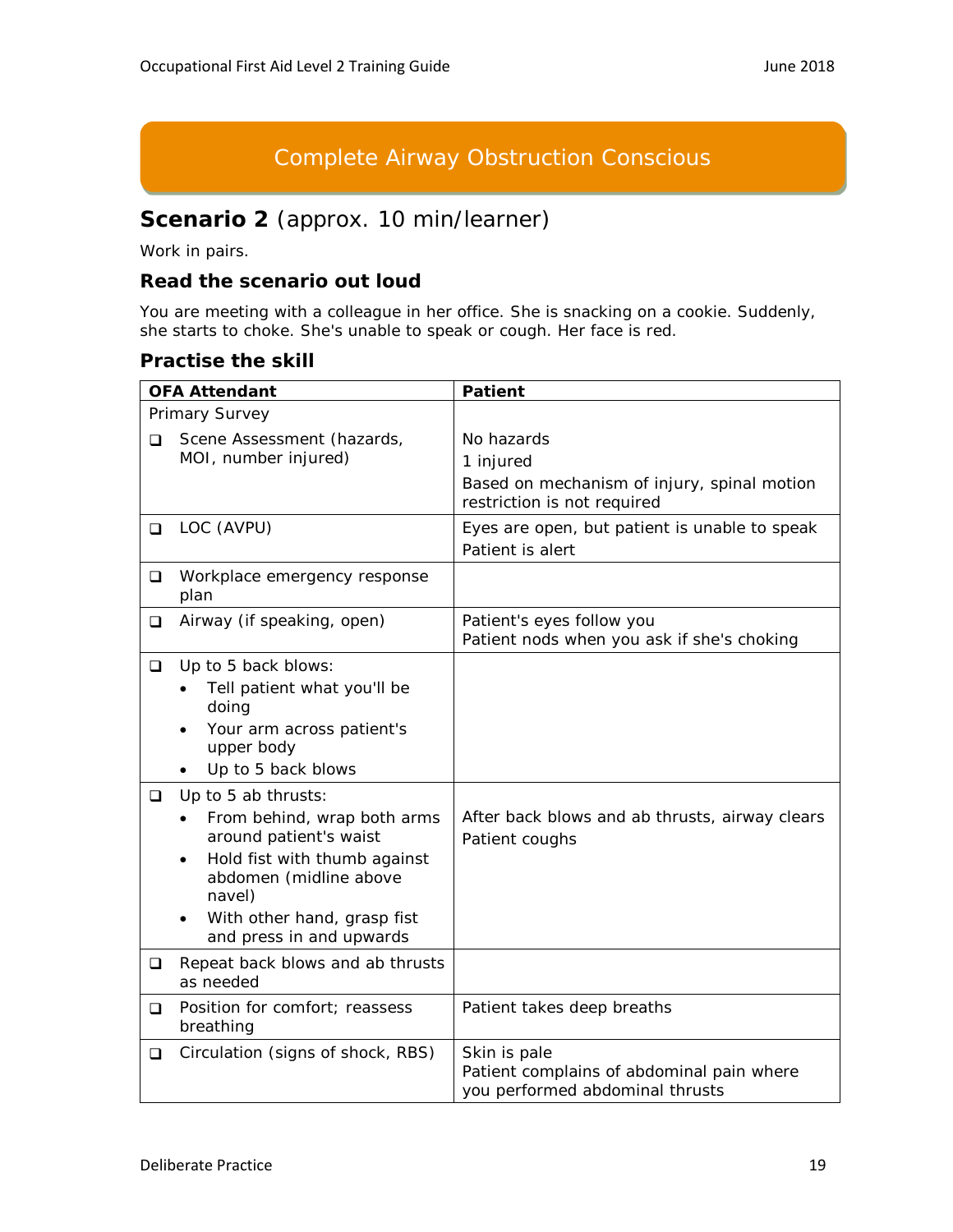|        | <b>OFA Attendant</b>                                                                                                                   | <b>Patient</b>                                        |
|--------|----------------------------------------------------------------------------------------------------------------------------------------|-------------------------------------------------------|
| □      | <b>Critical Interventions:</b><br><b>Blanket</b><br>$\bullet$<br>Oxygen if available and you're<br>trained                             |                                                       |
| $\Box$ | Transport decision                                                                                                                     | Rapid Transport                                       |
|        | Secondary Survey                                                                                                                       |                                                       |
| □      | Record name, date, time,<br>findings                                                                                                   |                                                       |
| $\Box$ | Vital signs:<br>Breathing (rate and quality)<br>LOC (AVPU)<br>Heart rate and quality<br>Skin (colour, temperature,<br>condition)       | Patient's own                                         |
| ❏      | Medical history:<br>Where does it hurt? What<br>happened?<br>Allergies (medical device?)<br><b>Medications</b><br>Past medical history | Patient's own                                         |
| ❏      | Head-to-toe exam (injuries)                                                                                                            | Sore throat, burning nasal passages<br>abdominal pain |
| □      | Reassess ABCs every 5 min                                                                                                              |                                                       |
| ❏      | Reassess vitals every 10 min                                                                                                           |                                                       |

Rate your learning progression

 $\Box$  1 Beginning to Learn  $\Box$  2 Gaining Competence  $\Box$  3 Fully Competent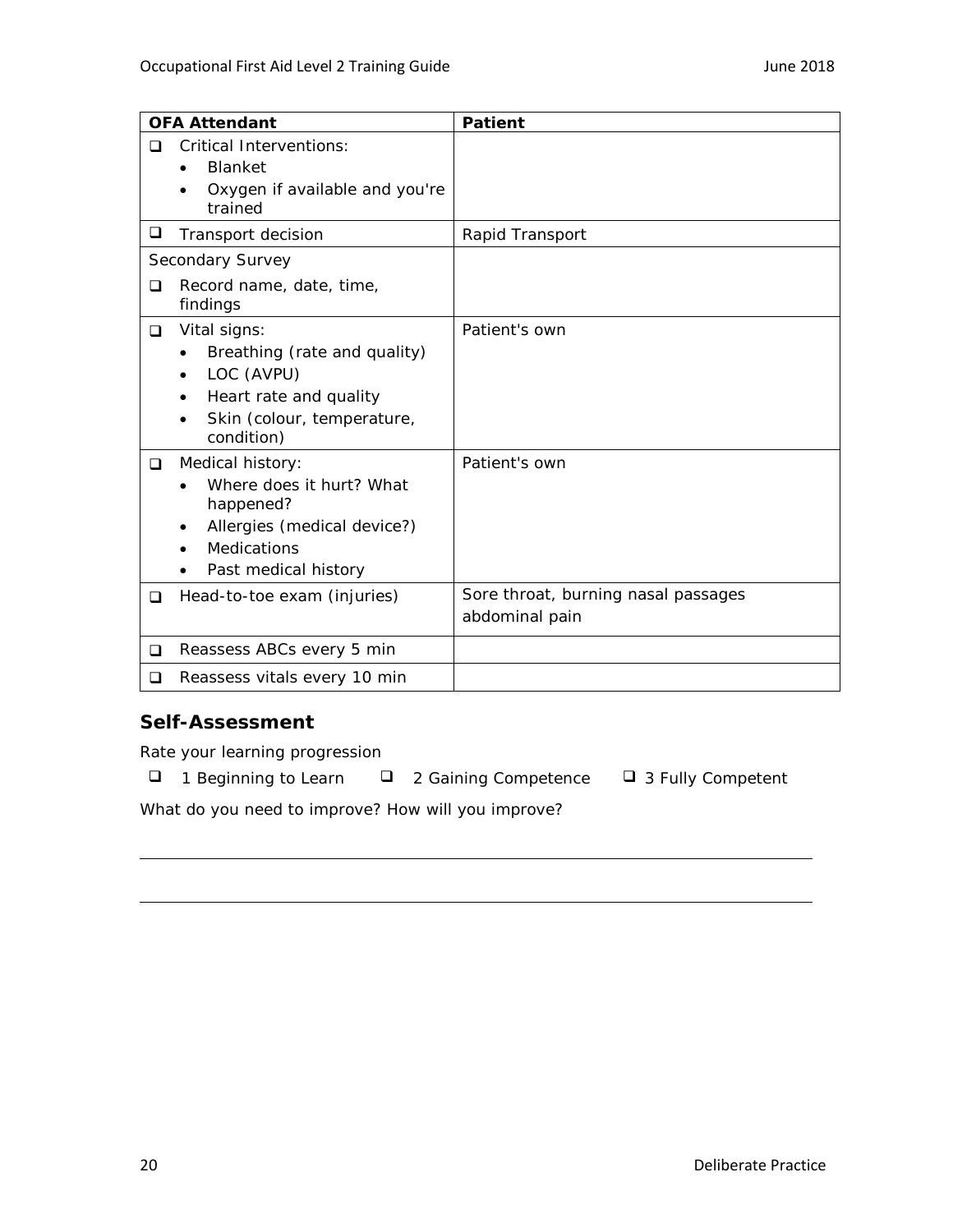## Deliberate Practice DAY 2

Partial Airway Obstruction Conscious Partial Airway Obstruction Unresponsive Complete Airway Obstruction Conscious Complete Airway Obstruction Unresponsive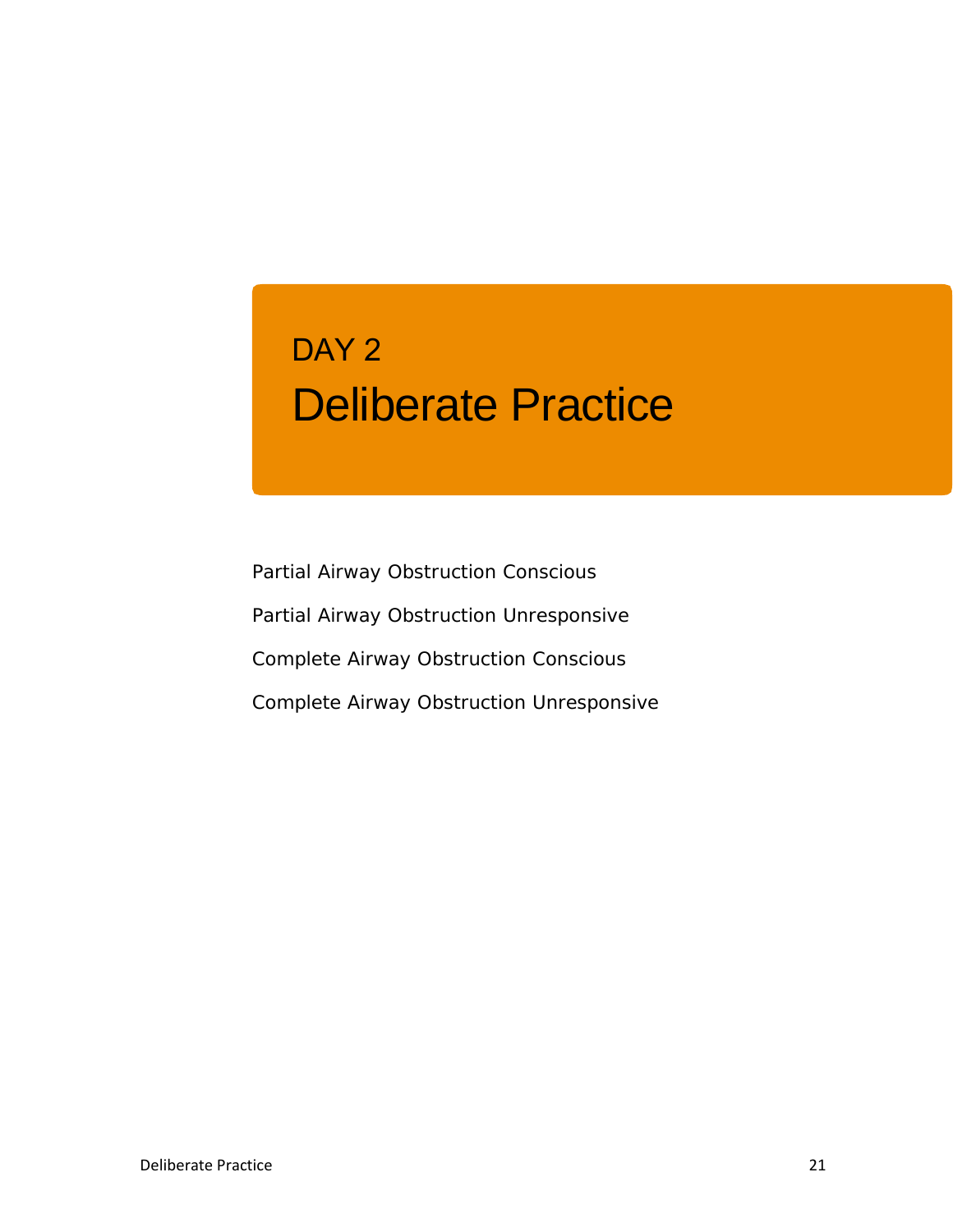## **Instructions**

## **Skills**

In this session, you will practise:



**Q** Partial Airway Obstruction Unresponsive

**Q** Complete Airway Obstruction Unresponsive

## **Instructions**

Take turns playing the role of OFA attendant and patient:

- The OFA attendant completes the steps listed in the left column.
- The patient responds based on the information in the right column.

Each learner should use a different Scenario if possible.

At the end of each skill, each learner does a **Self-Assessment**. If you have questions, ask the instructor for help.

Do a **Self-Assessment** at the end of each skill.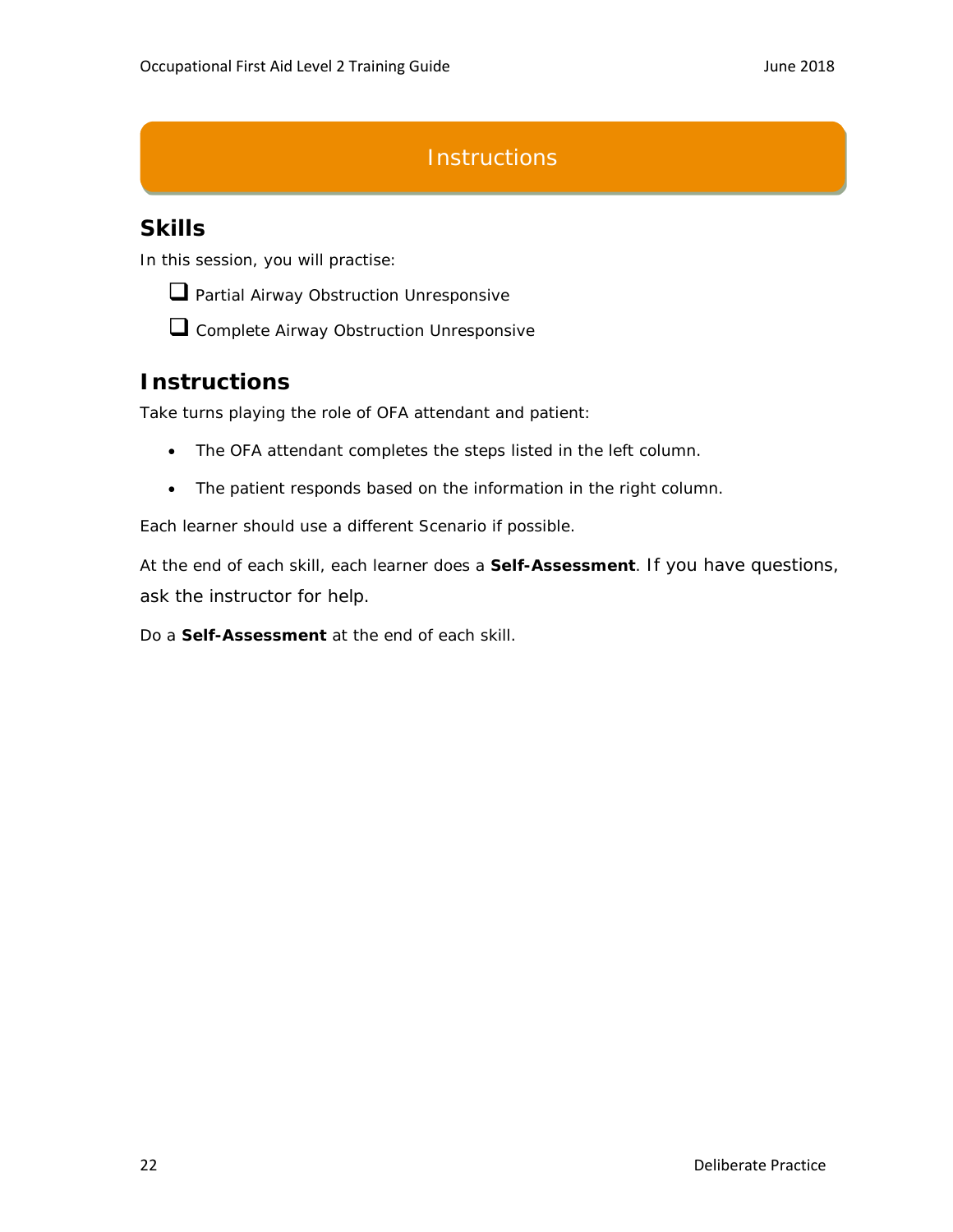## Partial Airway Obstruction Unresponsive

## **Scenario 1** (approx. 10 min/learner)

Work in pairs with a mannequin or in groups of three. Use a person for the secondary survey.

#### **Read the scenario out loud**

A mill worker was struck in the face by a log as it broke free from a jam. When you arrive, he is lying supine. There is blood around his mouth. You hear a gurgling sound.

|          | <b>OFA Attendant</b>                                                                                                                                                                                                                                            | <b>Patient</b>                                                                                                                                          |
|----------|-----------------------------------------------------------------------------------------------------------------------------------------------------------------------------------------------------------------------------------------------------------------|---------------------------------------------------------------------------------------------------------------------------------------------------------|
|          | Primary Survey                                                                                                                                                                                                                                                  |                                                                                                                                                         |
| <b>□</b> | Scene Assessment (hazards, MOI,<br>number injured)                                                                                                                                                                                                              | Hazard has been removed<br>Co-workers tell you what happened<br>1 person injured<br>Based on mechanism of injury, spinal<br>motion restriction required |
| ❏        | Manually stabilize head and neck if<br>required                                                                                                                                                                                                                 |                                                                                                                                                         |
| $\Box$   | If possible, train helper to take over<br>manual stabilization                                                                                                                                                                                                  |                                                                                                                                                         |
| $\Box$   | LOC (AVPU)                                                                                                                                                                                                                                                      | Doesn't respond to verbal stimulus<br>Patient is unresponsive                                                                                           |
| ❏        | Workplace emergency response plan                                                                                                                                                                                                                               |                                                                                                                                                         |
| $\Box$   | Airway:<br>Head-tilt/chin-lift; assess airway 5<br>to 10 sec<br>Ask for help if available<br>Two-person roll patient lateral<br>(attendant maintain stabilization)<br>Rolled/folded blanket under head<br>to maintain stabilization<br>Finger sweep<br>Reassess | Blood in and around patient's mouth<br>Gurgling<br>Roll and finger sweep does not clear<br>airway                                                       |
| $\Box$   | Maintain lateral or 3/4 prone                                                                                                                                                                                                                                   |                                                                                                                                                         |
| $\Box$   | Breathing (look, listen, feel)                                                                                                                                                                                                                                  | Patient is breathing quietly in lateral or<br>3/4 prone                                                                                                 |
| $\Box$   | Circulation (signs of shock, RBS)                                                                                                                                                                                                                               | Skin is pale<br>No other injuries                                                                                                                       |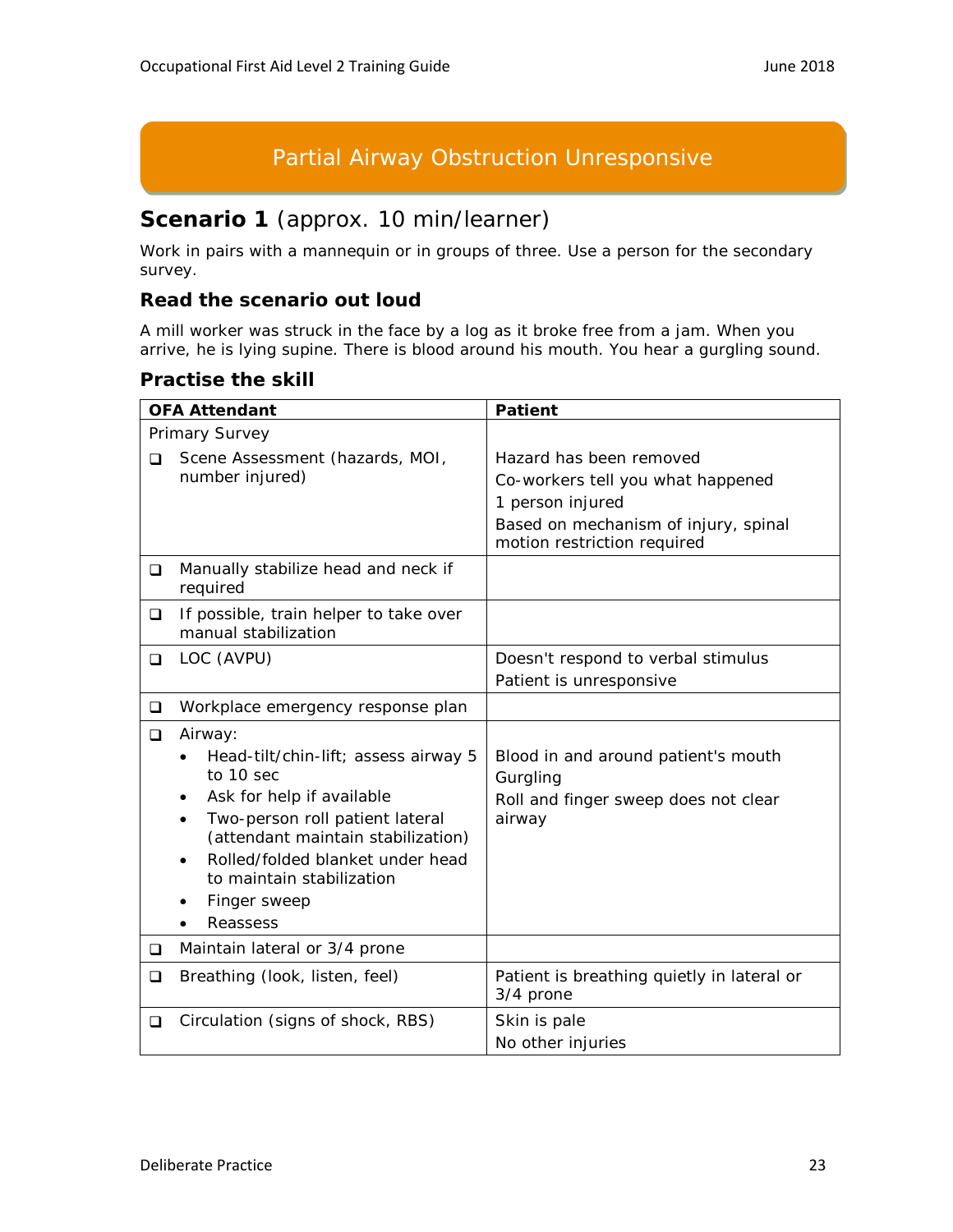|   | <b>OFA Attendant</b>                      | <b>Patient</b>                                      |
|---|-------------------------------------------|-----------------------------------------------------|
| ◻ | Critical interventions:                   |                                                     |
|   | <b>Blanket</b>                            |                                                     |
|   | Oxygen if available and you're<br>trained |                                                     |
| ❏ | Transport decision                        | Rapid Transport                                     |
|   | Secondary Survey                          |                                                     |
| ◻ | Record name, date, time, findings         |                                                     |
| ❏ | Vital signs:                              | Patient responds to pain only                       |
|   | Breathing (rate and quality)              | Remaining vitals as found                           |
|   | LOC (AVPU)                                |                                                     |
|   | Heart rate and quality                    |                                                     |
|   | Skin (colour, temperature,<br>condition)  |                                                     |
| ❏ | Medical history:                          | Patient's own                                       |
|   | Where does it hurt? What<br>happened?     |                                                     |
|   | Allergies (medical device?)               |                                                     |
|   | <b>Medications</b>                        |                                                     |
|   | Past medical history                      |                                                     |
| ❏ | Head-to-toe exam (injuries)               | Facial lacerations, broken nose, missing<br>denture |
| □ | Reassess ABCs every 5 min                 |                                                     |
| ◻ | Reassess vitals every 10 min              |                                                     |

Rate your learning progression

|  | 1 Beginning to Learn |  | 2 2 Gaining Competence | □ 3 Fully Competent |
|--|----------------------|--|------------------------|---------------------|
|--|----------------------|--|------------------------|---------------------|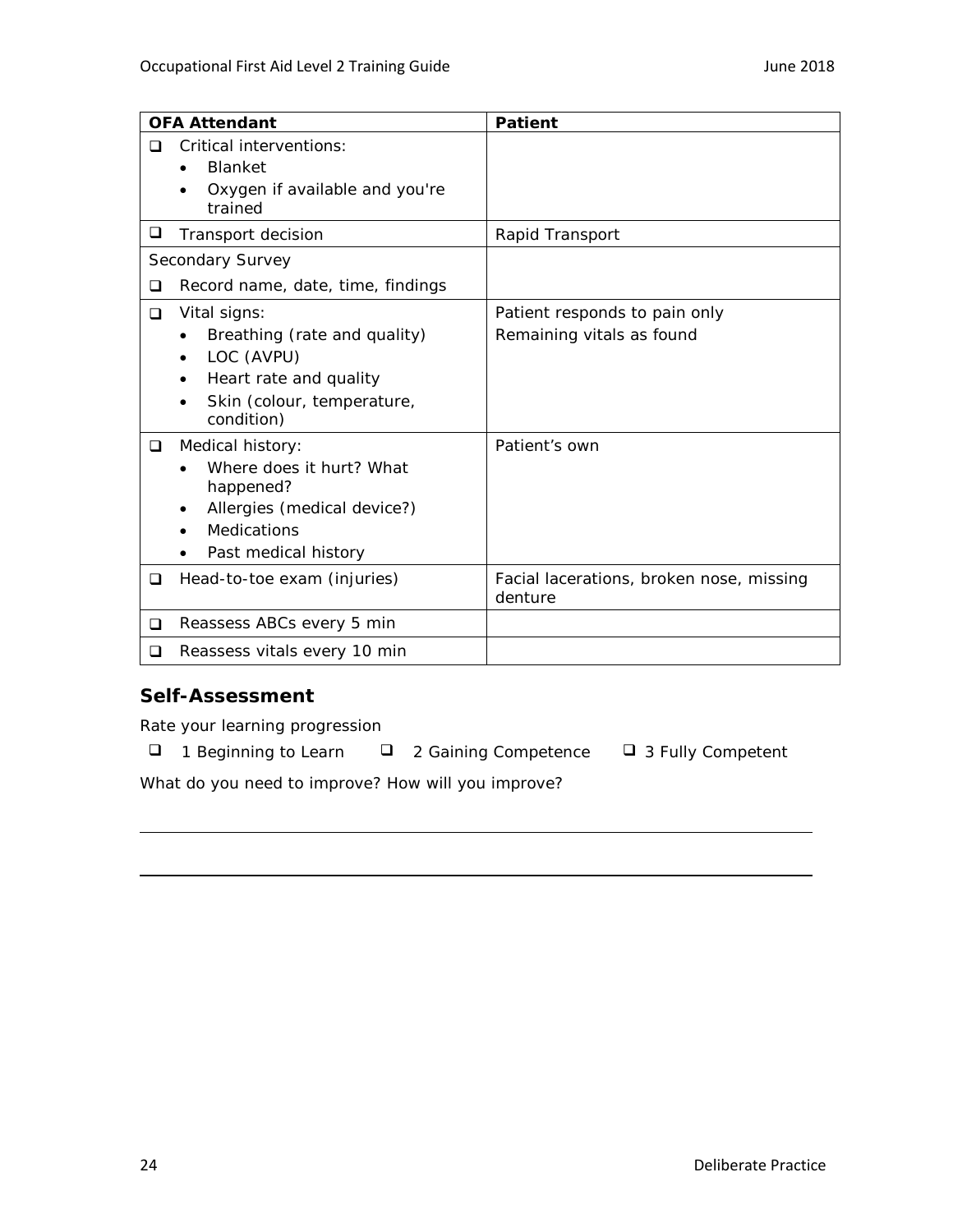## Partial Airway Obstruction Unresponsive

## **Scenario 2** (approx. 10 min/learner)

Work in pairs with a mannequin or in groups of three. Use a person for the secondary survey.

#### **Read the scenario out loud**

A worker was struck in the face by a beam as it broke from a cable. She is lying supine when you arrive on the scene. You see blood on her face and bubbles by her nose and mouth. You hear a noisy, gurgling sound as you approach.

|          | <b>OFA Attendant</b>                                                                                                                                                                                                                                                                      | <b>Patient</b>                                                                                                                                          |
|----------|-------------------------------------------------------------------------------------------------------------------------------------------------------------------------------------------------------------------------------------------------------------------------------------------|---------------------------------------------------------------------------------------------------------------------------------------------------------|
|          | Primary Survey                                                                                                                                                                                                                                                                            |                                                                                                                                                         |
| □        | Scene Assessment (hazards, MOI,<br>number injured)                                                                                                                                                                                                                                        | Hazard has been removed<br>Co-workers tell you what happened<br>1 person injured<br>Based on mechanism of injury, spinal<br>motion restriction required |
| ❏        | Manually stabilize head and neck if<br>required                                                                                                                                                                                                                                           |                                                                                                                                                         |
| ❏        | If possible, train helper to take over<br>manual stabilization                                                                                                                                                                                                                            |                                                                                                                                                         |
| ❏        | LOC (AVPU)                                                                                                                                                                                                                                                                                | Doesn't respond to verbal stimulus<br>Patient is unresponsive                                                                                           |
| ❏        | Workplace emergency response plan                                                                                                                                                                                                                                                         |                                                                                                                                                         |
| ❏        | Airway:<br>Head-tilt/chin-lift; assess airway 5<br>to 10 sec<br>Ask for help if available<br>Two-person roll patient lateral<br>$\bullet$<br>(attendant maintain stabilization)<br>Rolled/folded blanket under head<br>$\bullet$<br>to maintain stabilization<br>Finger sweep<br>Reassess | Blood in and around patient's mouth<br>Gurgling<br>Roll and finger sweep does not clear<br>airway                                                       |
| ❏        | Maintain lateral or 3/4 prone                                                                                                                                                                                                                                                             |                                                                                                                                                         |
| $\Box$   | Breathing (look, listen, feel)                                                                                                                                                                                                                                                            | Patient is breathing                                                                                                                                    |
| <b>□</b> | Circulation (signs of shock, RBS)                                                                                                                                                                                                                                                         | Skin is pale and cyanotic<br>No other injuries                                                                                                          |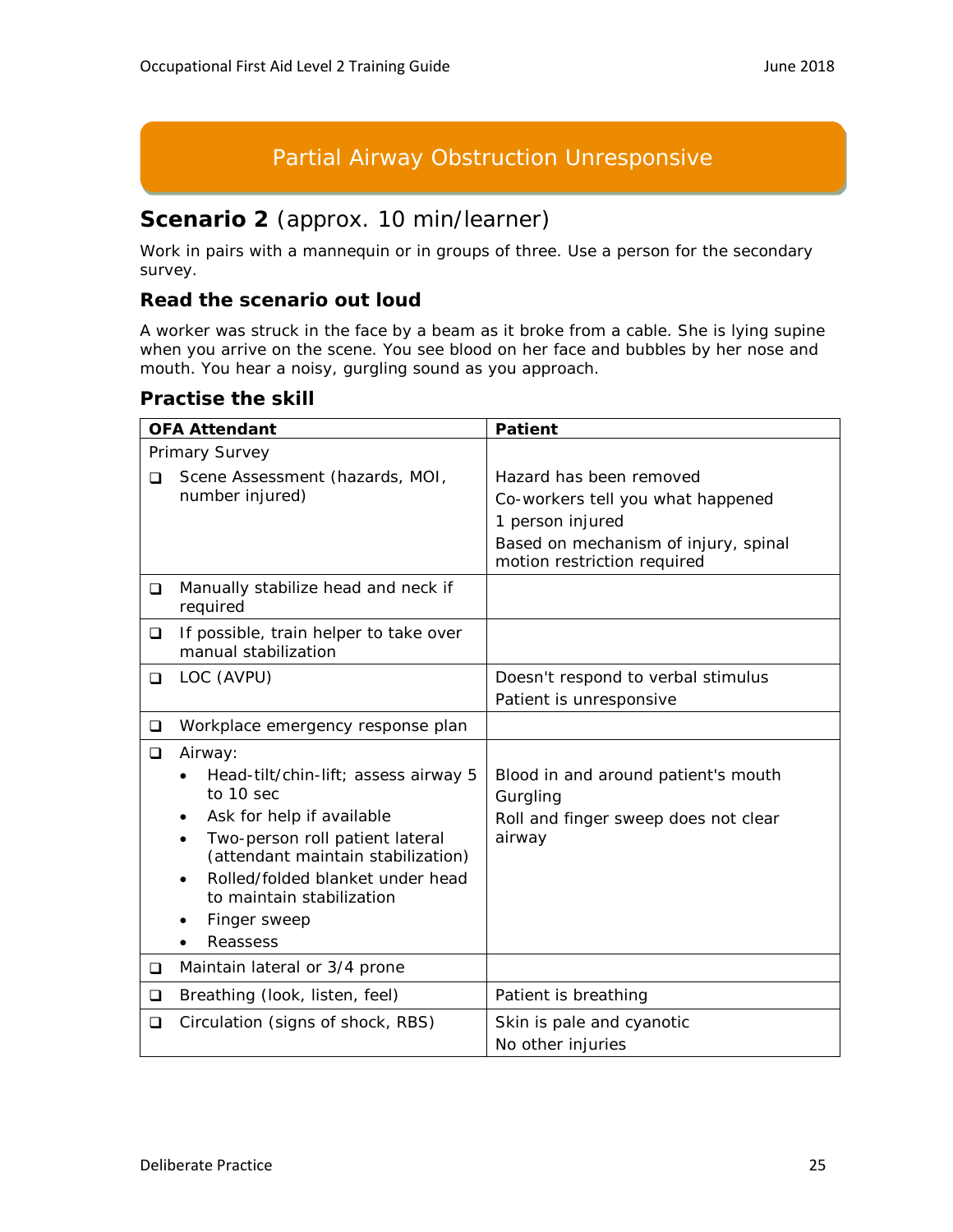|   | <b>OFA Attendant</b>                      | <b>Patient</b>                                      |
|---|-------------------------------------------|-----------------------------------------------------|
| ◻ | Critical interventions:                   |                                                     |
|   | <b>Blanket</b>                            |                                                     |
|   | Oxygen if available and you're<br>trained |                                                     |
| ❏ | Transport decision                        | Rapid Transport                                     |
|   | Secondary Survey                          |                                                     |
| ◻ | Record name, date, time, findings         |                                                     |
| ❏ | Vital signs:                              | Patient responds to pain only                       |
|   | Breathing (rate and quality)              | Remaining vitals as found                           |
|   | LOC (AVPU)                                |                                                     |
|   | Heart rate and quality                    |                                                     |
|   | Skin (colour, temperature,<br>condition)  |                                                     |
| ❏ | Medical history:                          | Patient's own                                       |
|   | Where does it hurt? What<br>happened?     |                                                     |
|   | Allergies (medical device?)               |                                                     |
|   | <b>Medications</b>                        |                                                     |
|   | Past medical history                      |                                                     |
| ❏ | Head-to-toe exam (injuries)               | Facial lacerations, broken nose, missing<br>denture |
| □ | Reassess ABCs every 5 min                 |                                                     |
| ◻ | Reassess vitals every 10 min              |                                                     |

Rate your learning progression

|  | 1 Beginning to Learn |  | □ 2 Gaining Competence | □ 3 Fully Competent |
|--|----------------------|--|------------------------|---------------------|
|--|----------------------|--|------------------------|---------------------|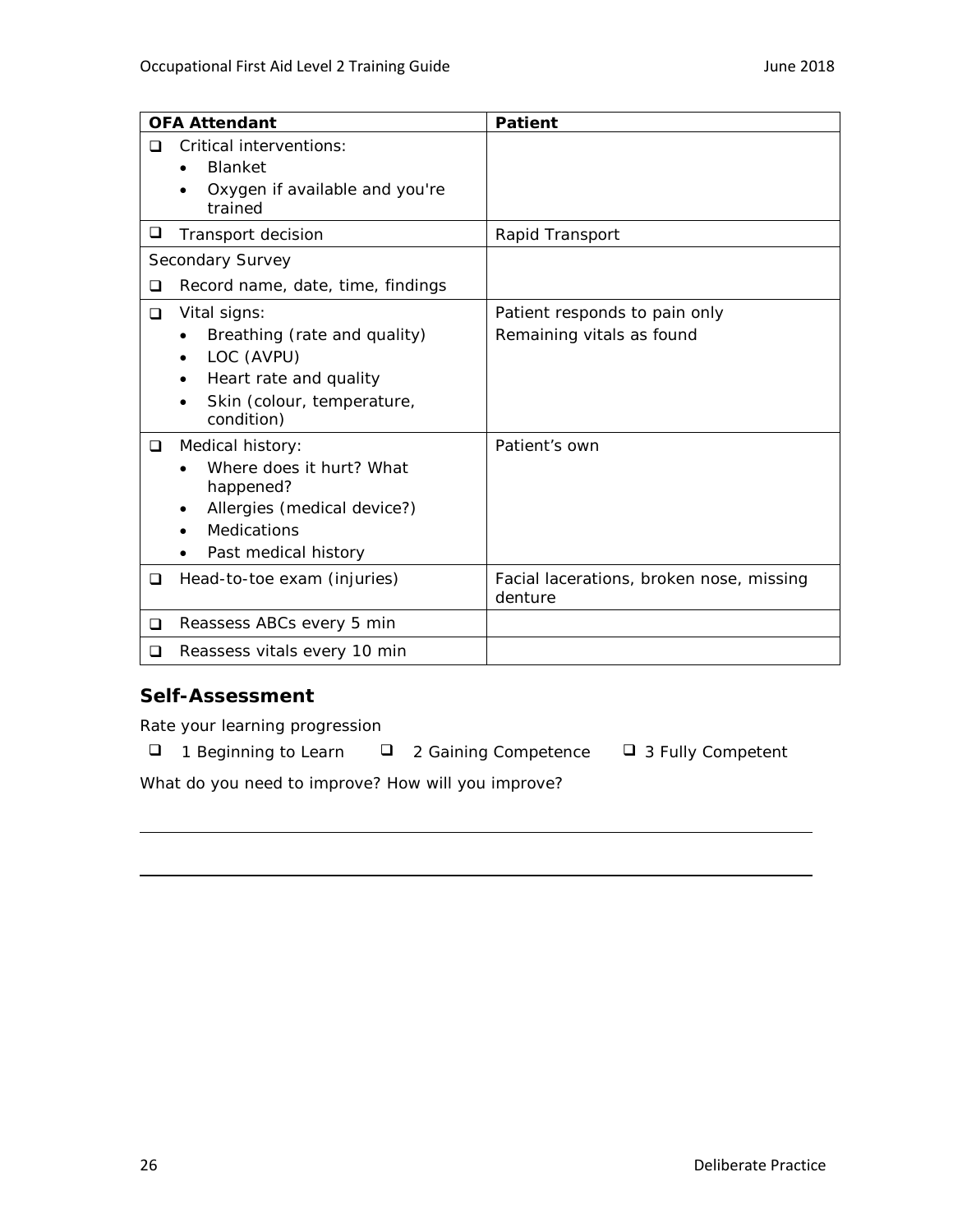## Complete Airway Obstruction Unresponsive

## **Scenario 1** (approx. 10 min/learner)

Work in groups of three.

#### **Read the scenario out loud**

You receive a phone call and are summoned to the senior executive area. Coworkers say a visitor was choking on a veggie bite from the catered lunch and slowly collapsed. When you arrive, she is lying supine on the floor. You think to yourself–Brussel sprouts—it's no wonder she choked.

|        | <b>OFA Attendant</b>                                                                                                                                                                                                                                                                                                                     | <b>Patient</b>                                                                                                                                                                   |
|--------|------------------------------------------------------------------------------------------------------------------------------------------------------------------------------------------------------------------------------------------------------------------------------------------------------------------------------------------|----------------------------------------------------------------------------------------------------------------------------------------------------------------------------------|
|        | Primary Survey                                                                                                                                                                                                                                                                                                                           |                                                                                                                                                                                  |
| ◻      | Scene Assessment (hazards, MOI,<br>number injured)                                                                                                                                                                                                                                                                                       | No hazards<br>Co-workers tell you what happened<br>1 person injured<br>Spinal motion restriction not required                                                                    |
| $\Box$ | LOC (AVPU)                                                                                                                                                                                                                                                                                                                               | Doesn't respond to verbal or pain stimulus<br>Patient is unresponsive                                                                                                            |
| ❏      | Workplace emergency response plan                                                                                                                                                                                                                                                                                                        |                                                                                                                                                                                  |
| ◻      | Head-tilt/chin-lift                                                                                                                                                                                                                                                                                                                      |                                                                                                                                                                                  |
| ❏      | Breathing (look, listen, feel)                                                                                                                                                                                                                                                                                                           | When you arrive, patient is not breathing                                                                                                                                        |
| ❏      | Apply CPR<br>30 chest compressions<br>Attempt to ventilate<br>Reposition head; attempt to<br>ventilate again<br>30 chest compressions<br>Look in mouth; remove any object<br>Attempt to ventilate<br>Reposition head; attempt to<br>ventilate again<br>Repeat compression, look in<br>$\bullet$<br>mouth, and vent attempts as<br>needed | Unable to ventilate on first attempt<br>Nothing in mouth until second cycle of<br>chest compressions when a Brussel sprout<br>is removed. Upon ventilation, two breaths<br>go in |
| ❏      | Reassess breathing                                                                                                                                                                                                                                                                                                                       | Patient starts to breathe again<br>You can now hear regular, quiet breathing                                                                                                     |
| ❏      | Circulation (signs of shock, RBS)                                                                                                                                                                                                                                                                                                        | Skin normal, warm and dry<br>No cyanosis<br>No other injuries                                                                                                                    |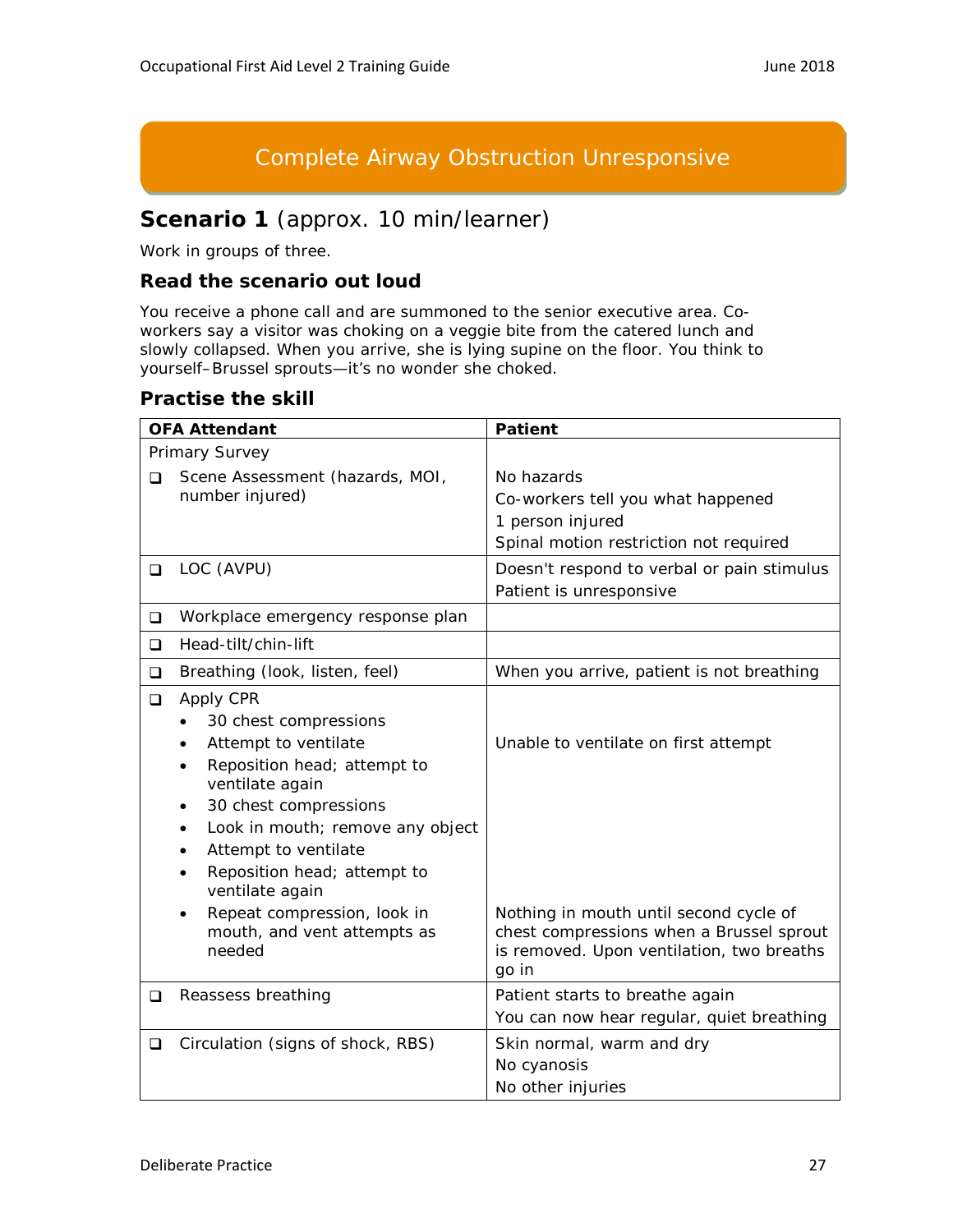|        | <b>OFA Attendant</b>                      | <b>Patient</b>                       |
|--------|-------------------------------------------|--------------------------------------|
| □      | Critical interventions:<br><b>Blanket</b> |                                      |
|        | Oxygen if available and you're<br>trained |                                      |
| ⊔      | 3/4 prone                                 |                                      |
| $\Box$ | Transport decision                        | Rapid Transport - unresponsive       |
|        | Secondary Survey                          |                                      |
| □      | Record name, date, time, findings         |                                      |
| ❏      | Vital signs:                              | Time                                 |
|        | Breathing (rate and quality)              | Patient's own - patient unresponsive |
|        | LOC (AVPU)                                |                                      |
|        | Heart rate and quality                    |                                      |
|        | Skin (colour, temperature,<br>condition)  |                                      |
| $\Box$ | Medical history:                          | Patient's own                        |
|        | Where does it hurt? What<br>happened?     |                                      |
|        | Allergies (medical device?)               |                                      |
|        | <b>Medications</b>                        |                                      |
|        | Past medical history                      |                                      |
| ❏      | Head-to-toe exam (injuries)               | Nothing remarkable found             |
| ❏      | Reassess ABCs every 5 min                 |                                      |
| ❏      | Reassess vitals every 10 min              |                                      |

Rate your learning progression

 $\Box$  1 Beginning to Learn  $\Box$  2 Gaining Competence  $\Box$  3 Fully Competent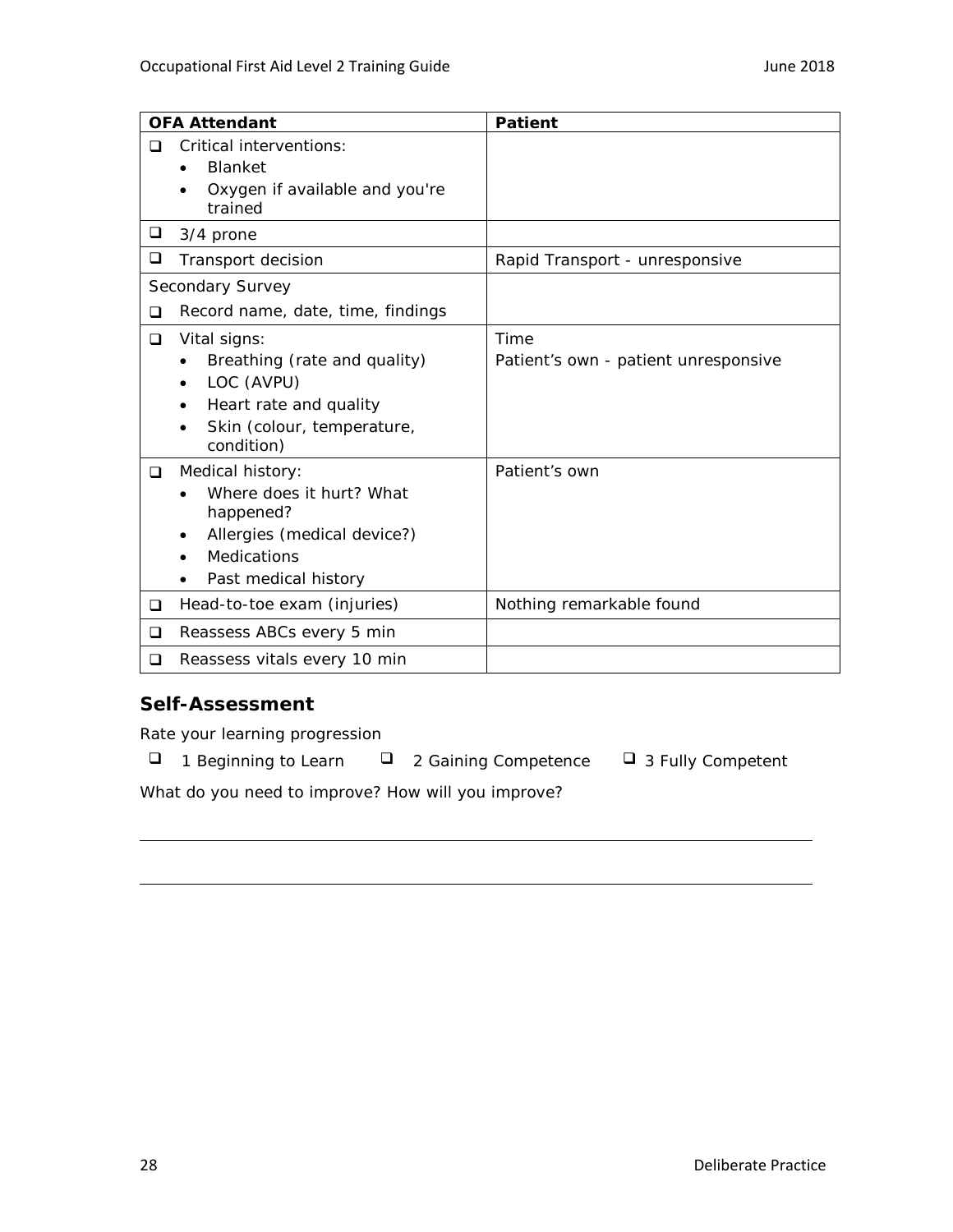## Complete Airway Obstruction Unresponsive

## **Scenario 2** (approx. 10 min/learner)

Work in groups of three.

#### **Read the scenario out loud**

A worker is found unconscious in his office chair. His lunch is half-eaten on his desk. It's a gluten free veggie sandwich. You think to yourself—it's no wonder he choked. As you approach, co-workers gently lay him supine.

|        | <b>OFA Attendant</b>                                                                                                                                                                                                                                                                                                                                | <b>Patient</b>                                                                                                                    |
|--------|-----------------------------------------------------------------------------------------------------------------------------------------------------------------------------------------------------------------------------------------------------------------------------------------------------------------------------------------------------|-----------------------------------------------------------------------------------------------------------------------------------|
|        | Primary Survey                                                                                                                                                                                                                                                                                                                                      |                                                                                                                                   |
| ❏      | Scene Assessment (hazards, MOI,<br>number injured)                                                                                                                                                                                                                                                                                                  | No hazards<br>Co-workers tell you what happened<br>1 person injured<br>Spinal motion restriction not required                     |
| ❏      | LOC (AVPU)                                                                                                                                                                                                                                                                                                                                          | Doesn't respond to verbal or pain stimulus<br>Patient is unresponsive                                                             |
| ❏      | Workplace emergency response<br>plan                                                                                                                                                                                                                                                                                                                |                                                                                                                                   |
| □      | Head-tilt/chin-lift                                                                                                                                                                                                                                                                                                                                 |                                                                                                                                   |
| ❏      | Breathing (look, listen, feel)                                                                                                                                                                                                                                                                                                                      | When you arrive, patient is not able to<br>speak and not breathing                                                                |
| $\Box$ | Apply CPR<br>30 chest compressions<br>Attempt to ventilate<br>Reposition head; attempt to<br>٠<br>ventilate again<br>30 chest compressions<br>Look in mouth; remove any<br>$\bullet$<br>object<br>Attempt to ventilate<br>Reposition head; attempt to<br>ventilate again<br>Repeat compression, look in<br>$\bullet$<br>mouth, and vent attempts as | Unable to ventilate on first attempt<br>Nothing in mouth until second cycle; food is<br>removed. Upon ventilation, two breaths go |
|        | needed                                                                                                                                                                                                                                                                                                                                              | in.                                                                                                                               |
| ❏      | Reassess breathing                                                                                                                                                                                                                                                                                                                                  | Patient starts to breathe again<br>You can now hear regular, quiet breathing                                                      |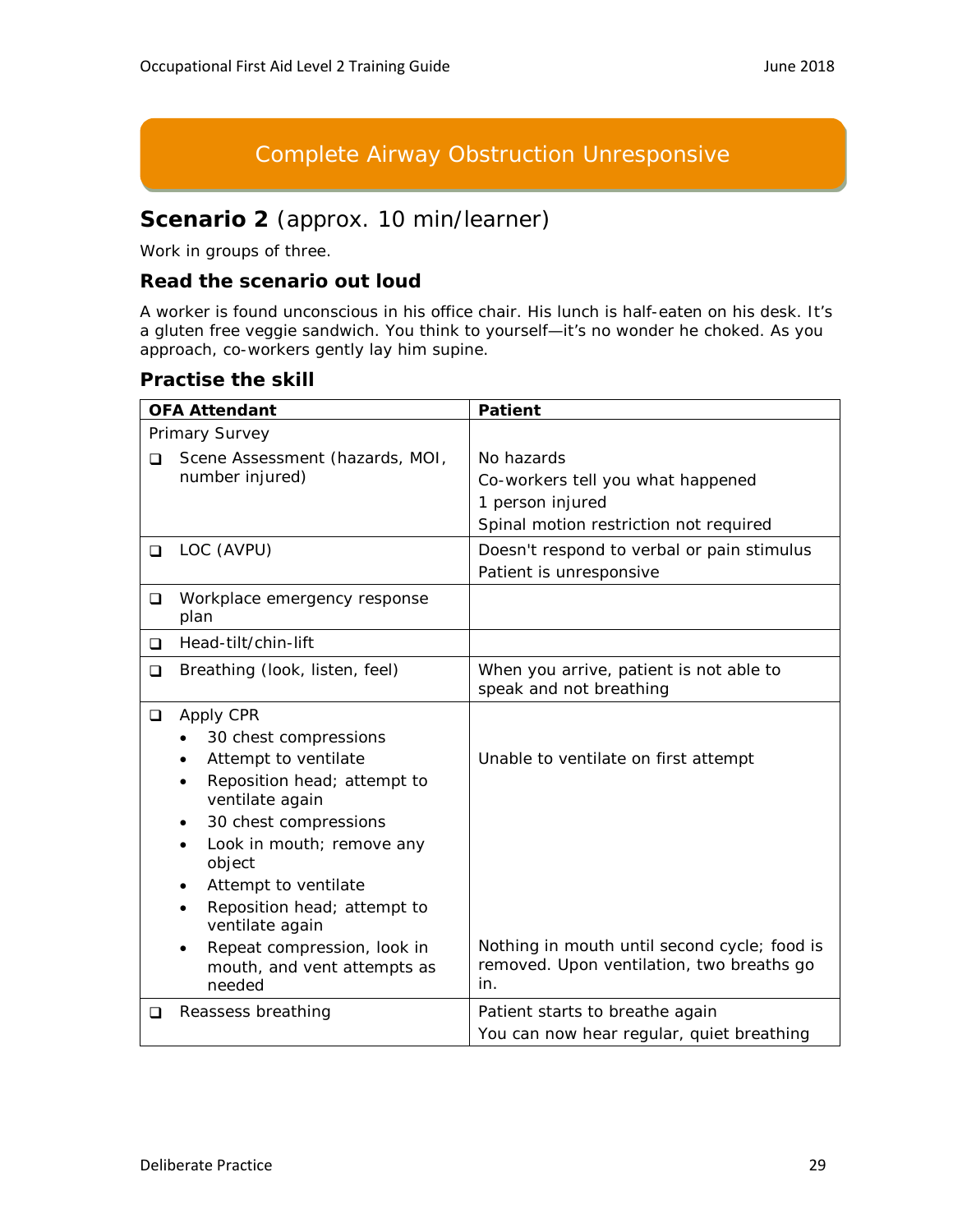|   | <b>OFA Attendant</b>                                                                                                             | <b>Patient</b>                               |
|---|----------------------------------------------------------------------------------------------------------------------------------|----------------------------------------------|
| ◻ | Circulation (signs of shock, RBS)                                                                                                | Skin normal, warm and dry                    |
|   |                                                                                                                                  | No cyanosis                                  |
|   |                                                                                                                                  | No other injuries                            |
| ◻ | Critical interventions:<br><b>Blanket</b><br>Oxygen if available and you're<br>trained                                           |                                              |
| ❏ | 3/4 prone                                                                                                                        |                                              |
| ❏ | Transport decision                                                                                                               | Rapid Transport - unresponsive               |
|   | Secondary Survey                                                                                                                 |                                              |
| ❏ | Record name, date, time, findings                                                                                                |                                              |
| ❏ | Vital signs:<br>Breathing (rate and quality)<br>LOC (AVPU)<br>Heart rate and quality<br>Skin (colour, temperature,<br>condition) | Time<br>Patient's own - patient unresponsive |
| ❏ | Medical history:<br>Where does it hurt? What<br>happened?<br>Allergies (medical device?)<br>Medications<br>Past medical history  | Patient's own                                |
| ❏ | Head-to-toe exam (injuries)                                                                                                      | Nothing remarkable found                     |
| ❏ | Reassess ABCs every 5 min                                                                                                        |                                              |
| ❏ | Reassess vitals every 10 min                                                                                                     |                                              |

Rate your learning progression

- $\Box$  1 Beginning to Learn  $\Box$  2 Gaining Competence  $\Box$  3 Fully Competent
	-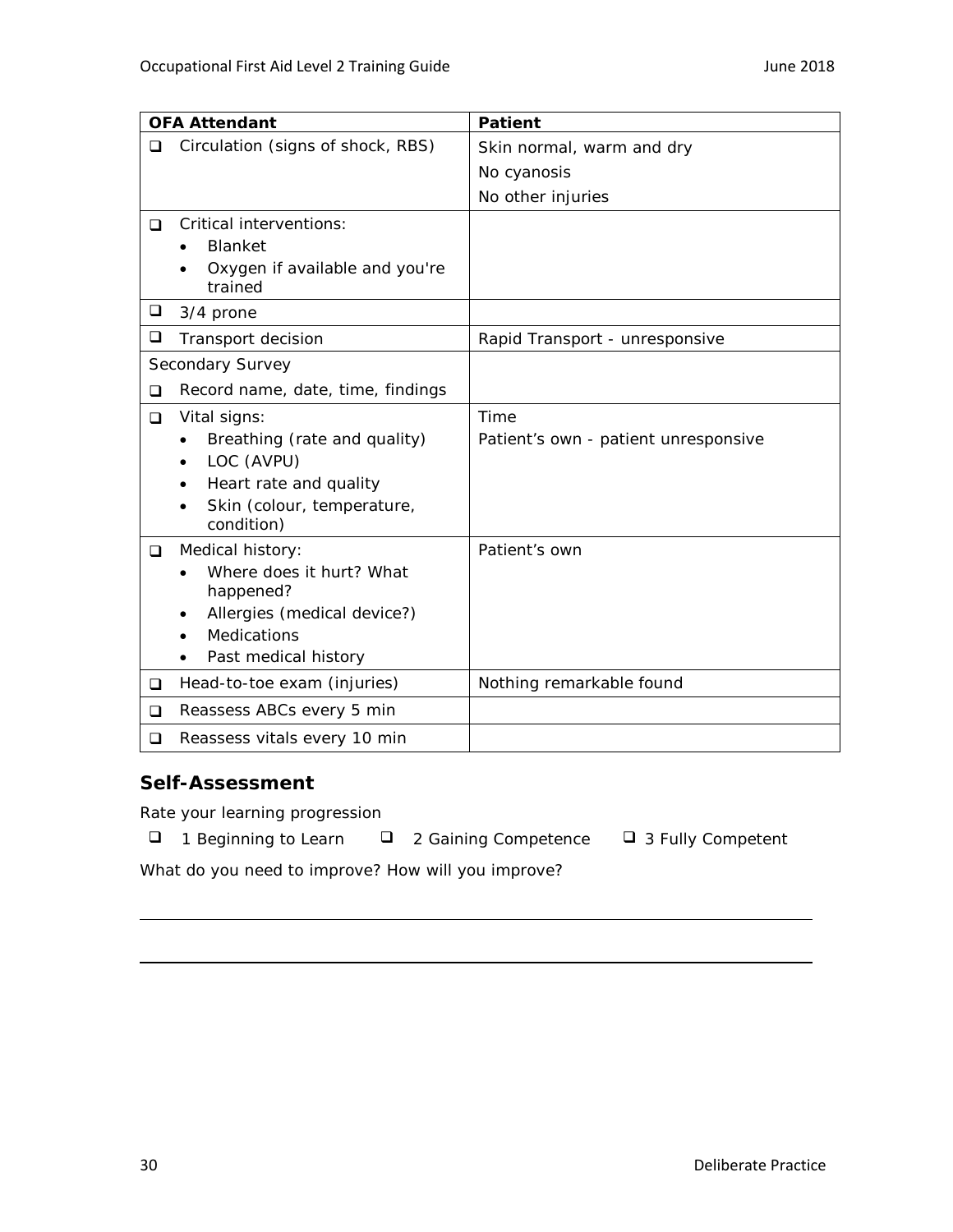## Deliberate Practice DAY 3

Massive Bleeding

Amputation

Major Eye Injury

Major Sprains, Dislocations and Fractures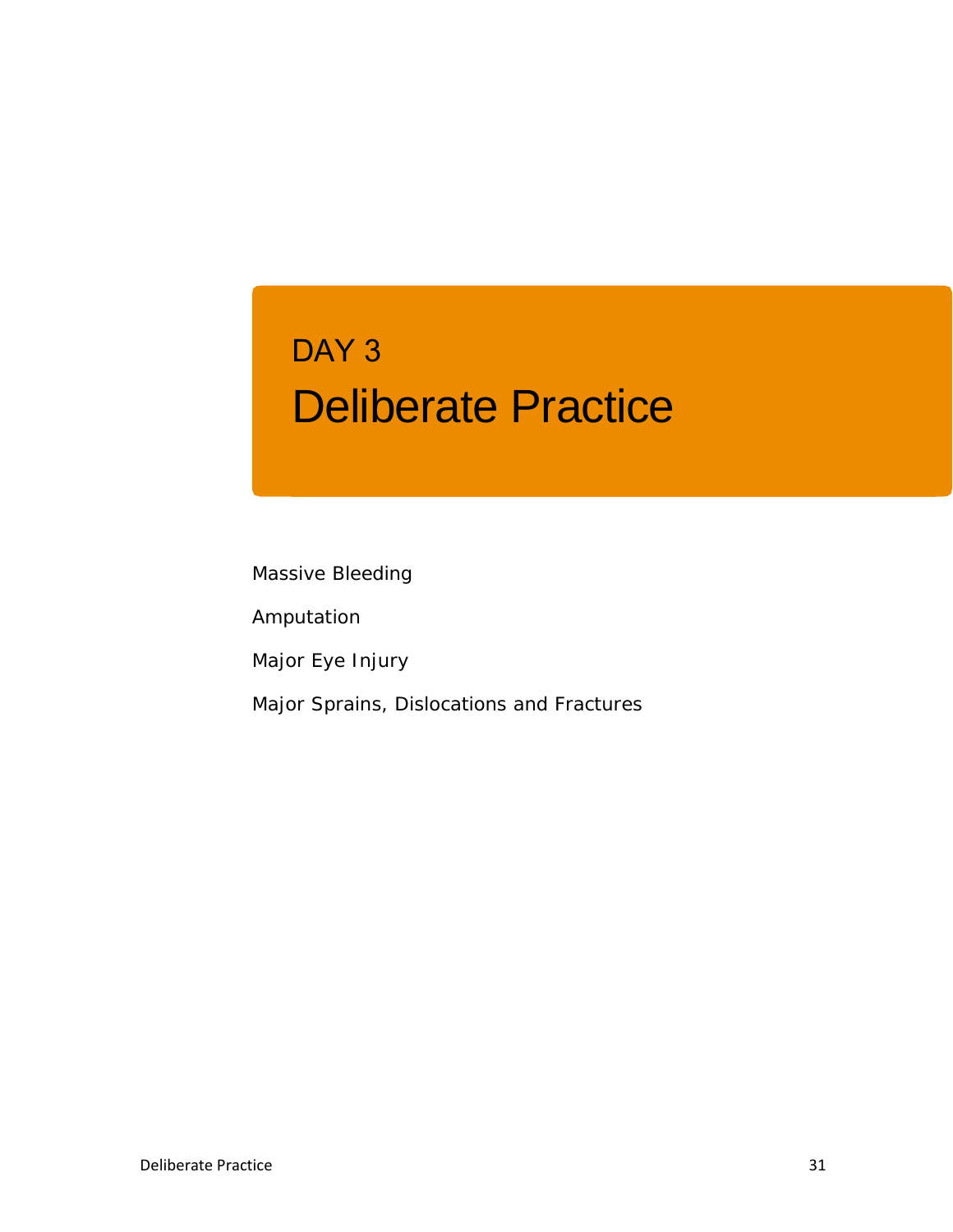## **Instructions**

## **Skills**

In this session, you will practise:



**Amputation** 

Major Eye Injury

 $\Box$  Major Burns

**Q** Major Sprains, Dislocations and Fractures

## **Instructions**

Take turns playing the role of OFA attendant and patient:

- The OFA attendant completes the steps listed in the left column.
- The patient responds based on the information in the right column.

Each learner should use a different Scenario if possible.

At the end of each skill, each learner does a **Self-Assessment**. If you have questions, ask the instructor for help.

Do a **Self-Assessment** at the end of each skill.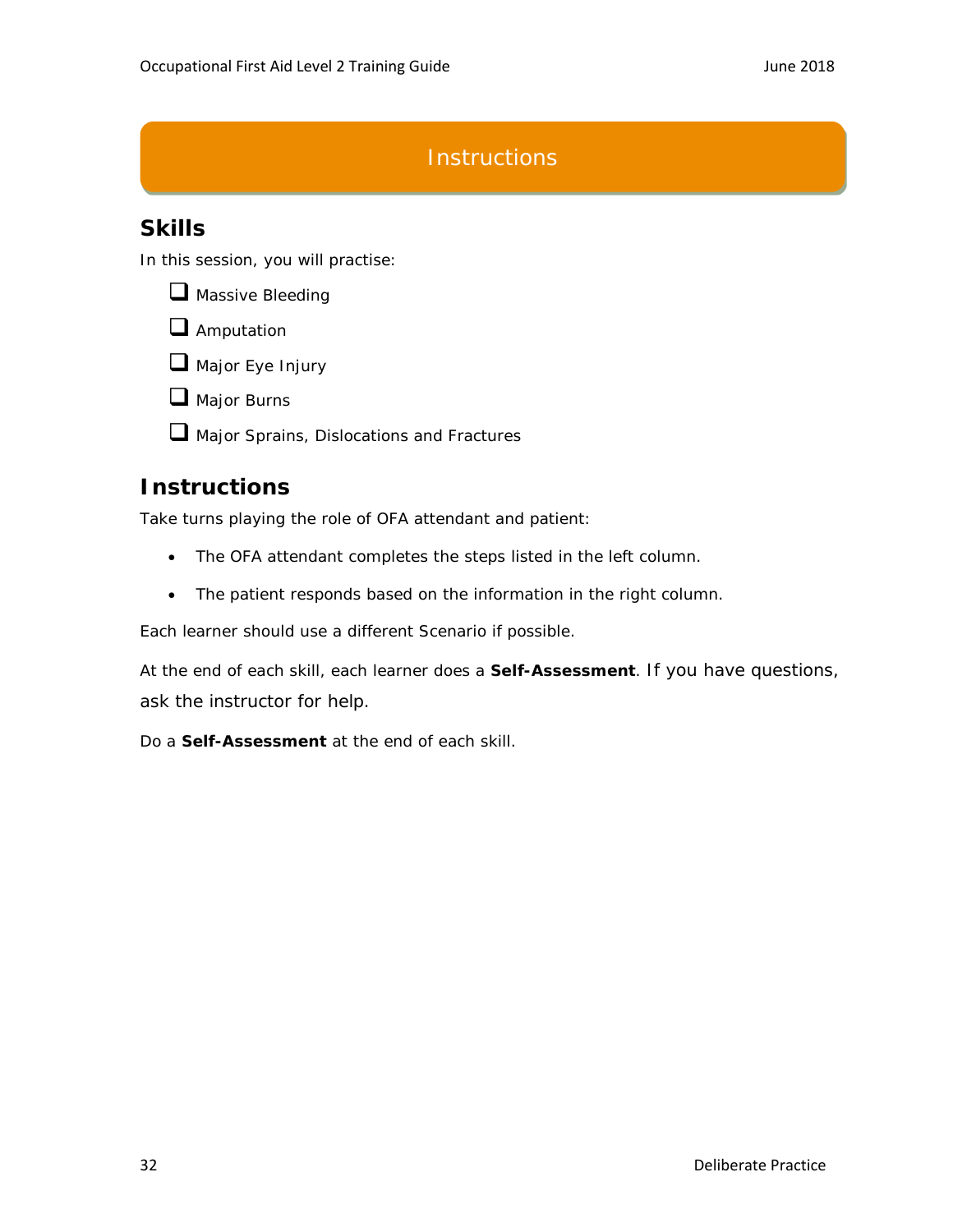## Massive Bleeding

## **Scenario 1** (approx. 10 min/learner)

Work in groups of three.

#### **Read the scenario out loud**

A forklift driver is thrown out of the vehicle when it tips over. When you arrive, the driver is lying supine. She is moving. The left thigh of her pants is soaked with blood and there is a large pool of blood on the ground.

|          | <b>OFA Attendant</b>                                                                  | <b>Patient</b>                                   |
|----------|---------------------------------------------------------------------------------------|--------------------------------------------------|
|          | Primary Survey                                                                        |                                                  |
| ◻        | Scene Assessment (hazards, MOI,                                                       | Hazard has been controlled                       |
|          | number injured)                                                                       | 1 person injured                                 |
|          |                                                                                       | Based on mechanism of injury, spinal             |
|          |                                                                                       | motion restriction required                      |
| ❏        | Manually stabilize head and neck if<br>required                                       |                                                  |
| ❏        | If possible, train helper to take over<br>manual stabilization                        |                                                  |
| ❏        | LOC (AVPU)                                                                            | Her eyes are open                                |
|          |                                                                                       | She is alert                                     |
| ❏        | Workplace emergency response plan                                                     |                                                  |
| ❏        | Airway and breathing on approach                                                      | You hear and feel regular, quiet breathing       |
| ❏        | Apply direct pressure:                                                                |                                                  |
|          | Scissors and dressings                                                                | Arterial spurting bleed                          |
|          | Apply direct pinpoint pressure on<br>wound and maintain                               | Bleeding is not controlled by direct<br>pressure |
|          | More dressing and direct pressure                                                     | Tourniquet is needed                             |
|          | If available, helper takes over<br>$\bullet$<br>direct pressure                       |                                                  |
| <b>□</b> | Tourniquet:                                                                           |                                                  |
|          | Apply tourniquet proximal to<br>wound                                                 | Tourniquet stops the bleeding.                   |
|          | Secure strap around limb                                                              |                                                  |
|          | Say that you would tighten<br>windlass until bleeding stops<br>(don't actually do it) |                                                  |
|          | Anchor windlass                                                                       |                                                  |
|          | Tag tourniquet with time applied                                                      |                                                  |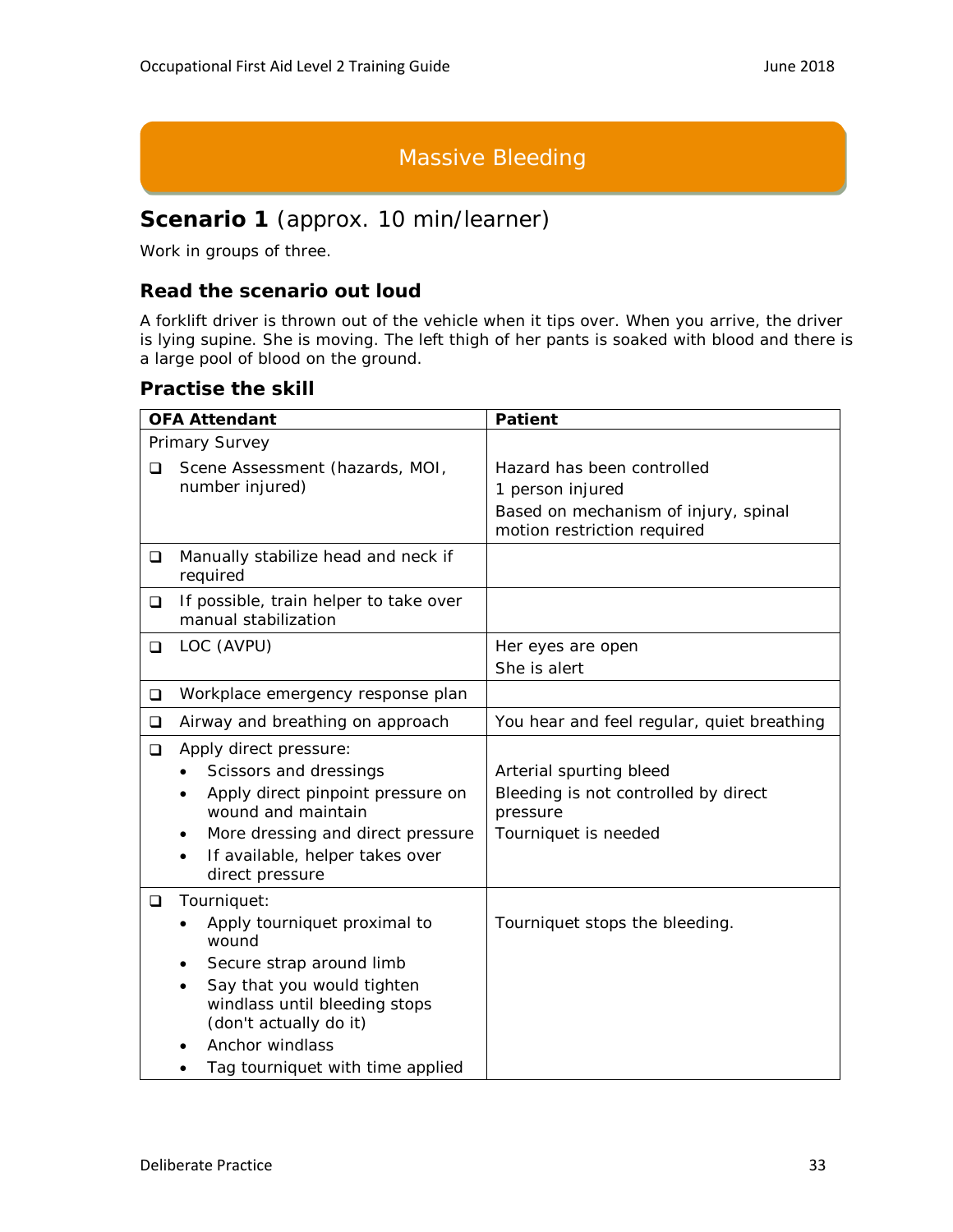|        | <b>OFA Attendant</b>                      | <b>Patient</b>                                                    |
|--------|-------------------------------------------|-------------------------------------------------------------------|
| ◻      | Circulation (signs of shock, RBS)         | Skin is pale, cool and dry                                        |
|        |                                           | She has a large contusion on her head as<br>well as the leg bleed |
| $\Box$ | Critical interventions:                   |                                                                   |
|        | More dressings if needed                  |                                                                   |
|        | Bandage                                   |                                                                   |
|        | Supine                                    |                                                                   |
|        | <b>Blanket</b>                            |                                                                   |
|        | Oxygen if available and you're<br>trained |                                                                   |
| ❏      | Transport decision                        | Rapid transport                                                   |
|        | Secondary Survey                          |                                                                   |
| ◻      | Record name, date, time, findings         |                                                                   |
| $\Box$ | Vital signs:                              | Time                                                              |
|        | Breathing (rate and quality)<br>$\bullet$ | Breathing 28/min; shallow and effective                           |
|        | LOC (AVPU)                                | Patient is alert                                                  |
|        | Heart rate and quality                    | Heart rate is 112; regular and weak                               |
|        | Skin (colour, temperature,<br>condition)  | Skin is pale, cool and dry                                        |
| ❏      | Medical history:                          |                                                                   |
|        | Where does it hurt? What<br>happened?     | Patient's own                                                     |
|        | Allergies (medical device?)               |                                                                   |
|        | Medications                               |                                                                   |
|        | Past medical history                      |                                                                   |
| ❏      | Head-to-toe exam (injuries)               | Swelling on the top of the head                                   |
|        |                                           | Patient obeys commands - all extremities                          |
| ❏      | Reassess ABCs every 5 min                 |                                                                   |
| $\Box$ | Reassess vitals every 10 min              |                                                                   |

Rate your learning progression

 $\Box$  1 Beginning to Learn  $\Box$  2 Gaining Competence  $\Box$  3 Fully Competent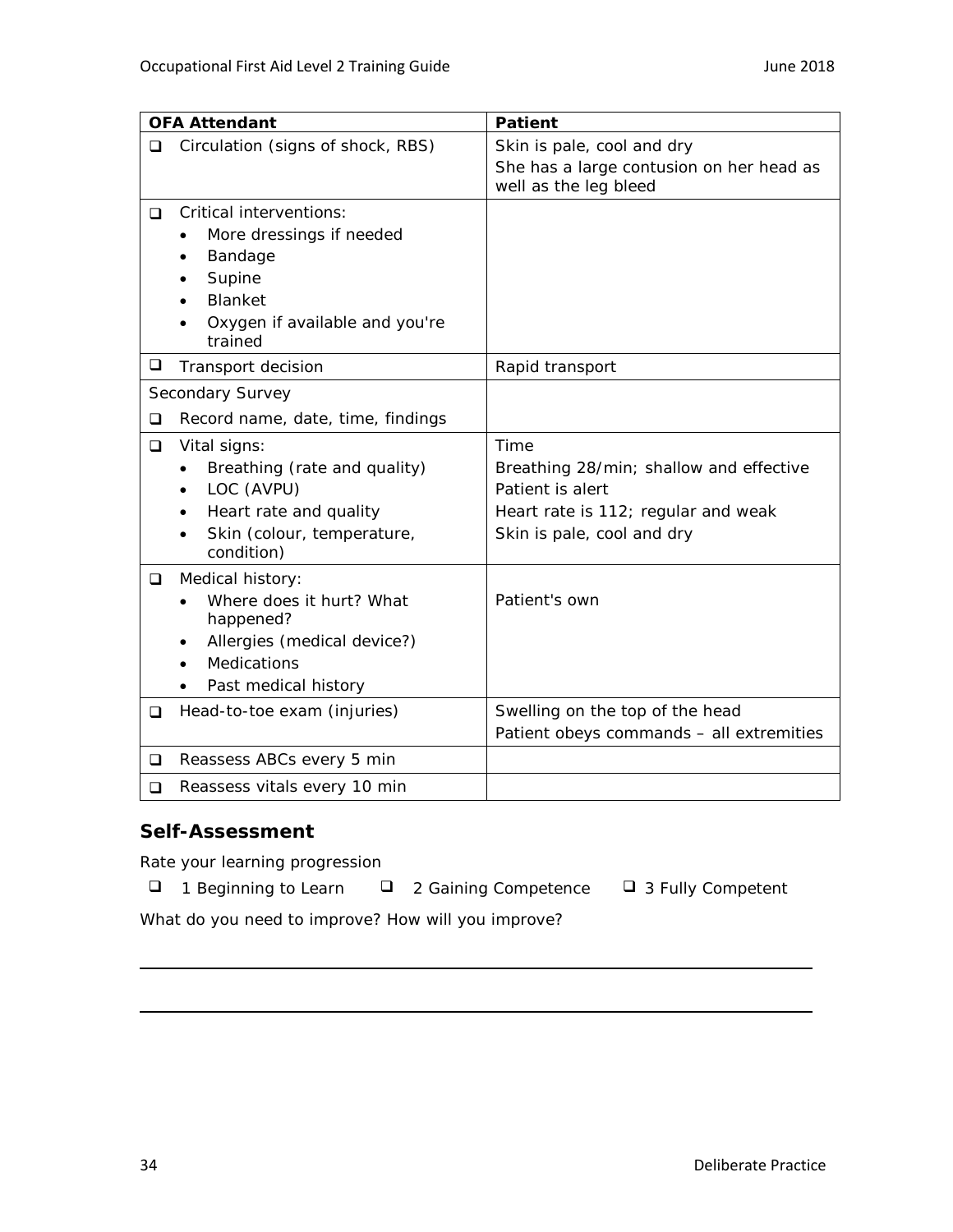### Massive Bleeding

## **Scenario 2** (approx. 10 min/learner)

Work in groups of three.

#### **Read the scenario out loud**

A groundskeeper is thrown off the lawn tractor when it rolls over a steep hill. When you arrive, the worker is lying supine and not moving. His pants on the left thigh are soaked with blood and there is a large pool of blood on the ground.

|             | <b>OFA Attendant</b>                                                                                                                                                                                   | <b>Patient</b>                                                                                                |
|-------------|--------------------------------------------------------------------------------------------------------------------------------------------------------------------------------------------------------|---------------------------------------------------------------------------------------------------------------|
|             | Primary Survey                                                                                                                                                                                         |                                                                                                               |
| ◻           | Scene Assessment (hazards, MOI,                                                                                                                                                                        | Hazard has been controlled                                                                                    |
|             | number injured)                                                                                                                                                                                        | 1 person injured                                                                                              |
|             |                                                                                                                                                                                                        | Spinal motion restriction required                                                                            |
| ❏           | Manually stabilize head and neck if<br>required                                                                                                                                                        |                                                                                                               |
| ❏           | If possible, train helper to take over<br>manual stabilization                                                                                                                                         |                                                                                                               |
| ❏           | LOC (AVPU)                                                                                                                                                                                             | His eyes are closed, no response to voice,<br>Patient moans and withdraws to pain                             |
| ❏           | Workplace emergency response plan                                                                                                                                                                      |                                                                                                               |
| $\Box$      | Airway and breathing on approach                                                                                                                                                                       | Open the airway                                                                                               |
|             |                                                                                                                                                                                                        | You hear and feel regular, quiet breathing                                                                    |
| ❏           | Apply direct pressure:<br>Scissors and dressings<br>Apply direct pinpoint pressure on<br>wound and maintain<br>More dressing and direct pressure<br>If available, helper takes over<br>direct pressure | Moderate flow of dark blood (venous)<br>Bleeding is controlled by direct pressure<br>Tourniquet is not needed |
| ❏           | Circulation (signs of shock, RBS)                                                                                                                                                                      | Skin is normal, warm and dry<br>A large contusion on his head and the leg<br>bleed                            |
| $\Box$<br>❏ | <b>Critical interventions:</b><br>More dressings if needed<br>Bandage<br>Supine<br><b>Blanket</b><br>Transport decision                                                                                | Apply more dressings and bandage the<br>wound<br>Rapid transport - unresponsive                               |
|             |                                                                                                                                                                                                        |                                                                                                               |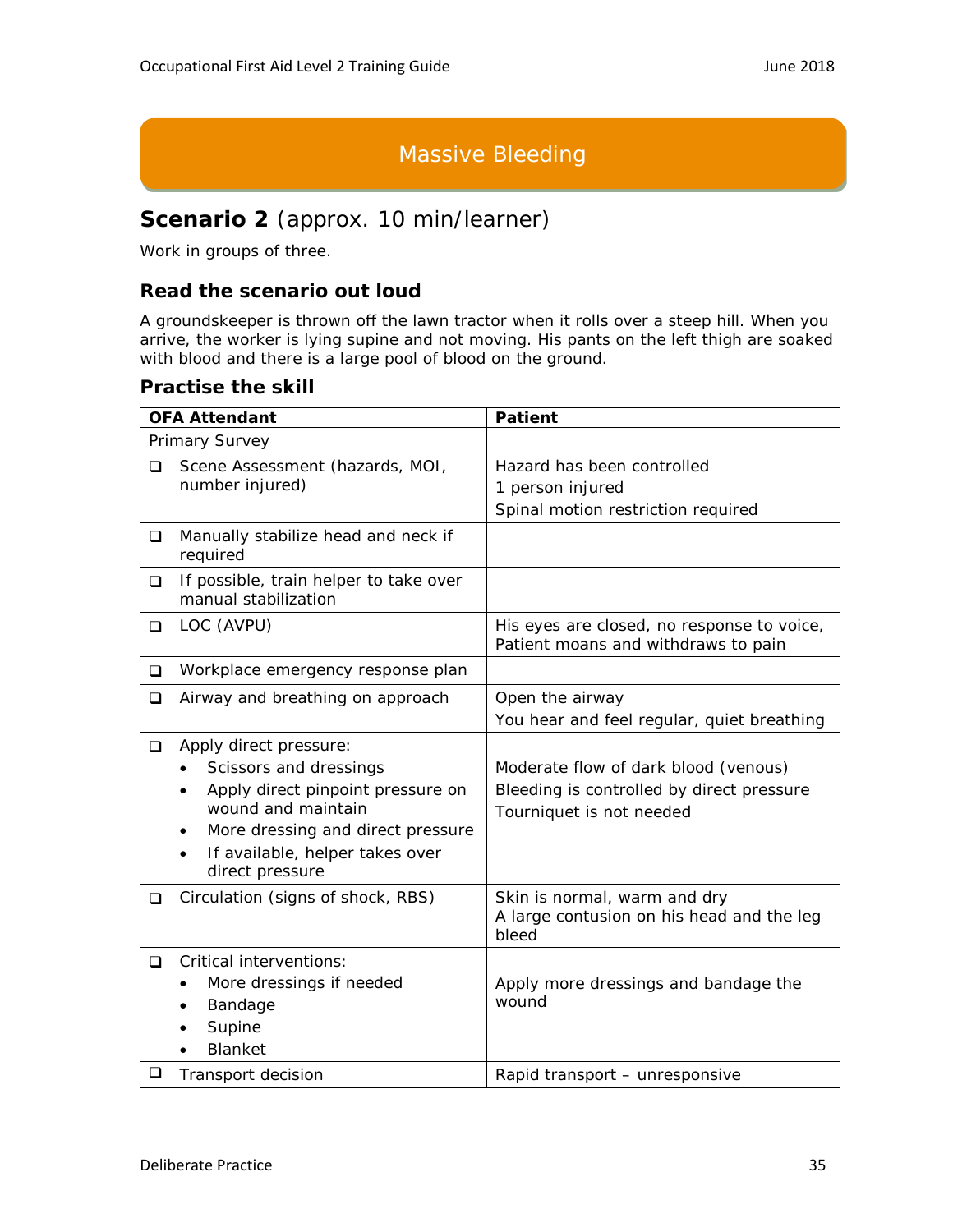|   | <b>OFA Attendant</b>                     | <b>Patient</b>                        |
|---|------------------------------------------|---------------------------------------|
|   | Secondary Survey                         |                                       |
| ❏ | Record name, date, time, findings        |                                       |
| ❏ | Vital signs:                             | Time                                  |
|   | Breathing (rate and quality)             | Breathing 24/min; effective           |
|   | LOC (AVPU)                               | Responds to pain only                 |
|   | Heart rate and quality                   | Heart rate 112; weak and regular      |
|   | Skin (colour, temperature,<br>condition) | Skin pale, cool and clammy            |
| ◻ | Medical history:                         |                                       |
|   | Where does it hurt? What                 | Patient's own                         |
|   | happened?                                | No medical alerts found               |
|   | Allergies (medical device?)              |                                       |
|   | <b>Medications</b>                       |                                       |
|   | Past medical history                     |                                       |
| ◻ | Head-to-toe exam (injuries)              | Thigh injury hemorrhage is controlled |
|   |                                          | Withdraws from pain                   |
| ❏ | Reassess ABCs every 5 min                |                                       |
| ப | Reassess vitals every 10 min             |                                       |

Rate your learning progression

| ❏ |  | 1 Beginning to Learn |
|---|--|----------------------|
|---|--|----------------------|

- 
- $\Box$  2 Gaining Competence  $\Box$  3 Fully Competent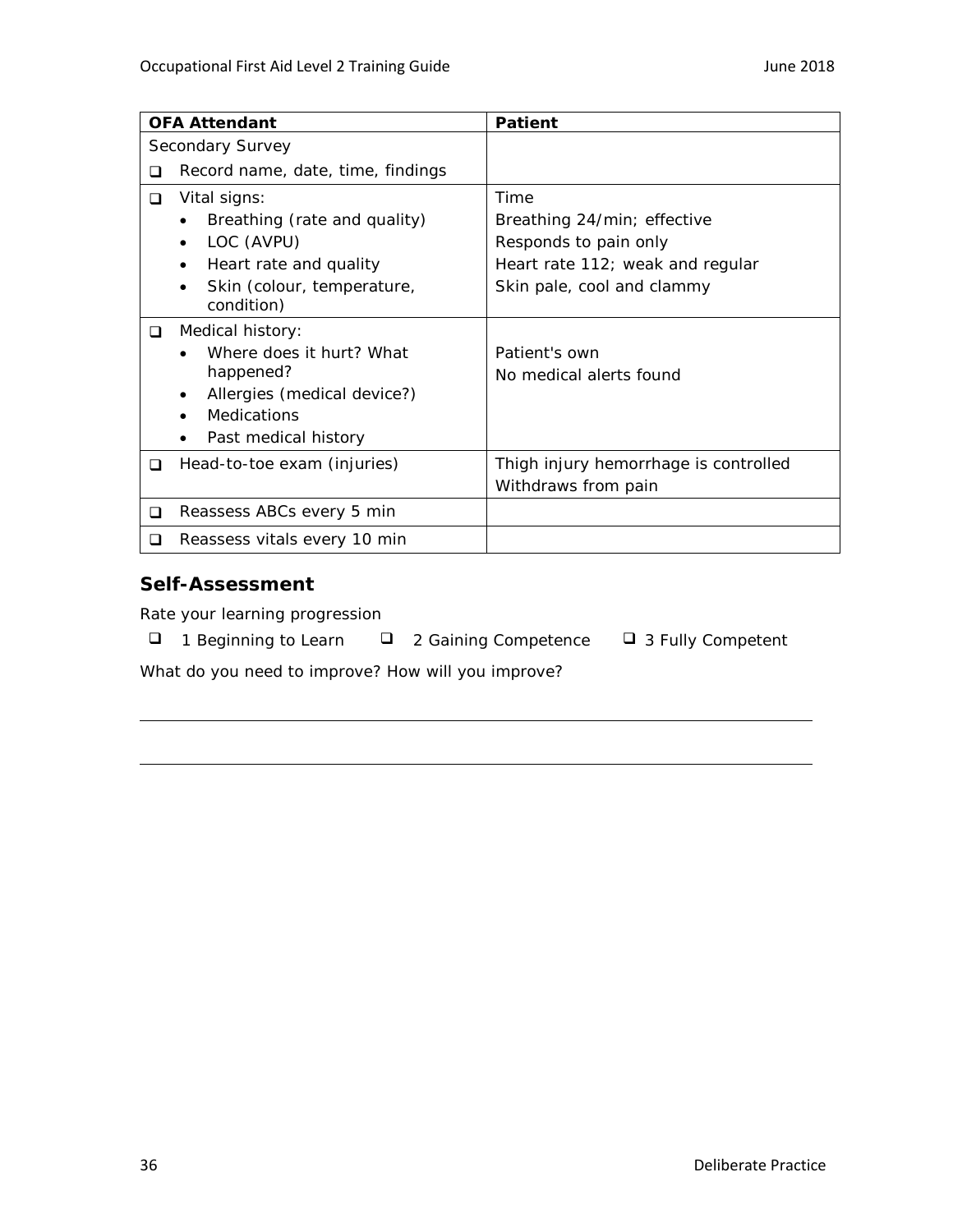## Amputation

## **Scenario 1** (approx. 10 min/learner)

Work in groups of three.

#### **Read the scenario out loud**

A hothouse worker's hand and part of her forearm was amputated when she caught her arm in a screw auger. When you arrive, she is sitting, leaning against a piece of farm equipment. She is speaking in a clear voice. Her arm is bleeding heavily.

|        | <b>OFA Attendant</b>                                                                  | <b>Patient</b>                                                              |
|--------|---------------------------------------------------------------------------------------|-----------------------------------------------------------------------------|
|        | Primary Survey                                                                        |                                                                             |
| ❏      | Scene Assessment (hazards, MOI,                                                       | No hazards                                                                  |
|        | number injured)                                                                       | 1 person injured                                                            |
|        |                                                                                       | Spinal motion restriction not required                                      |
| $\Box$ | LOC (AVPU)                                                                            | Patient's eyes are open, responds with<br>clear speech, and is very anxious |
| ❏      | Workplace emergency response plan                                                     |                                                                             |
| $\Box$ | If helper available, give them gloves                                                 |                                                                             |
| $\Box$ | Airway and breathing on approach                                                      | Talking normally - Airway is clear<br>Breathing is normal                   |
| ❏      | Control bleeding:                                                                     | You can see red blood spurting out of the                                   |
|        | Direct pressure; patient supine                                                       | wound                                                                       |
|        | Expose site of bleeding                                                               | Apply dressings and direct pressure on the<br>wound                         |
|        | Keep upper arm in contact with<br>ground                                              | Dressings soak through rapidly                                              |
|        | Additional dressings if needed                                                        | Bleeding is not controlled by direct                                        |
|        | More direct pressure if needed                                                        | pressure                                                                    |
|        | If available, helper takes over<br>٠<br>direct pressure                               |                                                                             |
| $\Box$ | Tourniquet:                                                                           |                                                                             |
|        | Apply tourniquet proximal to                                                          | Tourniquet is needed                                                        |
|        | wound                                                                                 | Bleeding stops after tourniquet is applied                                  |
|        | Secure strap around limb                                                              |                                                                             |
|        | Say that you would tighten<br>windlass until bleeding stops<br>(don't actually do it) |                                                                             |
|        | Anchor windlass                                                                       |                                                                             |
|        | Tag tourniquet with time applied                                                      |                                                                             |
| ❏      | Circulation (signs of shock, RBS)                                                     | Skin is cold, pale and clammy                                               |
|        |                                                                                       | No other injuries found                                                     |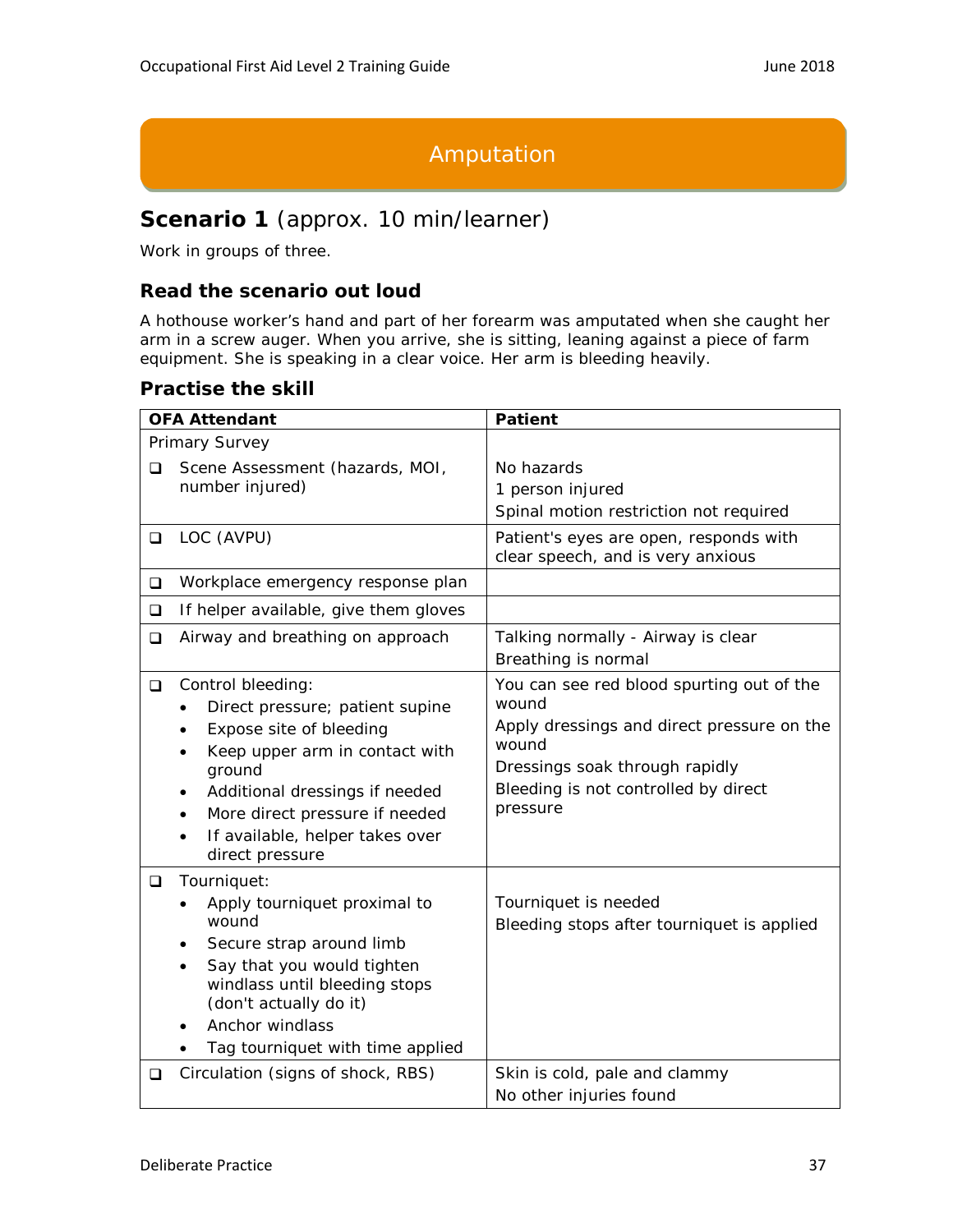|        | <b>OFA Attendant</b>                                     | <b>Patient</b>                              |
|--------|----------------------------------------------------------|---------------------------------------------|
| $\Box$ | Critical interventions:                                  |                                             |
|        | Bandage using crepe roller; do<br>$\bullet$              |                                             |
|        | not cover tourniquet<br>Supine                           |                                             |
|        | Blanket                                                  |                                             |
|        | Oxygen if available and you're                           |                                             |
|        | trained                                                  |                                             |
| ❏      | Transport decision                                       | Rapid transport                             |
|        | Secondary Survey                                         |                                             |
| ❏      | Record name, date, time, findings                        |                                             |
| ❏      | Vital signs:                                             | Time                                        |
|        | Breathing (rate and quality)<br>$\bullet$                | Breathing 24/min; effective                 |
|        | LOC (AVPU)                                               | Patient is alert                            |
|        | Heart rate and quality                                   | Heart rate is 104 and regular               |
|        | Skin (colour, temperature,<br>condition)                 | Skin is pale, cool, clammy                  |
| $\Box$ | Medical history:                                         |                                             |
|        | Where does it hurt? What                                 | Patient is allergic to Demerol              |
|        | happened?                                                | No known medications                        |
|        | Allergies (medical device?)<br>Medications               | No pertinent medical history                |
|        | Past medical history                                     |                                             |
| ❏      | Head-to-toe exam (injuries)                              | Partial amputation of forearm; no other     |
|        |                                                          | injuries found                              |
|        |                                                          | Patient complains of being cold and thirsty |
| $\Box$ | Reassess ABCs every 5 min                                |                                             |
| ❏      | Reassess vitals every 10 min                             |                                             |
| ❏      | Prepare amputated part:                                  |                                             |
|        | Clean off gross foreign matter                           |                                             |
|        | Dress in sterile, moist gauze                            |                                             |
|        | Waterproof bag with seal; inside<br>another bag with ice |                                             |
|        | Label bag with time amputated;<br>transport with patient |                                             |

Rate your learning progression

- $\Box$  1 Beginning to Learn  $\Box$  2 Gaining Competence  $\Box$  3 Fully Competent
	-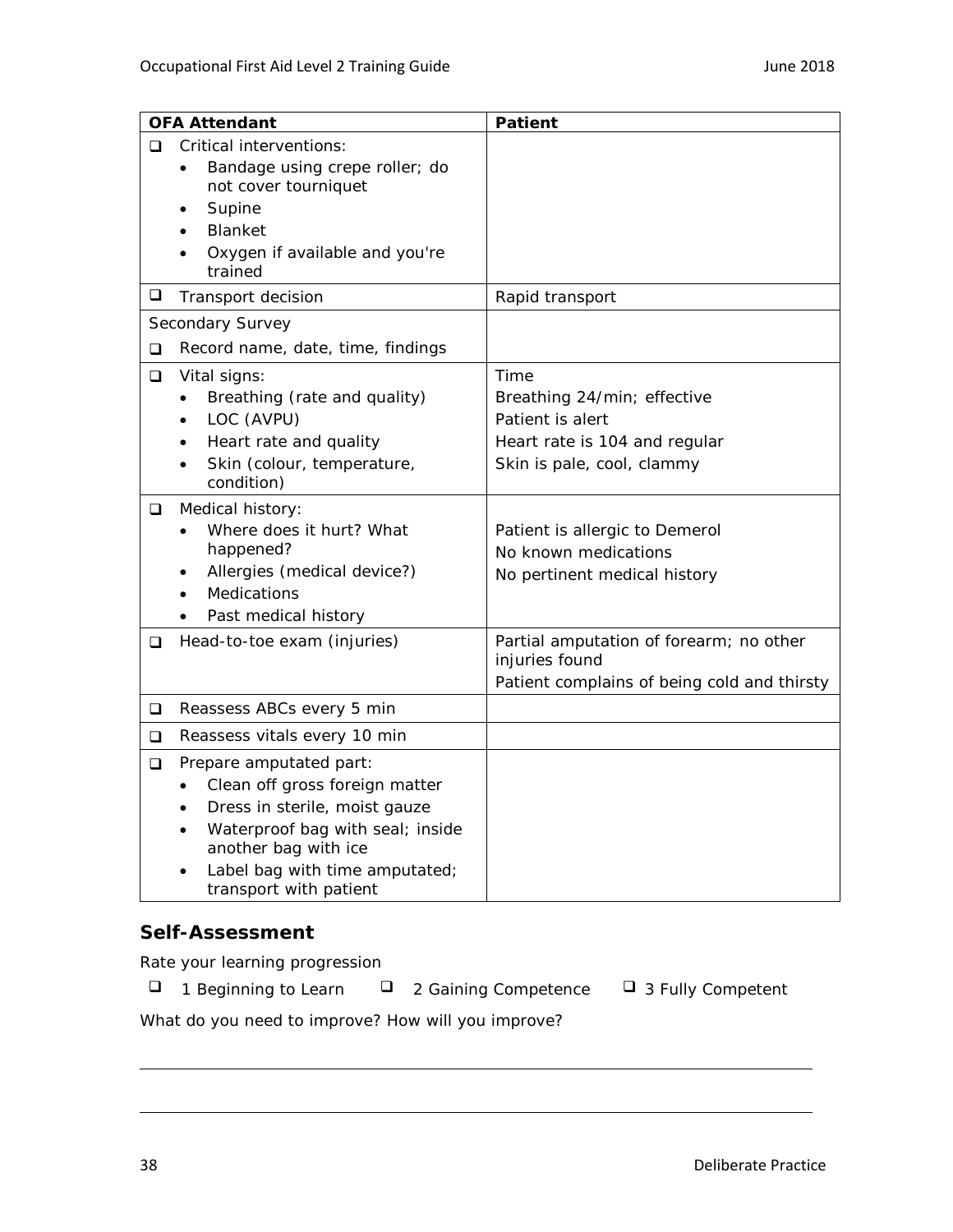## Amputation

## **Scenario 2** (approx. 10 min/learner)

Work in groups of three.

#### **Read the scenario out loud**

A batch plant worker's arm was amputated just above the elbow. When you arrive, he is speaking in a clear voice and resting against a wall. His arm is bleeding heavily.

|        | <b>OFA Attendant</b>                                                                                                                                                                                                                                       | <b>Patient</b>                                                                                                                                                                  |
|--------|------------------------------------------------------------------------------------------------------------------------------------------------------------------------------------------------------------------------------------------------------------|---------------------------------------------------------------------------------------------------------------------------------------------------------------------------------|
|        | Primary Survey                                                                                                                                                                                                                                             |                                                                                                                                                                                 |
| ◻      | Scene Assessment (hazards, MOI,                                                                                                                                                                                                                            | No hazards                                                                                                                                                                      |
|        | number injured)                                                                                                                                                                                                                                            | 1 person injured                                                                                                                                                                |
|        |                                                                                                                                                                                                                                                            | Spinal motion restriction not required                                                                                                                                          |
| $\Box$ | LOC (AVPU)                                                                                                                                                                                                                                                 | Patient's eyes are open, responds with<br>clear speech, and is very anxious                                                                                                     |
| $\Box$ | Workplace emergency response plan                                                                                                                                                                                                                          |                                                                                                                                                                                 |
| $\Box$ | If helper available, give them gloves                                                                                                                                                                                                                      |                                                                                                                                                                                 |
| $\Box$ | Airway and breathing on approach                                                                                                                                                                                                                           | Talking normally - Airway is clear<br>Breathing is normal<br>Speaking in full sentences                                                                                         |
| ❏      | Control bleeding:<br>Direct pressure; patient supine<br>Expose site of bleeding<br>Keep upper arm in contact with<br>ground<br>Additional dressings if needed<br>٠<br>More direct pressure if needed<br>If available, helper takes over<br>direct pressure | You can see red blood spurting out of the<br>wound<br>Apply dressings and direct pressure<br>Dressings soak through rapidly<br>Bleeding is not controlled by direct<br>pressure |
| $\Box$ | Tourniquet:<br>Apply tourniquet proximal to<br>wound<br>Secure strap around limb<br>Say that you would tighten<br>٠<br>windlass until bleeding stops<br>(don't actually do it)<br>Anchor windlass<br>Tag tourniquet with time applied                      | Tourniquet is needed<br>Bleeding stops after tourniquet is applied                                                                                                              |
| ❏      | Circulation (signs of shock, RBS)                                                                                                                                                                                                                          | Skin is cold, pale and clammy<br>No other injuries found                                                                                                                        |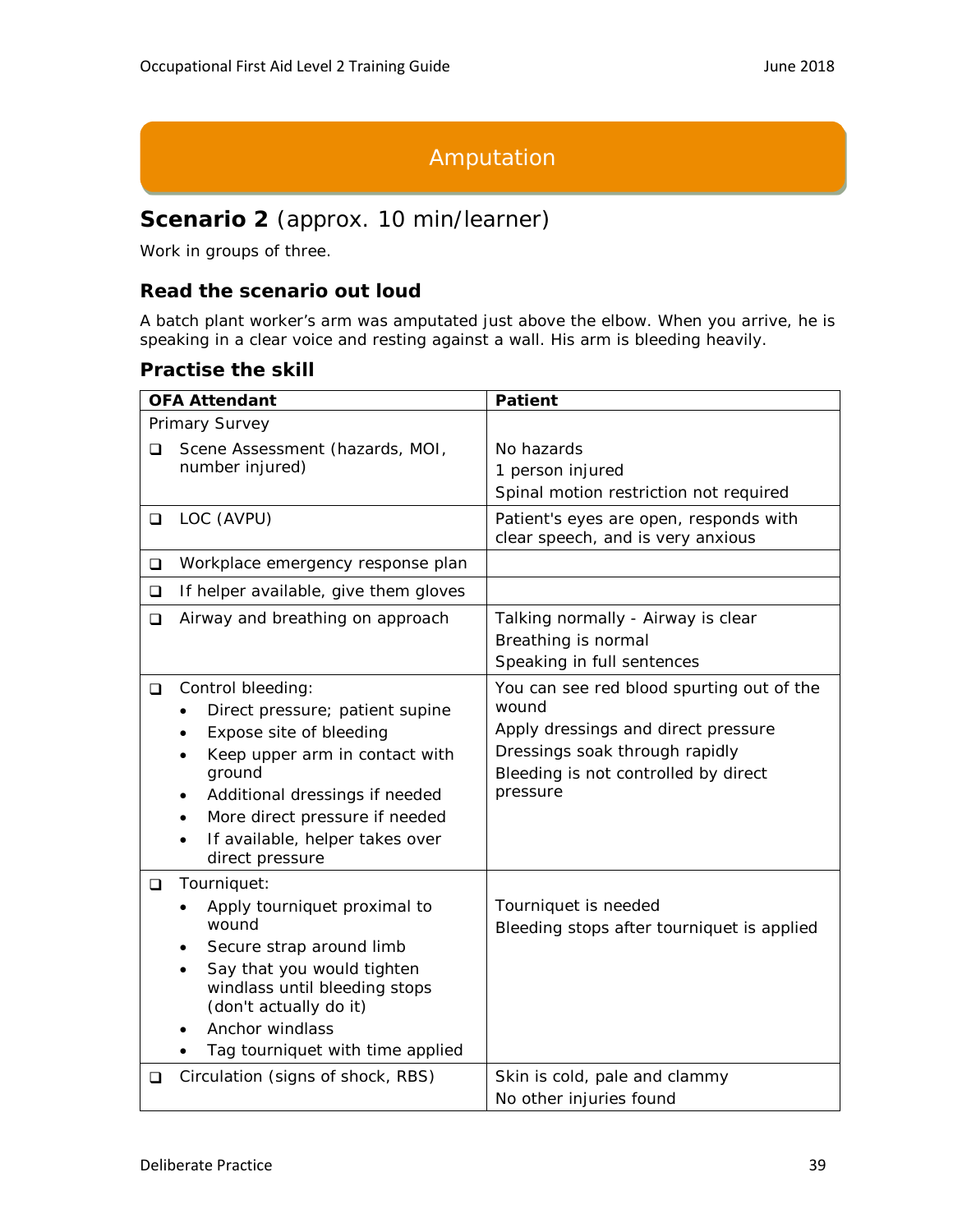|        | <b>OFA Attendant</b>                                                                                                                                                                                               | <b>Patient</b>                                                                                                         |
|--------|--------------------------------------------------------------------------------------------------------------------------------------------------------------------------------------------------------------------|------------------------------------------------------------------------------------------------------------------------|
| ◻      | <b>Critical interventions:</b><br>Bandage using crepe roller; do<br>not cover tourniquet<br>Supine<br>Blanket<br>Oxygen if available and you're<br>trained                                                         |                                                                                                                        |
| ❏      | Transport decision                                                                                                                                                                                                 | Rapid transport                                                                                                        |
|        | Secondary Survey                                                                                                                                                                                                   |                                                                                                                        |
| ❏      | Record name, date, time, findings                                                                                                                                                                                  |                                                                                                                        |
| ❏      | Vital signs:<br>Breathing (rate and quality)<br>LOC (AVPU)<br>Heart rate and quality<br>Skin (colour, temperature,<br>condition)                                                                                   | Time<br>Breathing 20/min; effective<br>Patient is alert<br>Heart rate is 104 and regular<br>Skin is pale, cool, clammy |
| ❏      | Medical history:<br>Where does it hurt? What<br>happened?<br>Allergies (medical device?)<br><b>Medications</b><br>Past medical history                                                                             | Patient is allergic to penicillin<br>No known medications<br>No pertinent medical history                              |
| ❏      | Head-to-toe exam (injuries)                                                                                                                                                                                        | Complete amputation of forearm<br>No other injuries found<br>Patient complains of being cold and thirsty               |
| $\Box$ | Reassess ABCs every 5 min                                                                                                                                                                                          |                                                                                                                        |
| $\Box$ | Reassess vitals every 10 min                                                                                                                                                                                       |                                                                                                                        |
| ❏      | Prepare amputated part:<br>Clean off gross foreign matter<br>Dress in sterile, moist gauze<br>Waterproof bag with seal; inside<br>another bag with ice<br>Label bag with time amputated;<br>transport with patient |                                                                                                                        |

Rate your learning progression

 $\Box$  1 Beginning to Learn  $\Box$  2 Gaining Competence  $\Box$  3 Fully Competent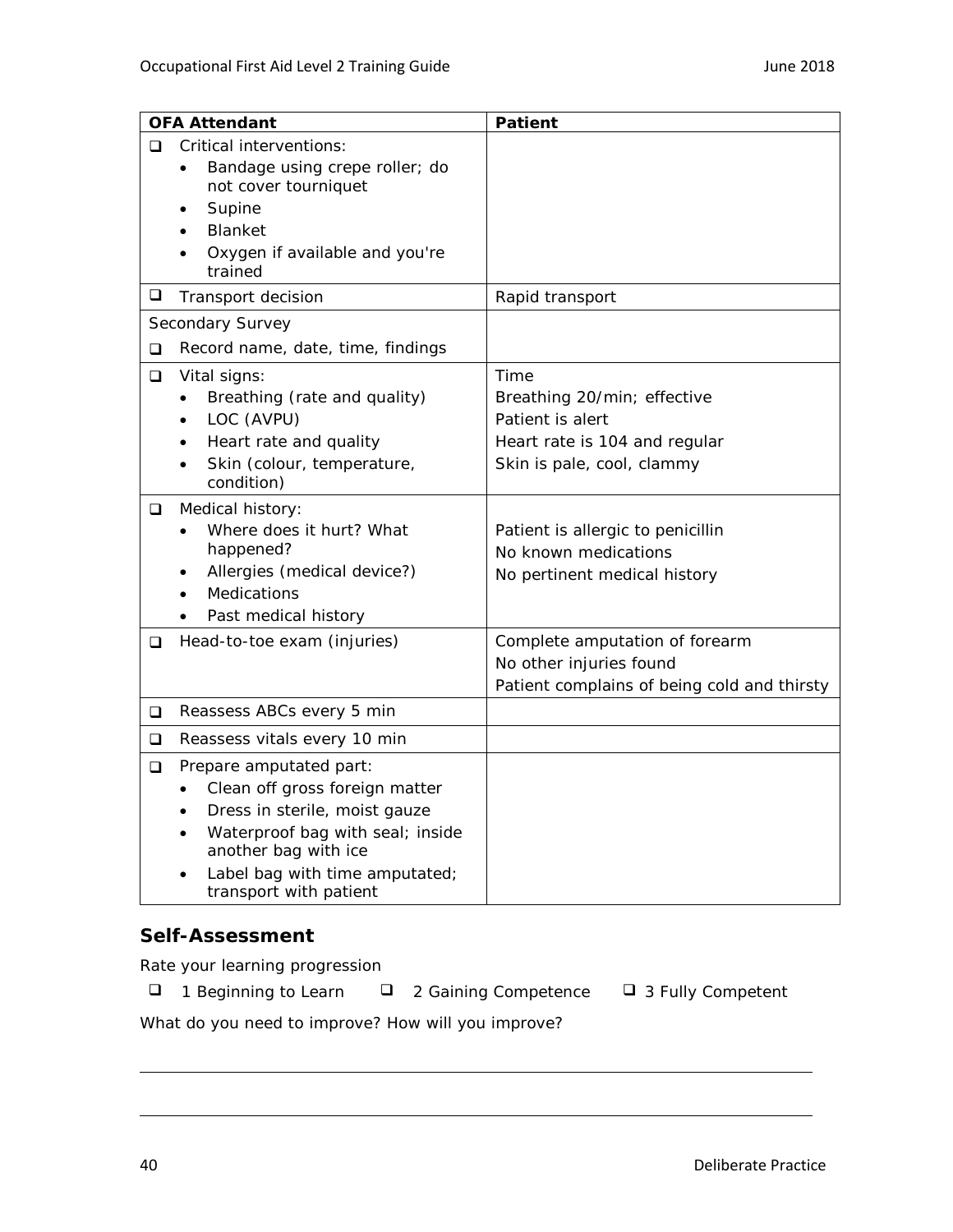## Major Eye Injuries

### **Scenario 1** (approx. 7 min/learner)

Work in pairs.

#### **Read the scenario out loud**

An inexperienced residential construction worker was installing an aluminum railing on an unguarded deck. The worker was using a skil saw to trim an aluminum component when something penetrated his eye, and then he fell approximately 3 metres (10 ft) to the concrete below. When you arrive, he is lying supine on the ground covering his eye.

|   | <b>OFA Attendant</b>                                           | <b>Patient</b>                                                                                                                                                                                                                                                               |
|---|----------------------------------------------------------------|------------------------------------------------------------------------------------------------------------------------------------------------------------------------------------------------------------------------------------------------------------------------------|
|   | Primary Survey                                                 |                                                                                                                                                                                                                                                                              |
| □ | Scene Assessment (hazards, MOI,<br>number injured)             | No hazards<br>1 person injured<br>A small piece of metal protrudes from his<br>right eye<br>He's very anxious about being unable to<br>see out of right eye<br>Slight bleeding at the insertion point<br>Based on mechanism of injury, spinal<br>motion restriction required |
| ❏ | Manually stabilize head and neck if<br>required                |                                                                                                                                                                                                                                                                              |
| ❏ | If possible, train helper to take over<br>manual stabilization |                                                                                                                                                                                                                                                                              |
| ❏ | LOC (AVPU)                                                     | His eyes are closed<br>No response to voice<br>Patient moans and withdraws to pain                                                                                                                                                                                           |
| ❏ | Workplace emergency response plan                              |                                                                                                                                                                                                                                                                              |
| ❏ | Airway                                                         | Speaks clearly                                                                                                                                                                                                                                                               |
| ❏ | Breathing                                                      | Breathing is normal                                                                                                                                                                                                                                                          |
| ❏ | Circulation (signs of shock, RBS)                              | Skin is normal, warm and dry<br>Penetrating wound to right eye<br>Pain and deformity at left elbow (hold it<br>still)<br>No pain anywhere else                                                                                                                               |
| □ | <b>Blanket</b>                                                 |                                                                                                                                                                                                                                                                              |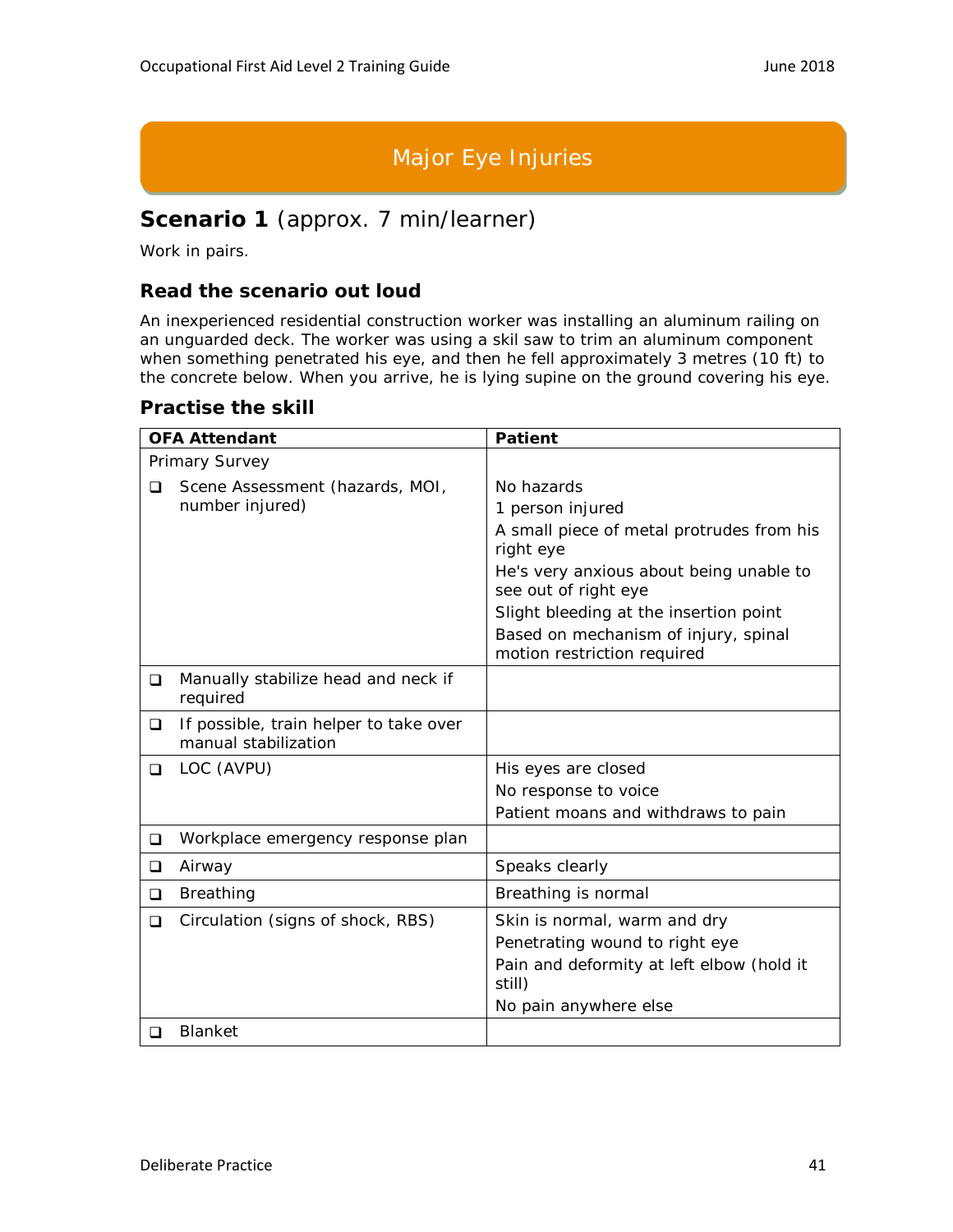|        | <b>OFA Attendant</b>                           | <b>Patient</b>                                                                 |
|--------|------------------------------------------------|--------------------------------------------------------------------------------|
| ❏      | Injury care:                                   |                                                                                |
|        | Both eyes covered with sterile<br>dressing     |                                                                                |
|        | Wearing gloves, helper holds                   |                                                                                |
|        | dressings                                      |                                                                                |
|        | Support any other injuries found<br>during RBS |                                                                                |
| $\Box$ | Transport decision                             | Rapid transport                                                                |
|        | Secondary Survey                               |                                                                                |
| $\Box$ | Record name, date, time, findings              |                                                                                |
| $\Box$ | Vital signs:                                   | Time                                                                           |
|        | Breathing (rate and quality)                   | Breathing 20/min; regular and effective                                        |
|        | LOC (AVPU)                                     | Patient is alert                                                               |
|        | Heart rate and quality                         | Heart rate 64; regular                                                         |
|        | Skin (colour, temperature,<br>condition)       | Skin normal, warm and dry                                                      |
| Q      | Medical history:                               |                                                                                |
|        | Where does it hurt? What<br>happened?          | Patient's own                                                                  |
|        | Allergies (medical device?)                    |                                                                                |
|        | Medications                                    |                                                                                |
|        | Past medical history                           |                                                                                |
| ❏      | Head-to-toe exam (injuries)                    | Bleeding at right eye is minimal                                               |
|        |                                                | Controlled when covered with gauze<br>(don't apply pressure)                   |
|        |                                                | Patient complains of a headache                                                |
|        |                                                | Closed fracture/dislocation of left elbow                                      |
|        |                                                | Deformity and swelling posterior elbow                                         |
|        |                                                | Patient refuses to move left wrist for fear<br>of increasing pain at the elbow |
|        |                                                | Will move fingers if asked                                                     |
|        |                                                | Patient is able to feel touch upon palpation                                   |
|        |                                                | Wiggles fingers and toes                                                       |
|        |                                                | All extremities are warm to touch                                              |
| ❏      | Reassess ABCs every 5 min                      |                                                                                |
| ❏      | Reassess vitals every 10 min                   |                                                                                |

Rate your learning progression

- $\Box$  1 Beginning to Learn  $\Box$  2 Gaining Competence  $\Box$  3 Fully Competent
	-
-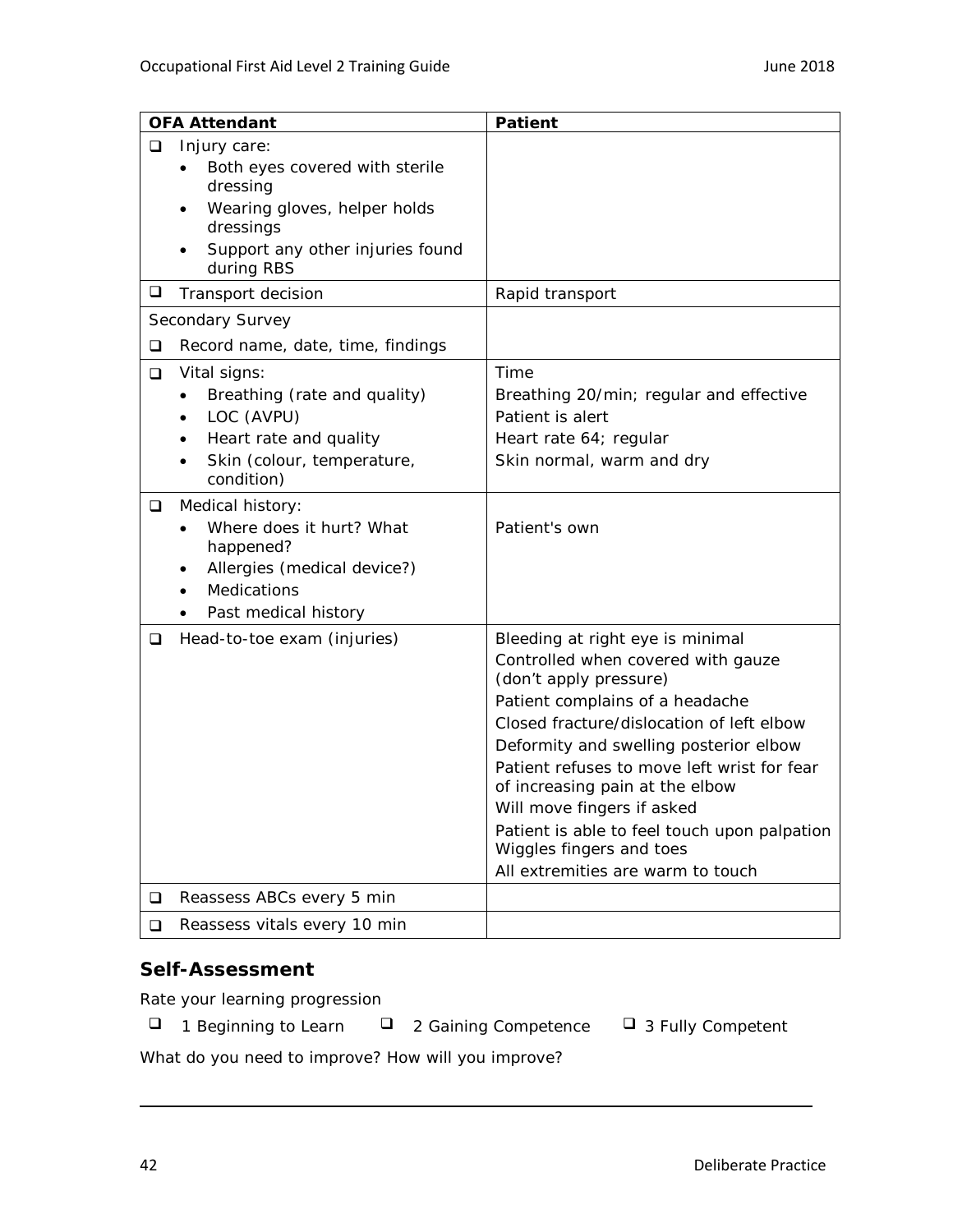## Major Burns

## **Scenario 1** (approx. 7 min/learner)

Work in pairs.

#### **Read the scenario out loud**

A glazier's arm caught fire while he was cleaning glass with chemicals. He has burns to his hand, arms and face. He is in a lot of pain. His co-workers soaked him with water to put out the fire.

|                  | <b>OFA Attendant</b>                | <b>Patient</b>                                                                |
|------------------|-------------------------------------|-------------------------------------------------------------------------------|
|                  | Primary Survey                      |                                                                               |
| □                | Scene Assessment (hazards, MOI,     | No hazards                                                                    |
|                  | number injured)                     | 1 person injured                                                              |
|                  |                                     | Spinal motion restriction not required                                        |
| $\Box$           | LOC (AVPU)                          |                                                                               |
| ❏                | Start flushing burn with cool water |                                                                               |
| ❏                | Workplace emergency response plan   |                                                                               |
| □                | Airway (if speaking, open)          | Patient's eyes are open and he is anxious<br>Speaks clearly in full sentences |
| ❏                | Breathing (look, listen, feel)      | Breathing is normal                                                           |
| ❏                | Circulation (signs of shock, RBS)   | Skin on face is red and warm                                                  |
|                  |                                     | Second-degree partial and full-thickness<br>burns to hand                     |
|                  |                                     | Second-degree partial-thickness burns to<br>arms and face                     |
|                  |                                     | No obvious signs of shock                                                     |
|                  |                                     | No other injuries - ensure cooling<br>continues                               |
| □                | Critical interventions:             |                                                                               |
|                  | Continue cooling                    |                                                                               |
|                  | Remove jewelry                      |                                                                               |
| ❏                | Transport decision                  | Rapid transport                                                               |
| Secondary Survey |                                     |                                                                               |
| ❏                | Record name, date, time, findings   |                                                                               |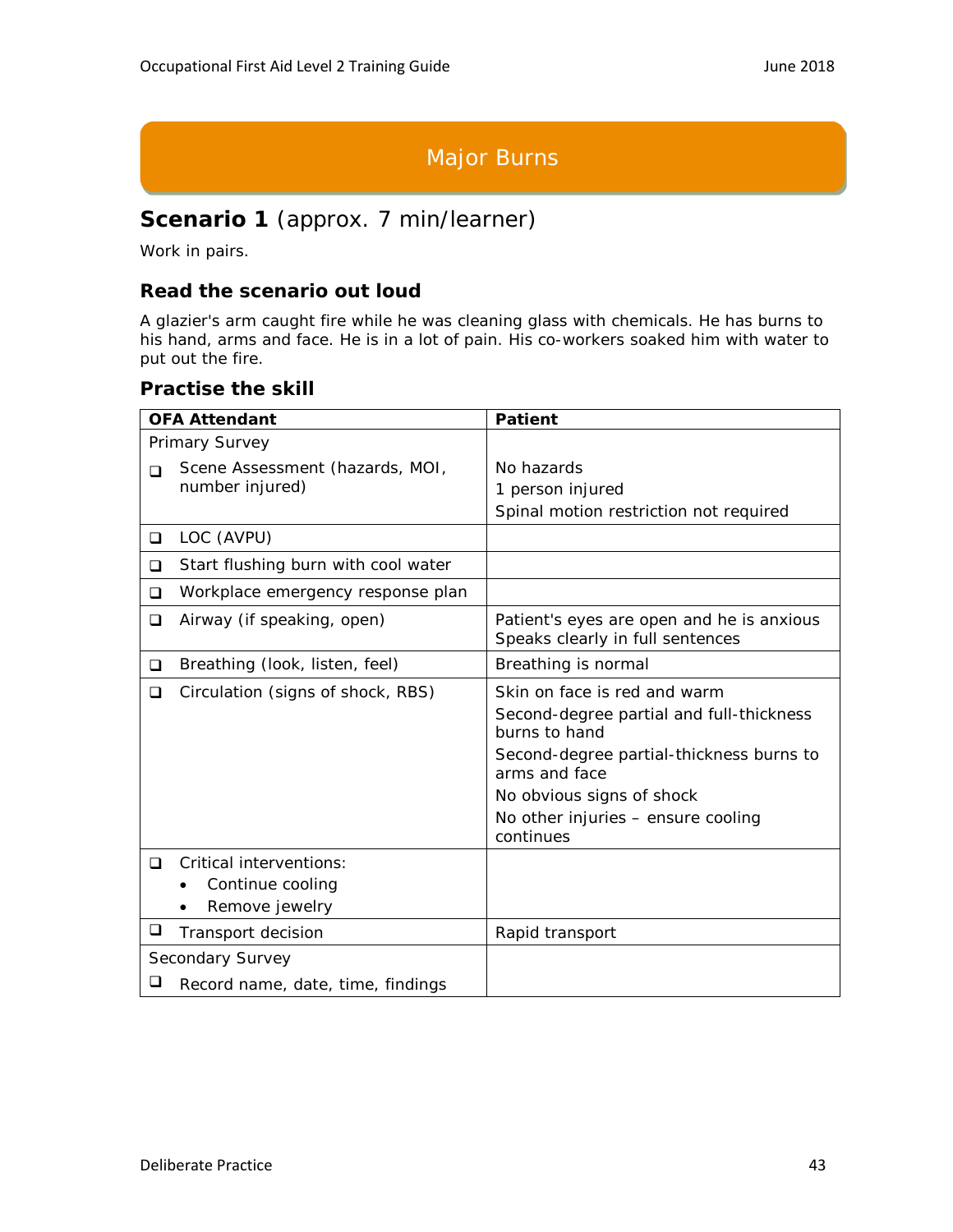|        | <b>OFA Attendant</b>                                  | <b>Patient</b>                          |
|--------|-------------------------------------------------------|-----------------------------------------|
| ◻      | Vital signs:                                          | Time                                    |
|        | Breathing (rate and quality)                          | Breathing 20/min, regular and effective |
|        | LOC (AVPU)                                            | Patient is alert                        |
|        | Heart rate and quality                                | Heart rate 88/min, easily felt          |
|        | Skin (colour, temperature,<br>$\bullet$<br>condition) | Skin is red (from burns), warm and dry  |
| ❏      | Medical history:                                      |                                         |
|        | Where does it hurt? What                              | Patient's own                           |
|        | happened?                                             |                                         |
|        | Allergies (medical device?)                           |                                         |
|        | <b>Medications</b>                                    |                                         |
|        | Past medical history                                  |                                         |
| $\Box$ | Head-to-toe exam (injuries)                           |                                         |
|        | Injuries assessed                                     | Second-degree full-thickness burns to   |
|        | Moist sterile gauze<br>$\bullet$                      | right forearm, wrist and hand           |
|        | Roller bandage<br>$\bullet$                           | No other injuries found                 |
|        | Elevate if possible                                   | Treat burn injuries on hands            |
| Q      | Reassess ABCs every 5 min                             |                                         |
| □      | Reassess vitals every 10 min                          |                                         |

Rate your learning progression

- $\Box$  1 Beginning to Learn  $\Box$  2 Gaining Competence  $\Box$  3 Fully Competent
	-
-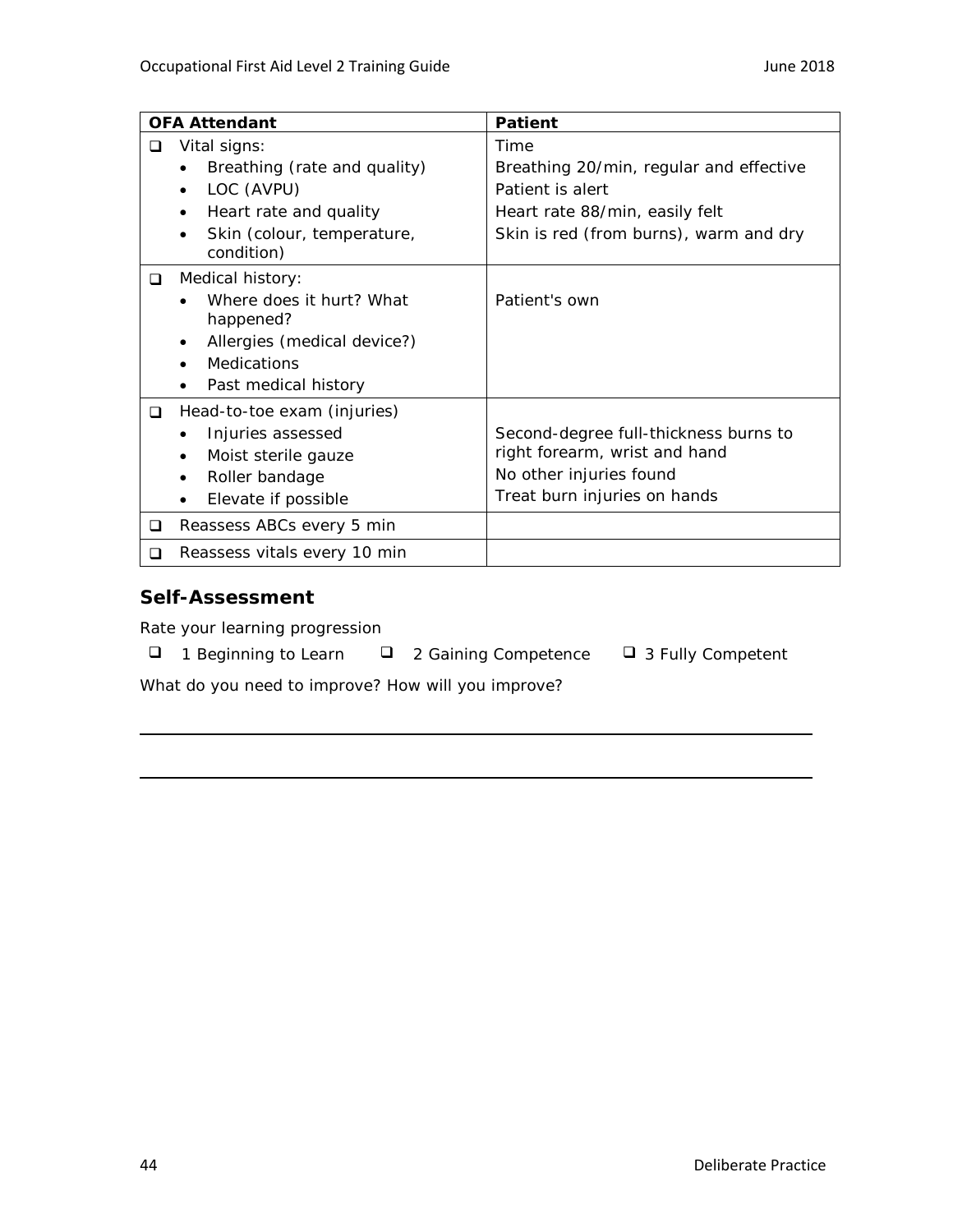## Major Sprains, Dislocations and Fractures

## **Scenario 1** (approx. 10 min/learner)

Work in pairs.

#### **Read the scenario out loud**

A worker was working alone changing the drive shaft on a 5-ton truck in the parking lot without chocking the wheels. When the worker disconnected the driveshaft, the vehicle started to roll and the worker's legs were pinned under the rear wheels. When you arrive, he is supine, screaming about pain in his legs.

|        | <b>OFA Attendant</b>                     | <b>Patient</b>                             |
|--------|------------------------------------------|--------------------------------------------|
|        | Primary Survey                           |                                            |
| $\Box$ | Scene Assessment (hazards, MOI,          | No hazards - truck secured                 |
|        | number injured)                          | 1 person injured                           |
|        |                                          | Spinal motion restriction not required     |
| ❏      | LOC (AVPU)                               | Patient is alert and in extreme pain       |
| ❏      | Workplace emergency response plan        |                                            |
| ❏      | Airway (if speaking, open)               | Talking clearly                            |
| ❏      | Breathing (look, listen, feel)           | Breathing is normal                        |
|        |                                          | Chest rises and falls normally             |
| ❏      | Circulation (signs of shock, RBS)        | Skin is normal, warm and dry               |
|        |                                          | A little blood soaked through one pant leg |
|        |                                          | Both legs are unstable at the mid-thigh    |
|        |                                          | No pain anywhere else                      |
| $\Box$ | Immobilize manually                      |                                            |
| ⊔      | Transport decision                       | Rapid transport                            |
|        | Secondary Survey                         |                                            |
| ❏      | Record name, date, time, findings        |                                            |
| ❏      | Vital signs:                             | Time                                       |
|        | Breathing (rate and quality)             | Breathing is 20/min, regular and effective |
|        | LOC (AVPU)                               | Patient is alert                           |
|        | Heart rate and quality                   | Heart rate is 88/min and regular           |
|        | Skin (colour, temperature,<br>condition) | Skin is warm, normal colour                |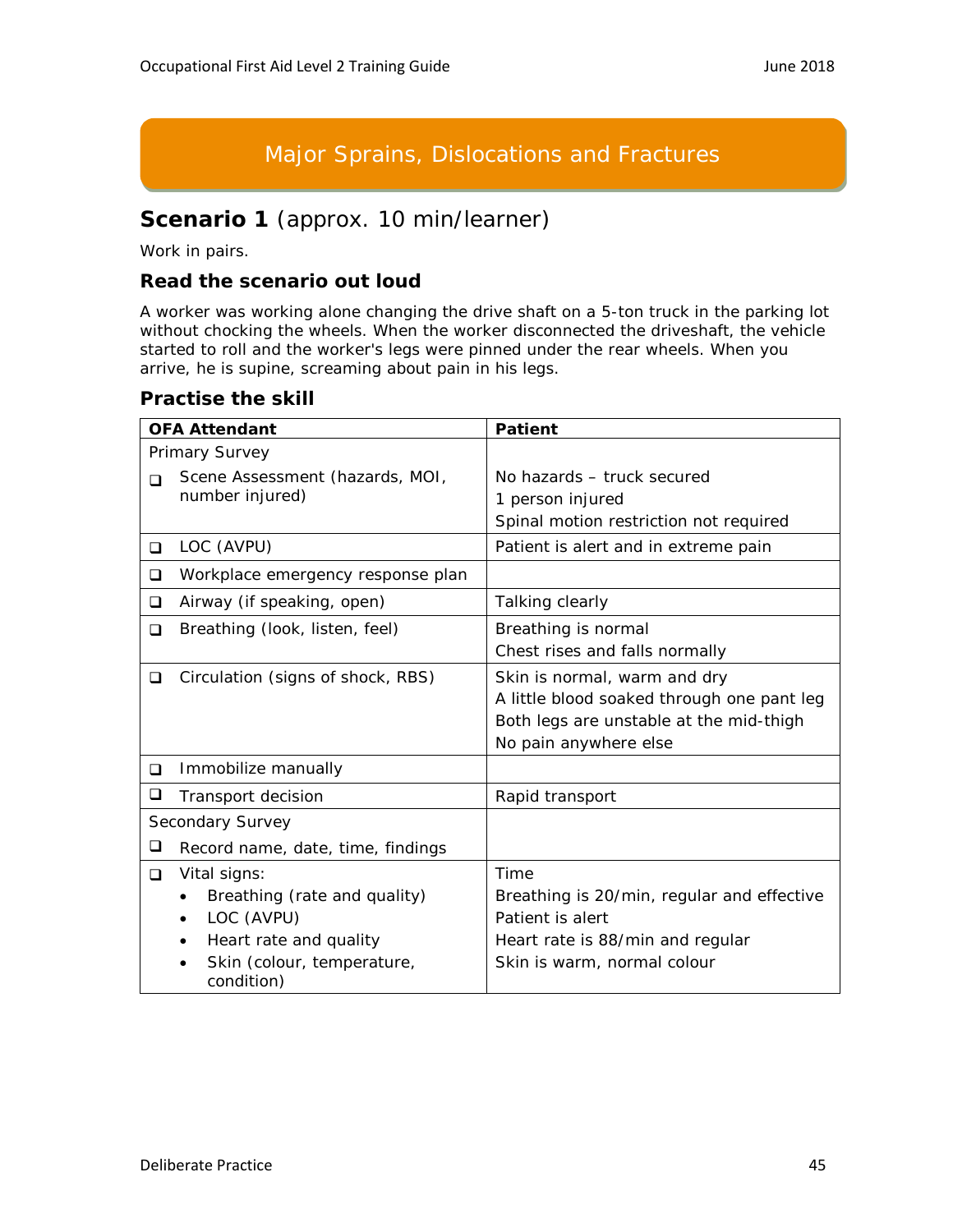|        | <b>OFA Attendant</b>                                                                                             | <b>Patient</b>                                                                    |
|--------|------------------------------------------------------------------------------------------------------------------|-----------------------------------------------------------------------------------|
| ❏      | Medical history:                                                                                                 |                                                                                   |
|        | Where does it hurt? What<br>happened?                                                                            | Patient's own                                                                     |
|        | Allergies (medical device?)                                                                                      |                                                                                   |
|        | <b>Medications</b><br>Past medical history<br>$\bullet$                                                          |                                                                                   |
| $\Box$ | Head-to-toe exam (injuries)<br>Injuries assessed<br>Moist sterile gauze<br>Roller bandage<br>Elevate if possible | Bi-lateral mid 1/3 femur fractures<br>Minimal bleeding<br>Can't feel or move feet |
| Q.     | Injury care:<br>Bandage<br>Apply ice<br>Immobilize<br>Recheck circulation                                        |                                                                                   |
| ❏      | Reassess ABCs every 5 min                                                                                        |                                                                                   |
| ◻      | Reassess vitals every 10 min                                                                                     |                                                                                   |

Rate your learning progression

- $\Box$  1 Beginning to Learn  $\Box$  2 Gaining Competence  $\Box$  3 Fully Competent
	-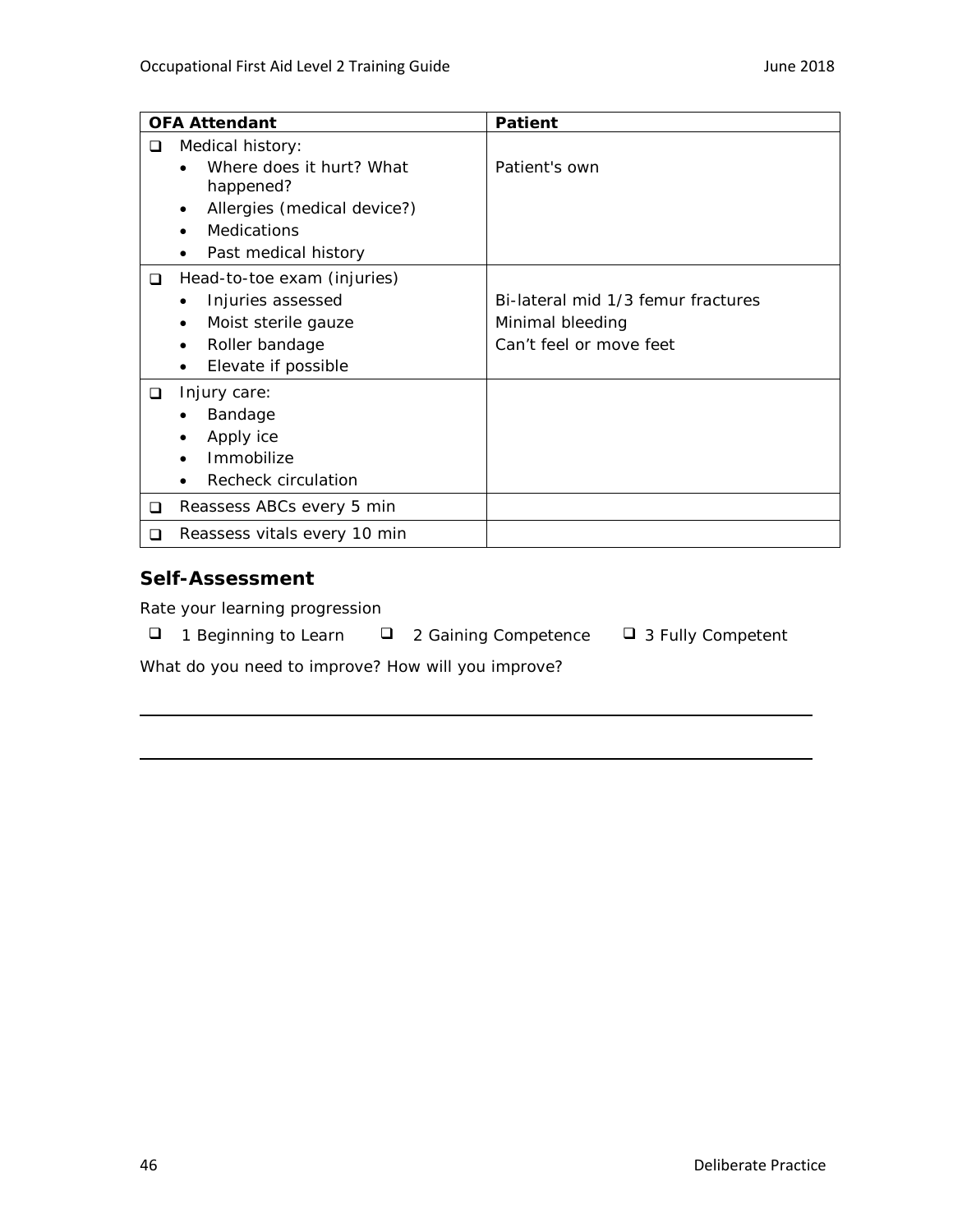## Major Sprains, Dislocations and Fractures

### **Scenario 2** (approx. 10 min/learner)

Work in pairs.

#### **Read the scenario out loud**

A forklift operator accidentally lowered a heavy pallet of produce onto a co-worker's foot. When the co-worker screamed, the operator quickly lifted the pallet and moved it out of the way. The injured worker was wearing knee-high sport socks with sandals. When you arrive, the injured worker is sitting on the warehouse floor. The worker has removed their footwear from their injured foot.

|   | <b>OFA Attendant</b>                                                                                                             | <b>Patient</b>                                                                                                                         |
|---|----------------------------------------------------------------------------------------------------------------------------------|----------------------------------------------------------------------------------------------------------------------------------------|
|   | Primary Survey                                                                                                                   |                                                                                                                                        |
| ∩ | Scene Assessment (hazards, MOI,<br>number injured)                                                                               | No hazards – forklift is secured<br>1 person injured<br>Spinal motion restriction not required                                         |
| ❏ | LOC (AVPU)                                                                                                                       | Patient is alert<br>Complains of extreme pain in left foot                                                                             |
| ❏ | Workplace emergency response plan                                                                                                |                                                                                                                                        |
| ❏ | Airway (if speaking, open)                                                                                                       | Talking clearly                                                                                                                        |
| ❏ | Breathing (look, listen, feel)                                                                                                   | Breathing is normal, regular and effective                                                                                             |
| ❏ | Circulation (signs of shock, RBS)                                                                                                | Skin normal, warm and dry<br>Blood soaked toes of left sock<br>No pain anywhere else                                                   |
| ❏ | Immobilize manually                                                                                                              |                                                                                                                                        |
| ❏ | Transport decision                                                                                                               | Rapid transport - unable/unwilling to walk                                                                                             |
|   | Secondary Survey                                                                                                                 |                                                                                                                                        |
| ❏ | Record name, date, time, findings                                                                                                |                                                                                                                                        |
| ❏ | Vital signs:<br>Breathing (rate and quality)<br>LOC (AVPU)<br>Heart rate and quality<br>Skin (colour, temperature,<br>condition) | Time<br>Breathing 20/min, regular and effective<br>Patient is alert<br>Heart rate is 88/min and regular<br>Skin is warm, normal colour |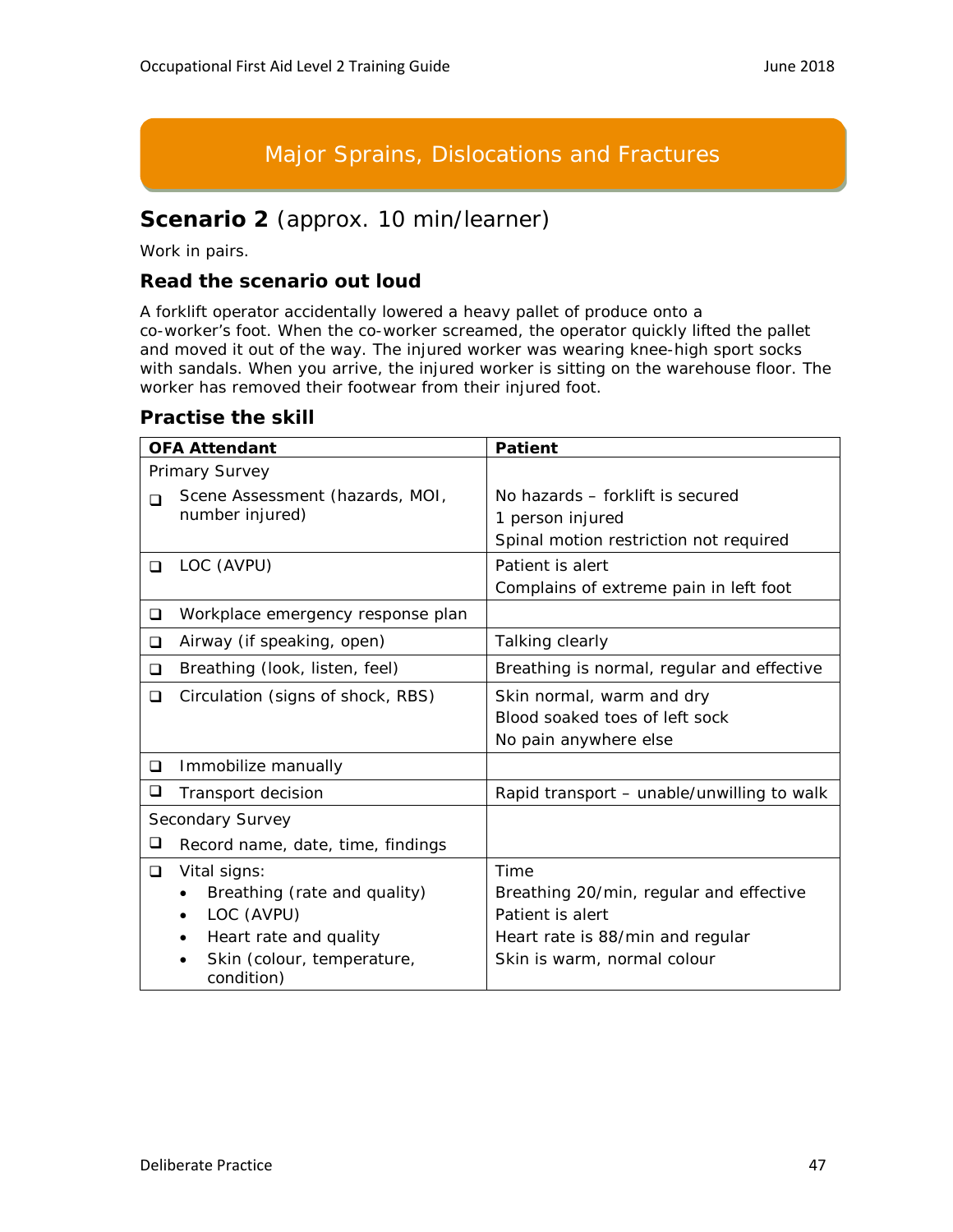|        | <b>OFA Attendant</b>                                                                                                                                             | Patient                                                                                                                                                                      |
|--------|------------------------------------------------------------------------------------------------------------------------------------------------------------------|------------------------------------------------------------------------------------------------------------------------------------------------------------------------------|
| Q      | Medical history:<br>Where does it hurt? What<br>happened?<br>Allergies (medical device?)<br>$\bullet$<br><b>Medications</b><br>Past medical history<br>$\bullet$ | No relevant medical history                                                                                                                                                  |
| □      | Head-to-toe exam (injuries)<br>Injuries assessed<br>Moist sterile gauze<br>$\bullet$<br>Roller bandage<br>$\bullet$<br>Elevate if possible                       | Extreme pain in left foot, unable to walk<br>Multiple open fractures of foot and toes<br>Minimal bleeding, swelling and bruising<br>near the ankle, moving ankle causes pain |
| $\Box$ | Injury care:<br>Bandage<br>Apply ice<br>Immobilize<br>Recheck circulation                                                                                        |                                                                                                                                                                              |
| □      | Reassess ABCs every 5 min                                                                                                                                        |                                                                                                                                                                              |
| □      | Reassess vitals every 10 min                                                                                                                                     |                                                                                                                                                                              |

Rate your learning progression

- $\Box$  1 Beginning to Learn  $\Box$  2 Gaining Competence  $\Box$  3 Fully Competent
	-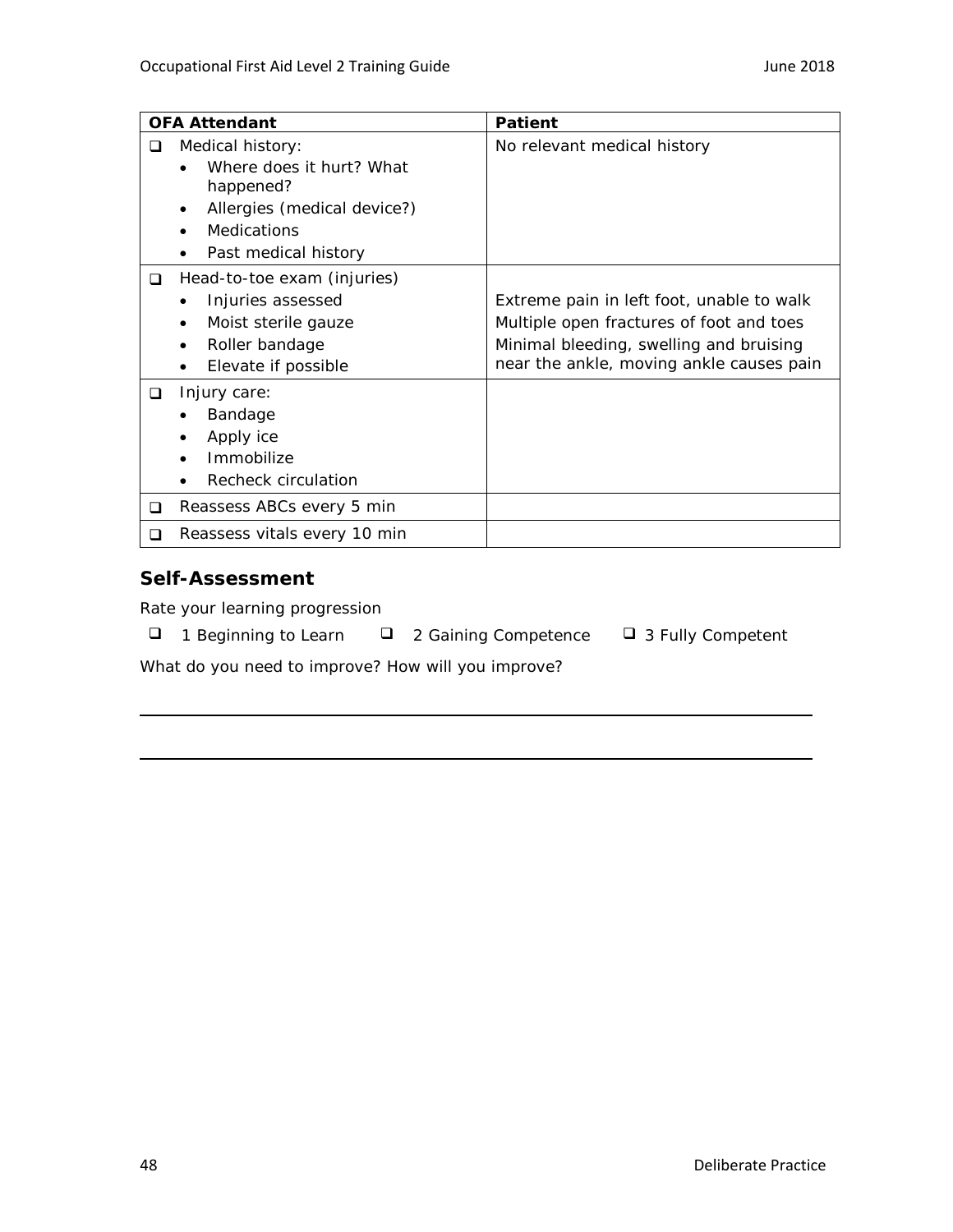## Deliberate Practice DAY<sub>4</sub>

Spinal Injuries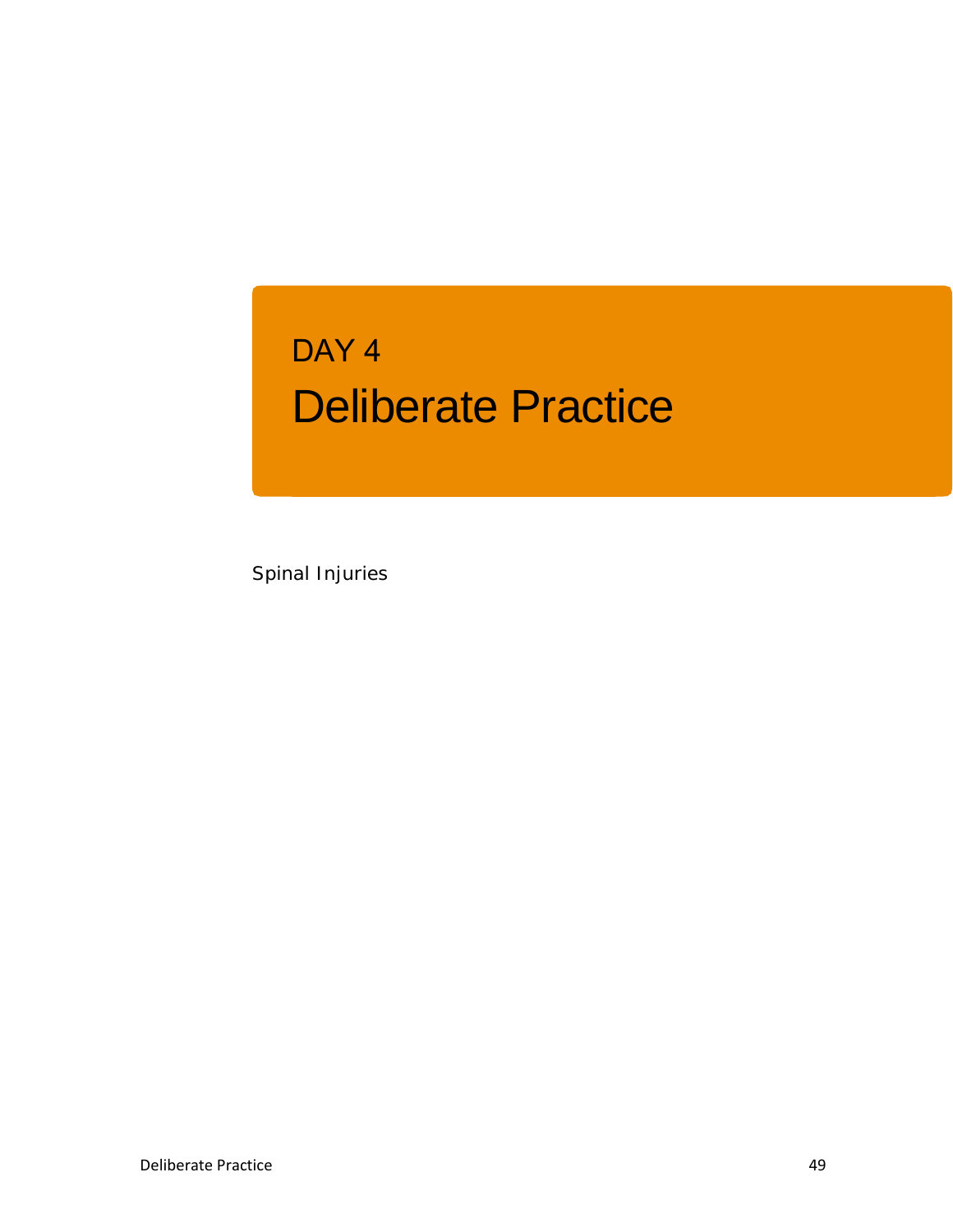## **Instructions**

## **Skills**

In this session, you will practise:



## **Instructions**

Take turns playing the role of OFA attendant and patient:

- The OFA attendant completes the steps listed in the left column.
- The patient responds based on the information in the right column.

Each learner should use a different Scenario if possible.

At the end of each skill, each learner does a **Self-Assessment**. If you have questions, ask the instructor for help.

Do a **Self-Assessment** at the end of each skill.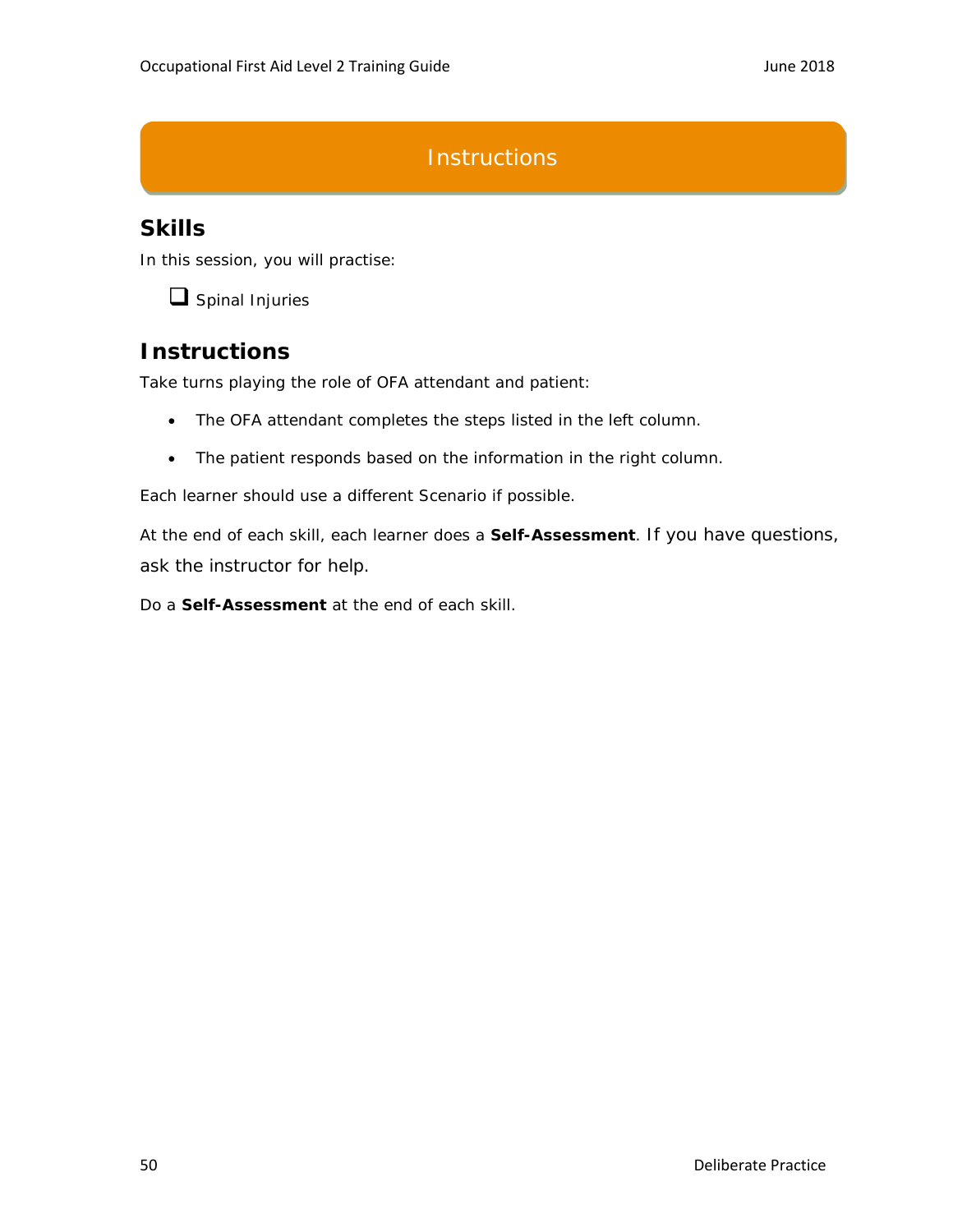## Spinal Injuries

## **Scenario 1** (approx. 7 min/learner)

Work in groups of three.

#### **Read the scenario out loud**

A worker was on the steep-sloped roof of a barn when he fell approximately 9 metres (30 ft) to the ground. The worker was wearing a fall protection harness but was not connected to the lifeline. When you arrive, the worker is supine and complaining of pain in his left flank (chest, back, abdomen and pelvis).

|        | <b>OFA Attendant</b>                                                                               | <b>Patient</b>                                                        |
|--------|----------------------------------------------------------------------------------------------------|-----------------------------------------------------------------------|
|        | Primary Survey                                                                                     |                                                                       |
| $\Box$ | Use PPE                                                                                            |                                                                       |
| $\Box$ | Scene Assessment (hazards, MOI,<br>number injured)                                                 | No hazards<br>1 person injured and is lying supine                    |
|        |                                                                                                    | Spinal motion restriction required                                    |
| ❏      | Manually stabilize head and neck if<br>required                                                    |                                                                       |
| ❏      | If possible, train helper to take over<br>manual stabilization                                     |                                                                       |
| ❏      | LOC (AVPU)                                                                                         | On approach, he's complaining about pain<br>in his left side and back |
| $\Box$ | Workplace emergency response plan                                                                  |                                                                       |
| ❏      | Airway (if speaking, open)                                                                         | Speaking clearly                                                      |
| ❏      | Breathing (look, listen, feel)                                                                     | Chest rises and falls normally                                        |
| ❏      | Circulation (signs of shock, RBS)                                                                  | Skin normal, warm and dry<br>A little blood soaked through left chest |
|        |                                                                                                    | area                                                                  |
|        |                                                                                                    | Pain in left chest, abdomen and back area                             |
|        |                                                                                                    | No pain anywhere else                                                 |
| ❏      | Support both sides of pelvis using<br>rolled blankets or similar (no pressure<br>to top of pelvis) |                                                                       |
| ❏      | <b>Blanket</b>                                                                                     |                                                                       |
| u      | Transport decision                                                                                 | Rapid Transport Category                                              |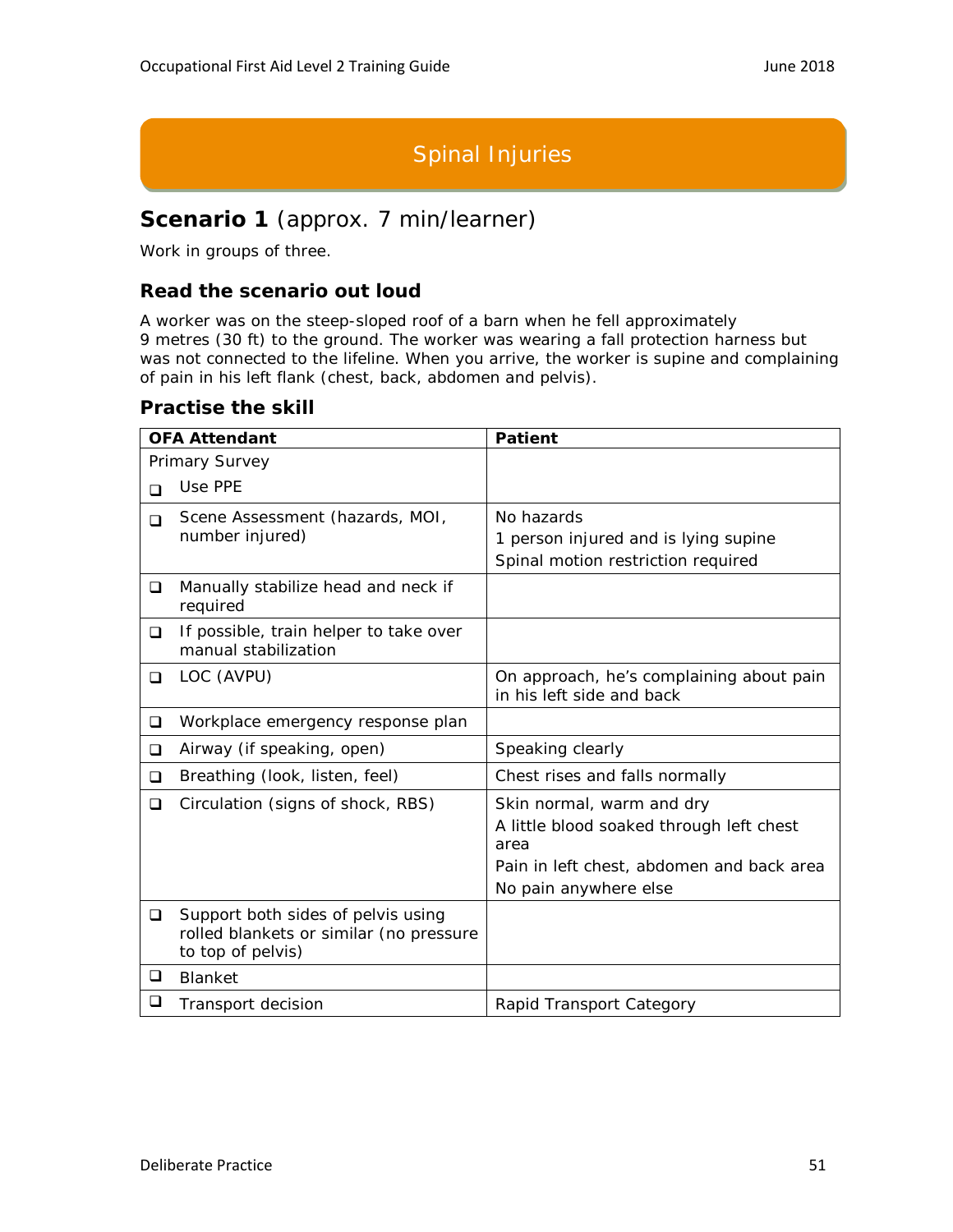|        | <b>OFA Attendant</b>                                                                                                                   | <b>Patient</b>                                                                                                                                                                                                                                                  |
|--------|----------------------------------------------------------------------------------------------------------------------------------------|-----------------------------------------------------------------------------------------------------------------------------------------------------------------------------------------------------------------------------------------------------------------|
|        | Secondary Survey                                                                                                                       |                                                                                                                                                                                                                                                                 |
| ❏      | Record name, date, time, findings                                                                                                      |                                                                                                                                                                                                                                                                 |
| $\Box$ | Vital signs:<br>Breathing (rate and quality)                                                                                           | Time<br>Breathing 24/min, shallow and effective                                                                                                                                                                                                                 |
|        | LOC (AVPU)<br>Heart rate and quality<br>Skin (colour, temperature,<br>condition)                                                       | Patient is alert<br>Heart rate 96/min and regular<br>Skin is pale, cool and dry                                                                                                                                                                                 |
| $\Box$ | Medical history:<br>Where does it hurt? What<br>happened?<br>Allergies (medical device?)<br><b>Medications</b><br>Past medical history | Patient's own                                                                                                                                                                                                                                                   |
| ◻      | Head-to-toe exam (injuries)                                                                                                            | Sharp pain in left flank, pelvis and back<br>area<br>Small laceration left anterior chest<br>Minimal bleeding from chest injury<br>Numbness and tingling in both feet<br>Can move upper limbs but can't move feet<br>Circulation is the same in all extremities |
| $\Box$ | Reassess ABCs every 5 min                                                                                                              |                                                                                                                                                                                                                                                                 |
| □      | Reassess vitals every 10 min                                                                                                           |                                                                                                                                                                                                                                                                 |

Rate your learning progression

|  | 1 Beginning to Learn |  |
|--|----------------------|--|
|--|----------------------|--|

- 
- eginning to Learn  $\Box$  2 Gaining Competence  $\Box$  3 Fully Competent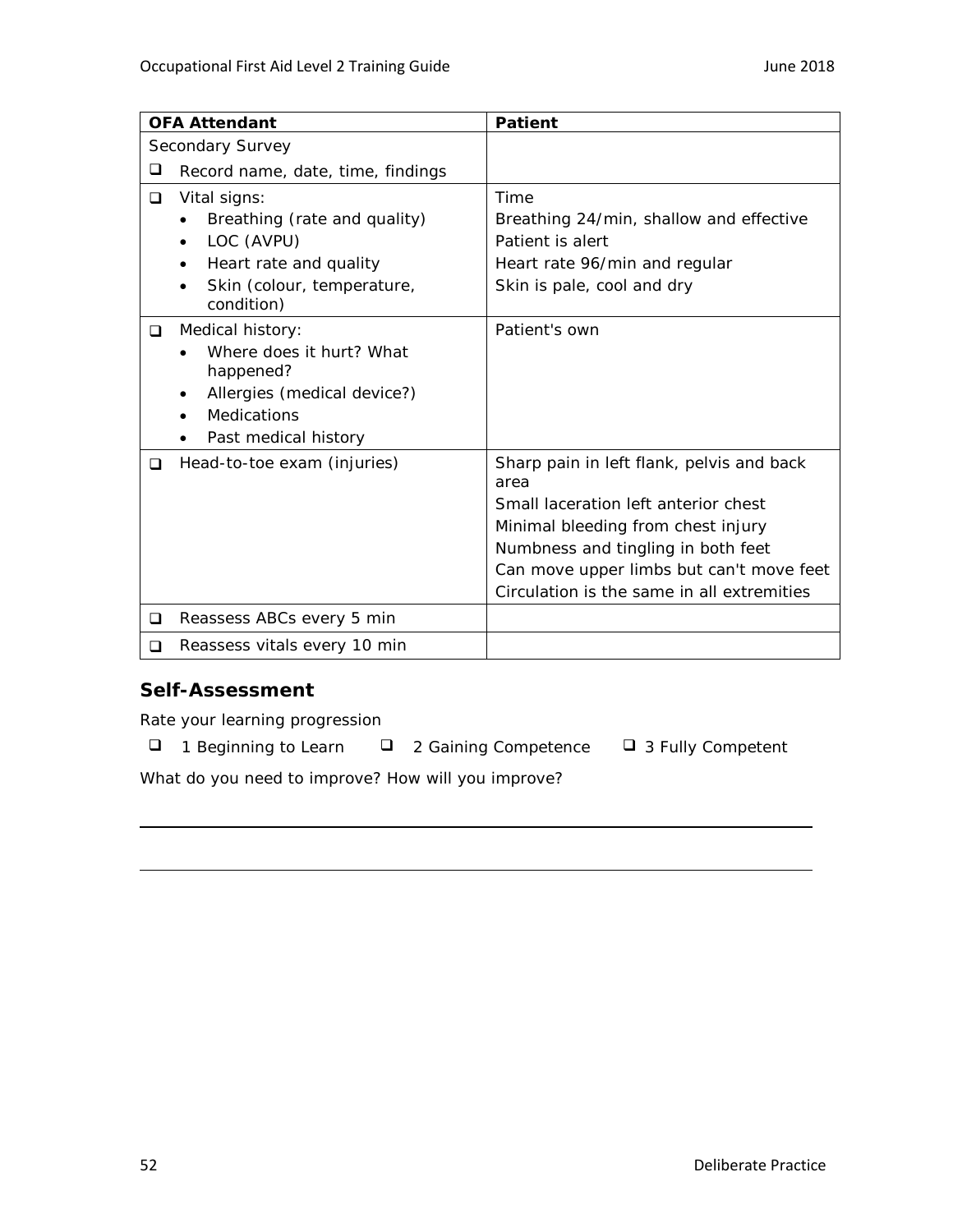## Spinal Injuries

### **Scenario 2** (approx. 7 min/learner)

Work in groups of three.

#### **Read the scenario out loud**

An electrician fell 4 m (13 ft) to the ground while changing lights from a mobile work platform (scissor lift). When you arrive, she is lying supine on the ground.

|                                           | <b>OFA Attendant</b>                                           | <b>Patient</b>                                                                     |
|-------------------------------------------|----------------------------------------------------------------|------------------------------------------------------------------------------------|
|                                           | Primary Survey                                                 |                                                                                    |
| ◻                                         | Use PPE                                                        |                                                                                    |
| Scene Assessment (hazards, MOI,<br>$\Box$ |                                                                | No hazards                                                                         |
|                                           | number injured)                                                | 1 person injured                                                                   |
|                                           |                                                                | Spinal motion restriction required                                                 |
| ❏                                         | Manually stabilize head and neck if<br>required                |                                                                                    |
| ❏                                         | If possible, train helper to take over<br>manual stabilization |                                                                                    |
| ❏                                         | LOC (AVPU)                                                     | Alert on approach                                                                  |
|                                           |                                                                | Patient complains of pain in neck and<br>upper back                                |
| ❏                                         | Workplace emergency response plan                              |                                                                                    |
| ❏                                         | Airway (if speaking, open)                                     | Talking clearly                                                                    |
| ◻                                         | Breathing (look, listen, feel)                                 | Chest rises and falls normally                                                     |
| ❏                                         | Circulation (signs of shock, RBS)                              | Skin is normal, warm and dry                                                       |
|                                           |                                                                | Patient complains of pain on left side of<br>neck and left posterior thoracic area |
|                                           |                                                                | No other injuries found                                                            |
| ❏                                         | Support both sides of pelvis using                             |                                                                                    |
|                                           | rolled blankets or similar (no pressure<br>to top of pelvis)   |                                                                                    |
| ❏                                         | <b>Blanket</b>                                                 |                                                                                    |
| u                                         | Transport decision                                             | Rapid transport                                                                    |